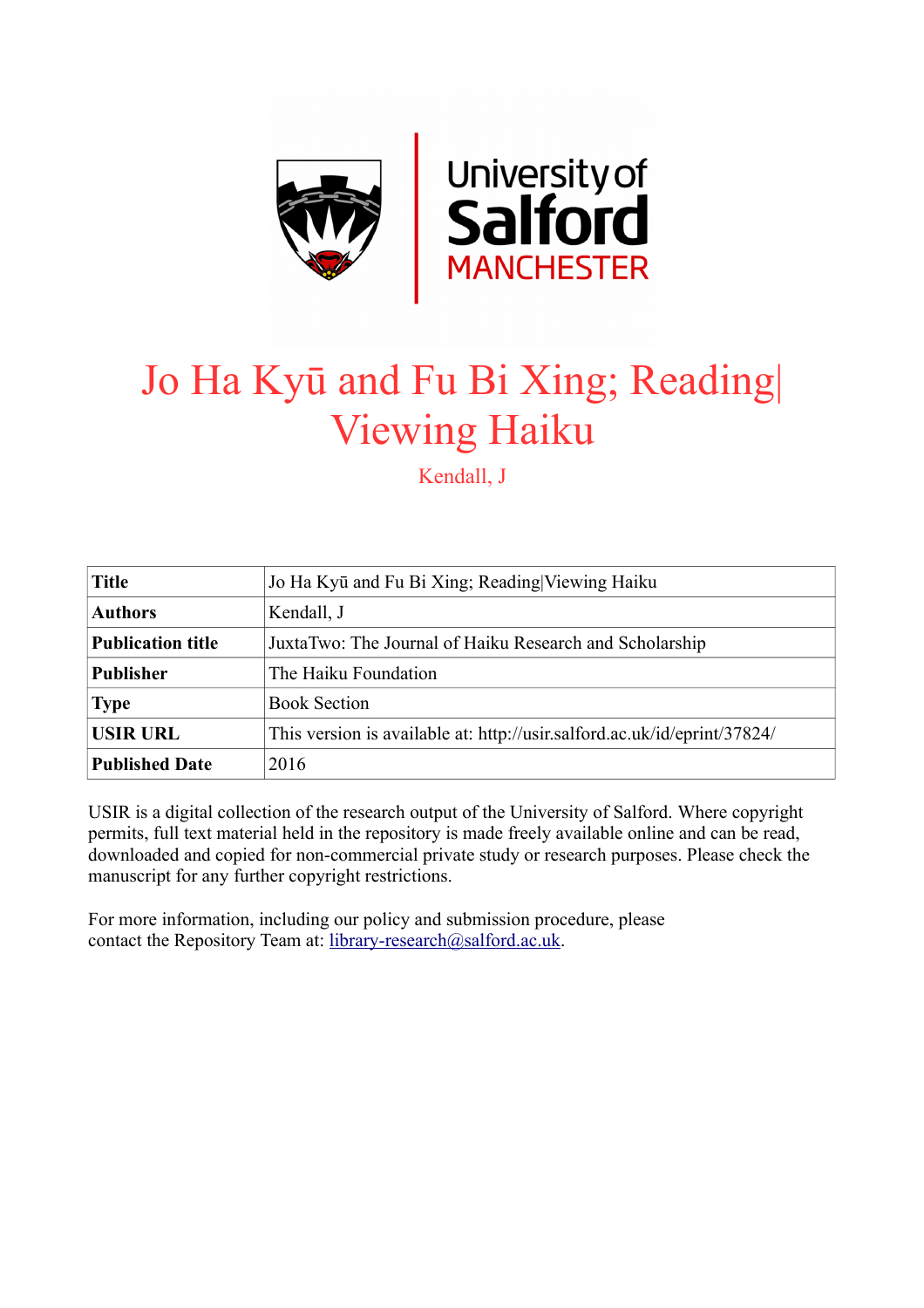# **Jo Ha Kyū and Fu Bi Xing; Reading|Viewing Haiku**

Cover page:

Dr Judy Kendall Reader in English and Creative Writing University of Salford Adelphi APG05 Peru Street Salford, Greater Manchester United Kingdom

[j.kendall@salford.ac.uk](mailto:j.kendall@salford.ac.uk) 0161 295 6694

Title of paper: Jo Ha Kyū and Fu Bi Xing; Reading|Viewing Haiku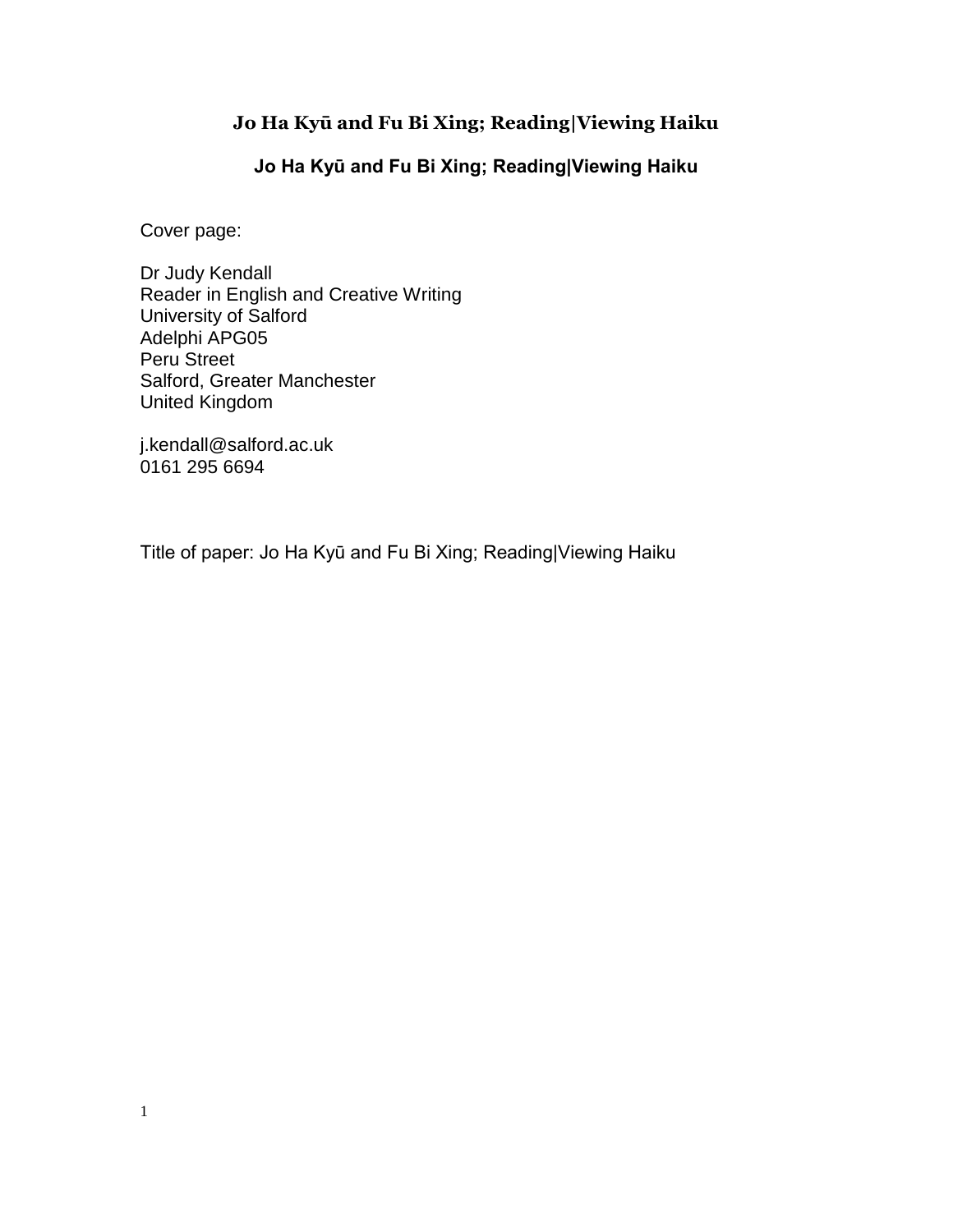# **Jo Ha Kyū and Fu Bi Xing; Reading|Viewing Haiku Jo Ha Kyū and Fu Bi Xing; Reading|Viewing Haiku**

*Some of these ideas were discussed in person and email with Joan Xiaojuan Chen, School of Art, Central China Normal University, to whom much thanks.*

# **Abstract**

Theorists and critics such as John Berger, Sabine Gross and Michel Foucault have emphasized the very different experience that occurs when a text is approached through a viewing or a reading mode. The extent to which both modes are used alters the experience again. The characteristics and history of haiku encourages extensive use of both modes. Whether reading or viewing is emphasized depends on variables that include the writing system(s) used, the language, orientation and shape on the page, and the number of lines. In order to understand the varying effects of employment of these modes, the Japanese aesthetics of jo ha kyū will be applied to original and translated haiku by English poets and haiku written by the Japanese masters. An aesthetic formulation applied to various traditional arts such as Nō drama, the current interpretation of jo ha kyū can be roughly translated as "beginning, breaking or developing, and rushing to an end;" indicating that the activity begins slowly, speeds up, and then concludes very swiftly. Today, jo ha kyū tends to be considered as applicable only to the movements that occur in temporal-based theatre. However, it was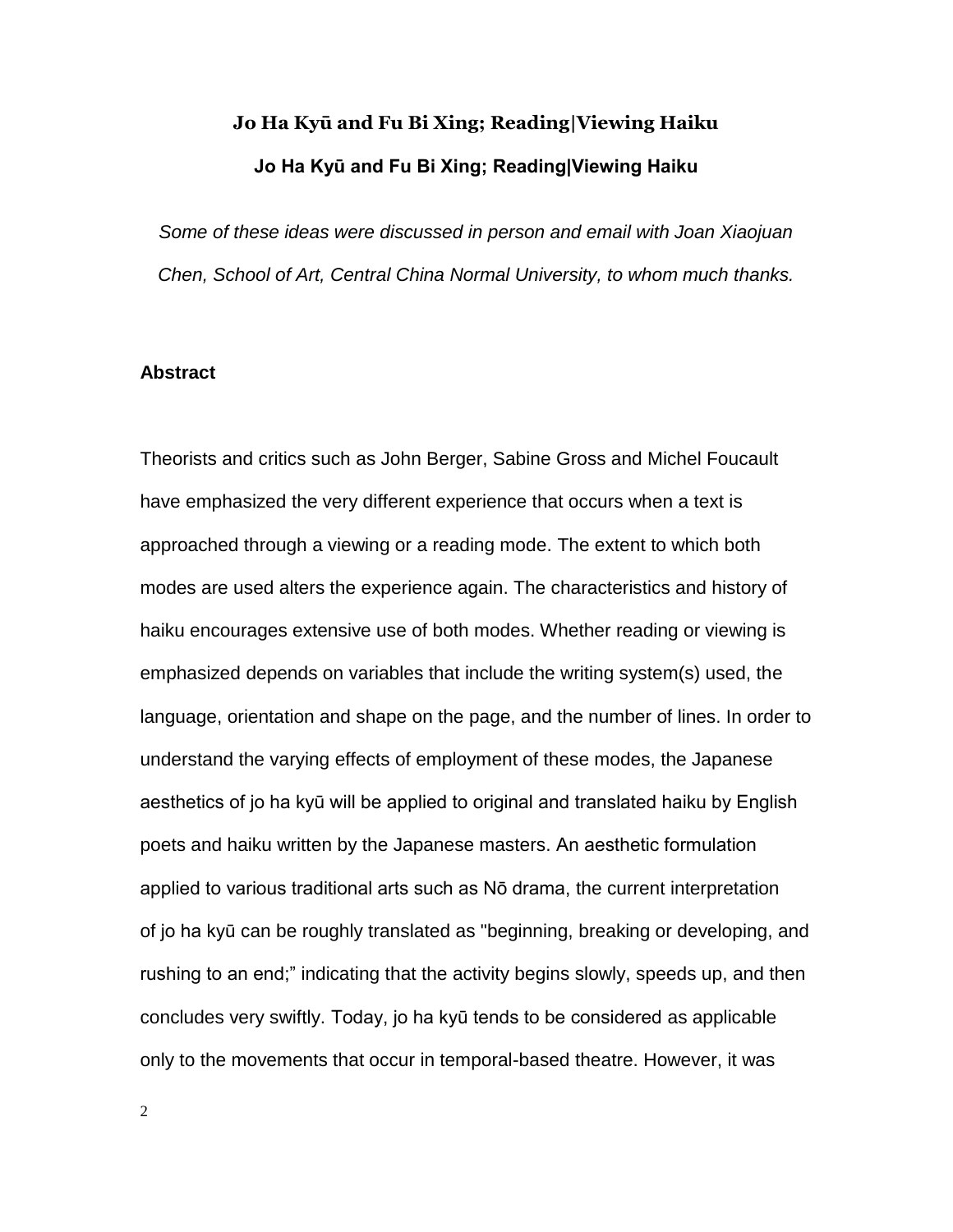originally applied to literature and is still very pertinent to the haiku form. In addition, the older Chinese principles of fu bi xing from which jo ha kyū originated illuminate further the process of reading and/or viewing haiku.

# **Article**

The characteristics and linguistic, orthographic and cultural contexts of haiku encourage unusually extensive use of both reading and viewing modes, each of which significantly alters the experience of the text. An understanding of the varying effects of employment of these modes, in both Japanese and English, is aided by drawing on recent scientific studies of eye movements when reading and viewing and ancient Japanese and Chinese poetic aesthetics of movement.

Haiku are strongly visual, as Jim Kacian notes,

haiku is the most painterly of poetries, given as it is to images. Yet haiku are constructed, not of pictures, but of language. They perforce must utlize the artifices of language to communicate their images, their content. (Kacian 'Looking and Seeing: How Haiga Works', p.11)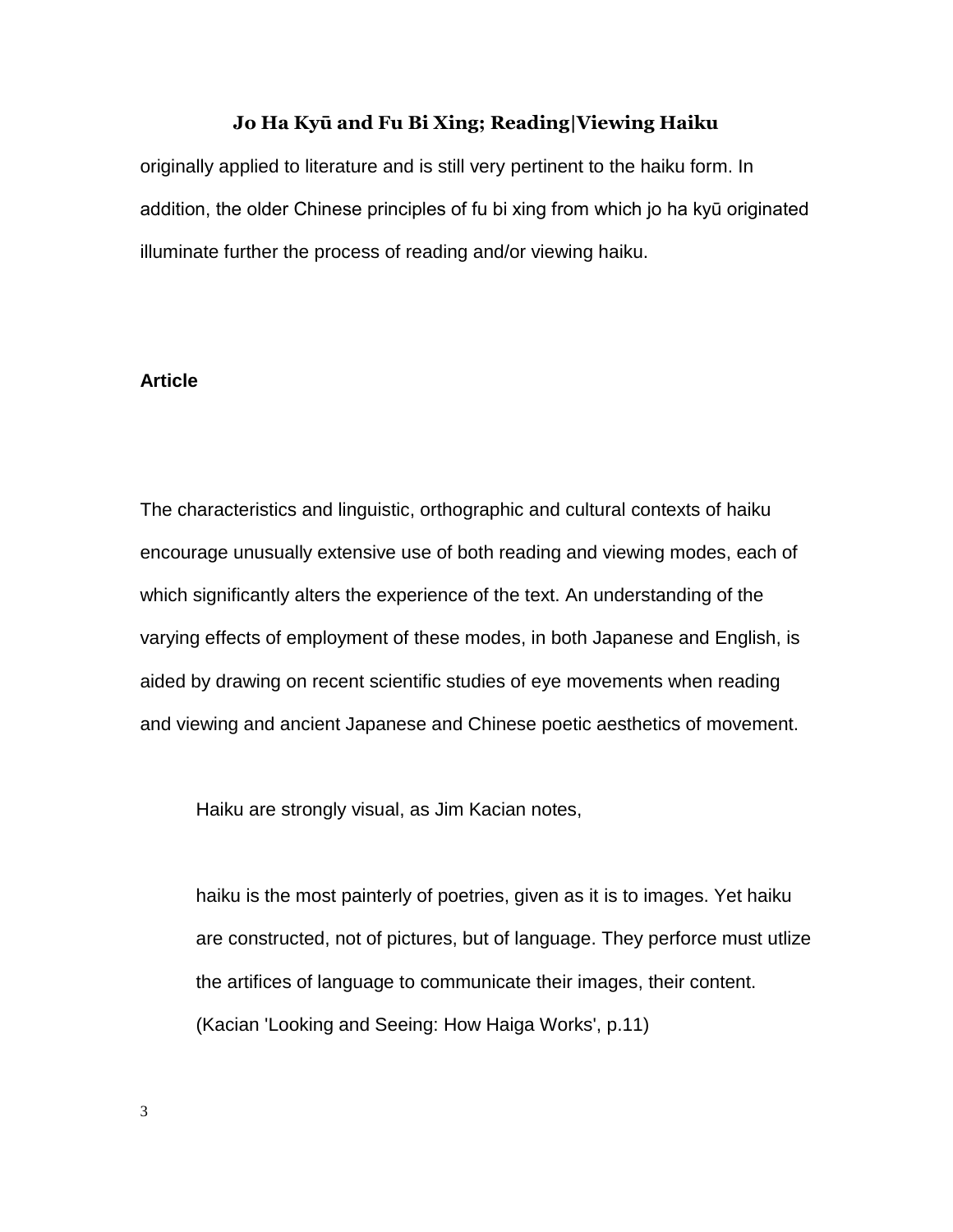The visual characteristics of haiku are particularly evident in Japan in the way haiku are found in calligraphy, in haiga, on tokonoma scrolls, presented as objects to be seen as much as (or more than) texts to be read. Martin Lucas puts this well,

the imaginative effect of this poetry is comparable to that of Chinese and Japanese landscape painting, using a few brushstrokes to sketch a foreground subject, placing it against a spacious and indeterminate background: pines, bamboo, fishing boats, waterfalls, looming out of a mist.

(Lucas 'Haiku in Britain', p. 10)

Contributing to this emphasis on visuality are aspects of the haiku's form, scope and use of ideogrammatic as well as linear writing modes.

Both Kacian and Lucas recognise that haiku in English have inherited some of this bias towards the visual. In addition, they imply that the different ways in which the 'artifices of language' employed in haiku reach beyond the bounds of what is normally considered language's terrain into the realm of pictures and even beyond that: unwritten, non-textual and even at times invisible elements contribute to the haiku's power. In other words, an additional and important influence on the non-textual effects in haiku is the focus on what is not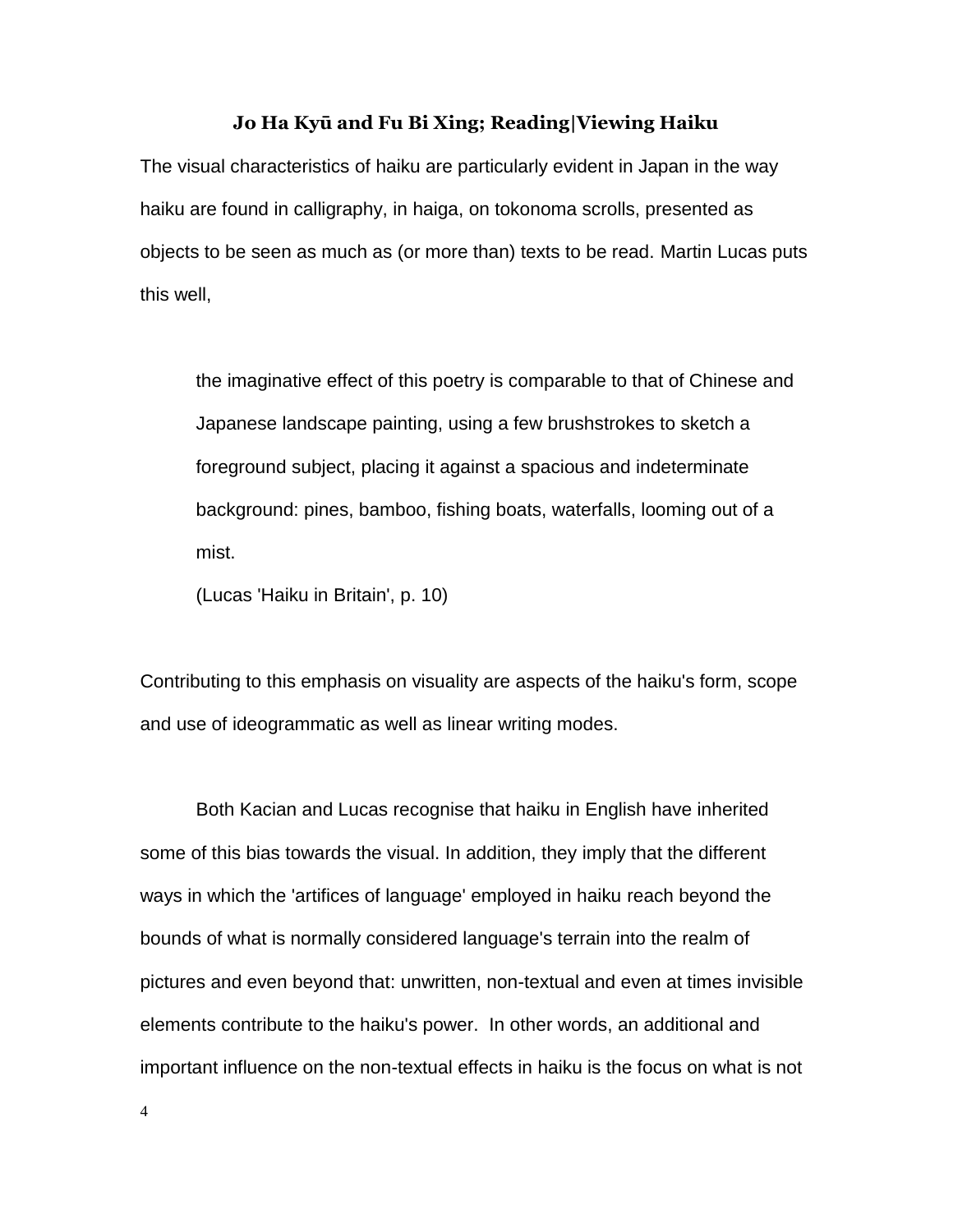written, expressed or seen in the written text.

As early twentieth century Japanese writer and poet Yone Noguchi put it, the haiku is 'a tiny star carrying the whole large sky at its back' (*English Writings*, II, 69). What is absent or not foregrounded, as in Noguchi's 'the whole large sky', is crucial to the haiku's effect, arguably even more crucial than the present or foregrounded 'tiny star'. In physical terms, the shape and location of the haiku on the page does not only outline the text of the haiku but also the spaces which surround that text. The scrupulously minimalist confines of the haiku alert the reader's attention to the space of the page, to what is not there, to the 'few things [left] unsaid'. This phrase of Shinkei's, articulated when writing to Sōgi of the aims of the renga poet (Ramirez-Christensen *Heart's Flower*, p. 140), represent aesthetic values and practice that were 'to become a cornerstone of haiku aesthetics, valued not only by generations of Japanese haiku poets but also by pioneers of haiku in English' (Lucas 'Haiku in Britain', p. 281). Thus, what is absent in haiku becomes almost tangible and visible.

This is the Japanese aesthetic of mu. Donald Richie expresses it thus,

If one fills in a corner of the paper, as did the painters of the early Sung, the unfilled portion is filled as well – filled with space, [p 174] which comments on the corner, gives its body, and creates its context. Similarly,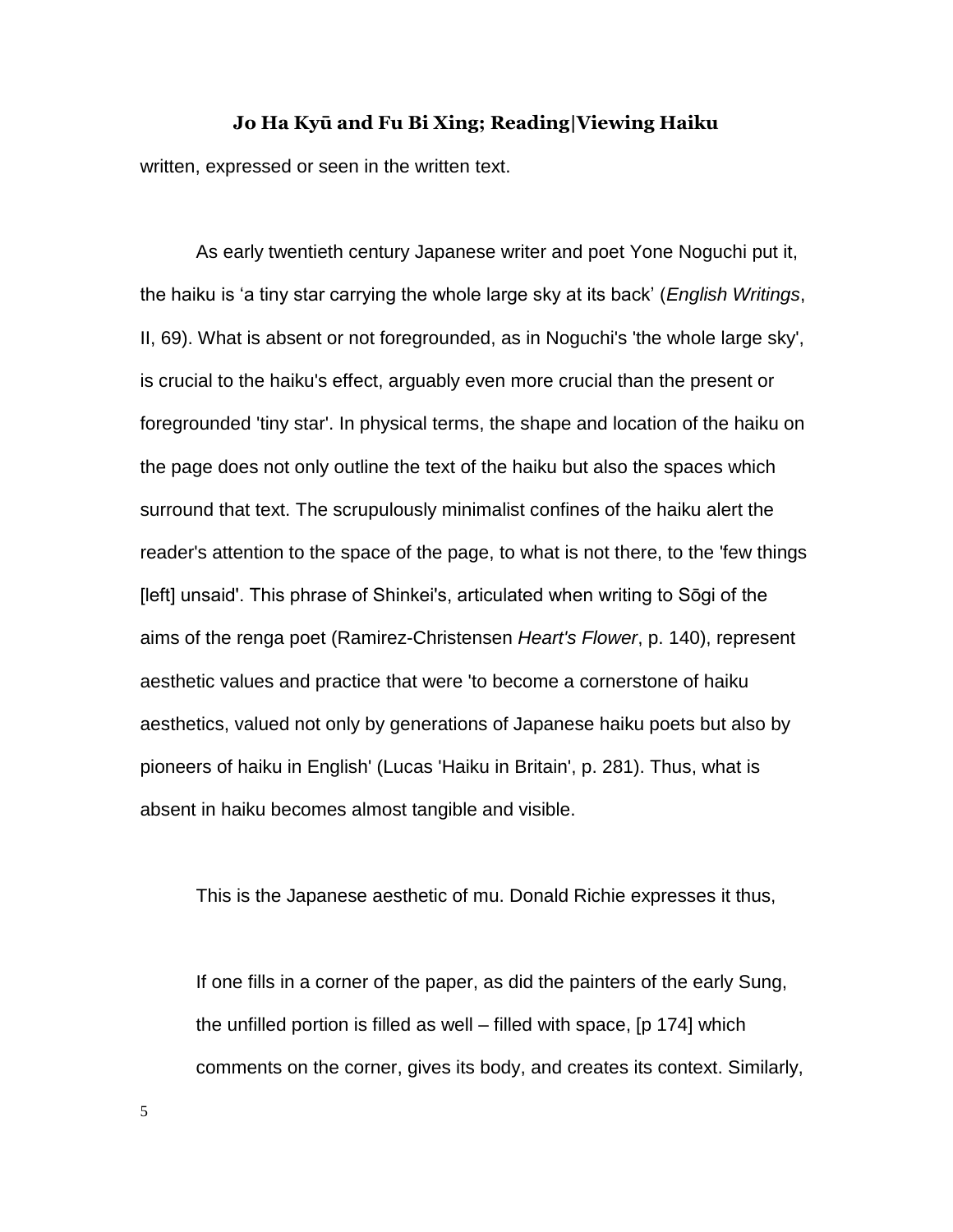as in the formal Japanese flower arrangements, not only the sprays themselves but the space between them is considered part of the finished work. This is the concept of *mu –* emptiness and silence are a part of the work, a positive ingredient. It is silence which gives meaning to the dialogue that went before; it is emptiness which gives meaning to the action that went before.

This meaning, however, is one which the spectator himself must supply. (Richie *Ozu*, pp. 173-4)

Noguchi wrote, 'The very best poems are left unwritten or sung in silence. It is my opinion that the real test for poets is how far they resist their impulse to utterance. (*Selected English Writings* II, p. 58). These sentiments have been echoed by English writers on aesthetics, with John Ruskin noting that 'no good work whatever can be perfect, and *the demand for perfection is always a sign of a misunderstanding of the ends of art'* (*The Stones of Venice*, p. 202).<sup>1</sup>

In haiku, mu is strongly articulated through the visual continuum with which the viewer|reader engages. It is at work in the haiku's combination of visual and textual, of reading and viewing modes, and in the gaps and shifts between

l

<sup>1</sup> For further discussion of the aesthetics of unfinishedness see Kendall, *Edward Thomas: the Origins of his Poetry* University of Wales Press, 2012.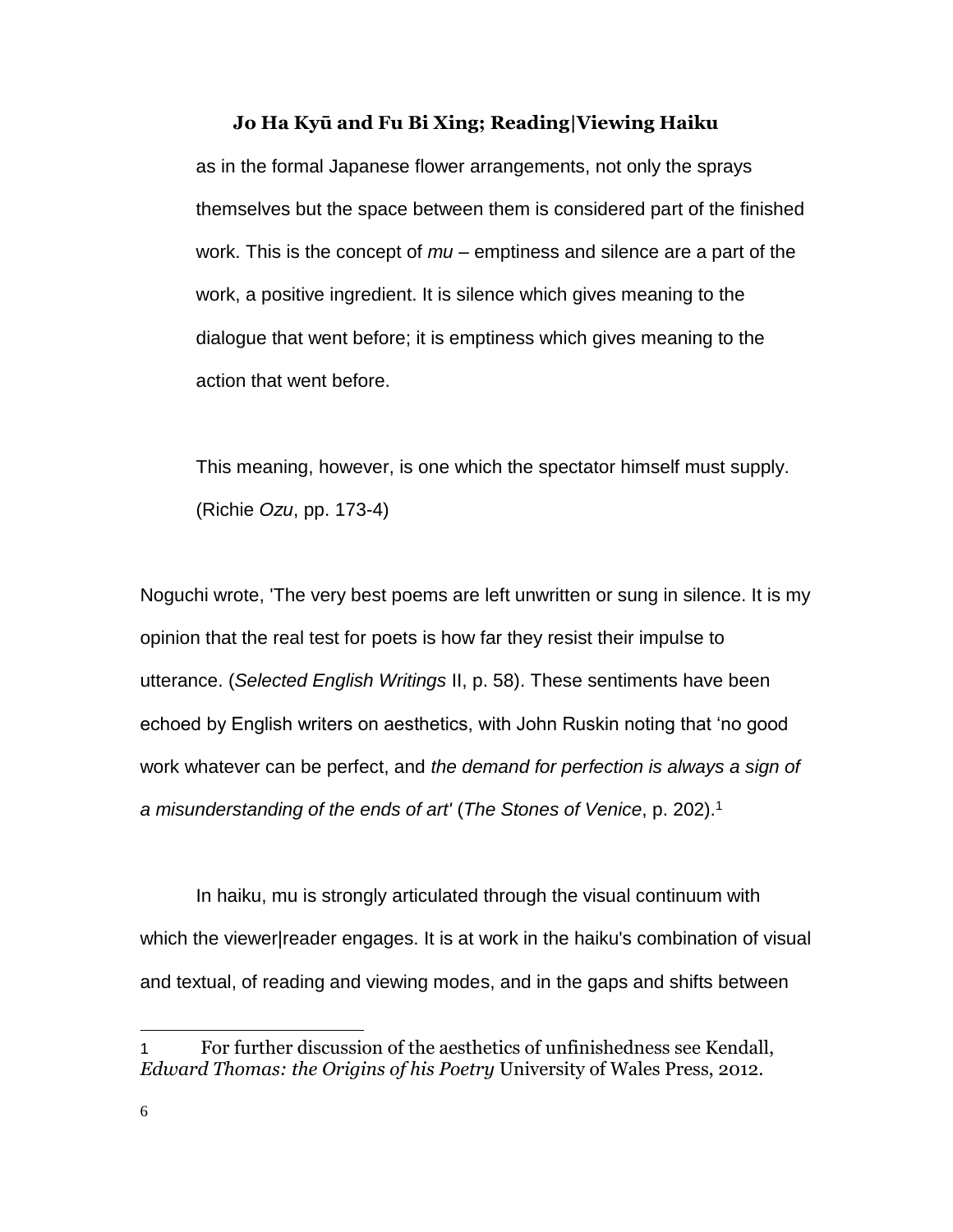these two modes of perception. Carefully modulated by specific uses of space, text and visual effects, readers are encouraged to take in visual as well as textual qualities, moving their attention from visual to textual and then back again. The ways in which these two forms of perception shift, link and intertwine are key to the haiku. They encourage and allow for momentary awareness of what is not there, not stated, in the background, significantly influencing a reader's attitudes and responses to the haiku.

Understanding these modes in more detail offers illumination of the workings and power the haiku carries. This can be done by a study of shifts in balance between visual and textual modes of perception, that is, moments of mu, created by variations in lineation (one-liner, two-, three- or four-liner haiku), orientation (vertical, horizontal, diagonal, in columns, in stripes, etc.), shape (a square block of text, a jumping frog, a skein of geese, a never-ending circle, a spiral, etc.), orthography (the Latin (English) alphabet, kanji, hiragana, katakana etc.), and related issues of directional and non-directional reading.

These variations are connected to the language in which the haiku is written. The choice of orthography – whether linear Latin alphabet or more visually complex Japanese writing systems – affects every visual aspect: lineation, directional reading, orientation, shape and layout. Writers are keenly aware of this, as indicated by Cor van den Heuvel's observation, '[t]he most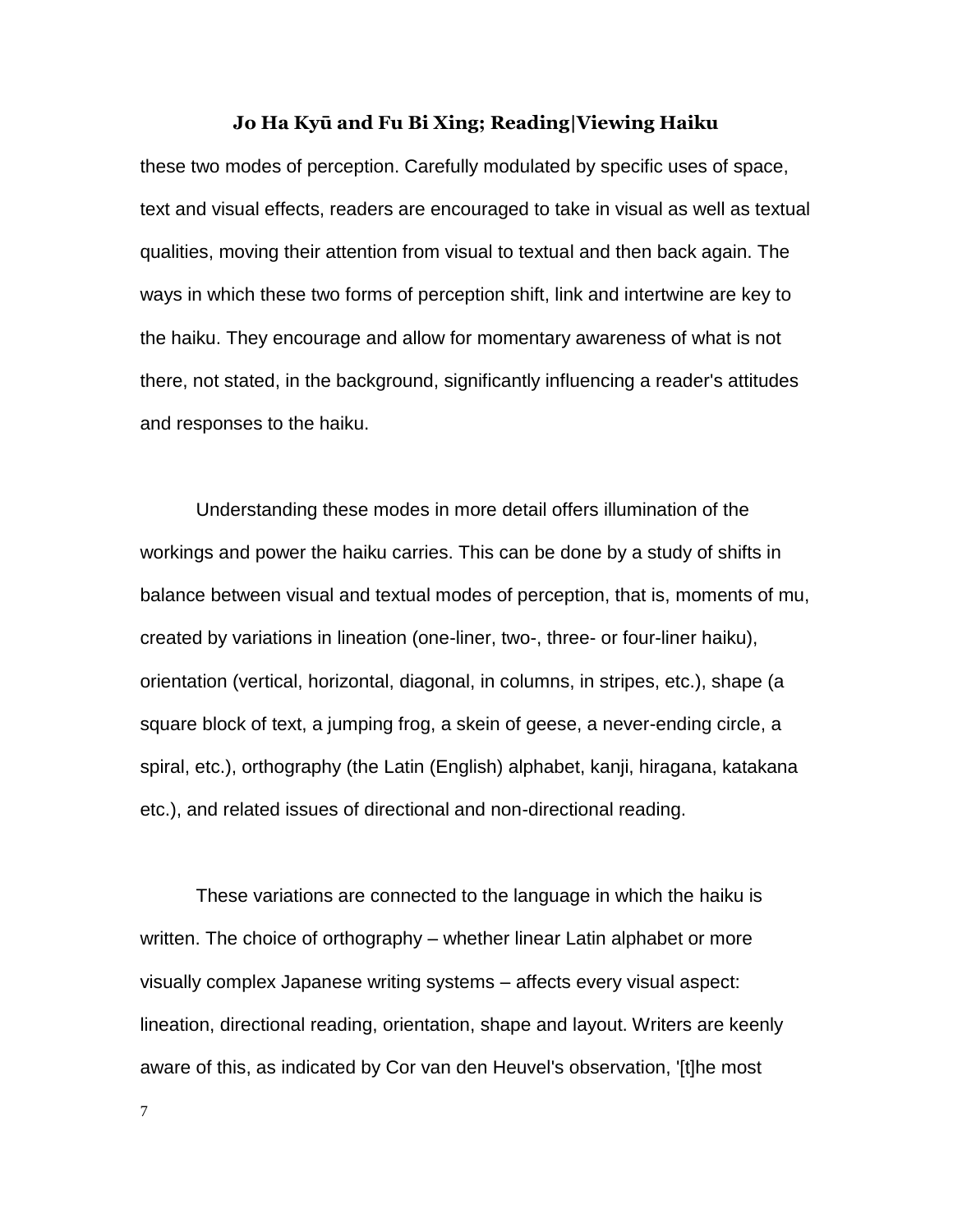common argument for [English] one-liners is that the Japanese write haiku in one vertical line or column and therefore we should write in one line also, but of course horizontally in the Western style.' (*The Haiku Anthology*, p.11]. A consideration of reading and viewing modes therefore needs to begin with a comparison of their application in relation to the textually-biassed Latin alphabet and the more visually-biassed Japanese writing systems.

English haiku are written in the Latin alphabet. This alphabet is designed to be read. In other words, it is not ideogrammatic. Written English text requires the reader to spell out letters to make up words and then move forward through a sentence. The semantic sense progresses in a linear fashion. For a beginner reader, as the eye travels over the text, the words are constructed letter by letter. For a more advanced reader, parallel letter recognition is used: readers 'recognize a word's component letters, then use that visual information to recognize a word.' (Kevin Larson, 'The Science of Word Recognition'). Even when known word shapes are completely destroyed by scrambling the letters, an experienced reader can still read the text without much problem, as is evident here: 'Aoccdrnig to a rscheearch at Cmabrigde Uinervtisy …'.

Thus, reading text written in the Latin alphabet involves linear and cumulative movement. However, this movement is not smooth. The physical act of reading English text consists of successive jerky leaps or saccades in eye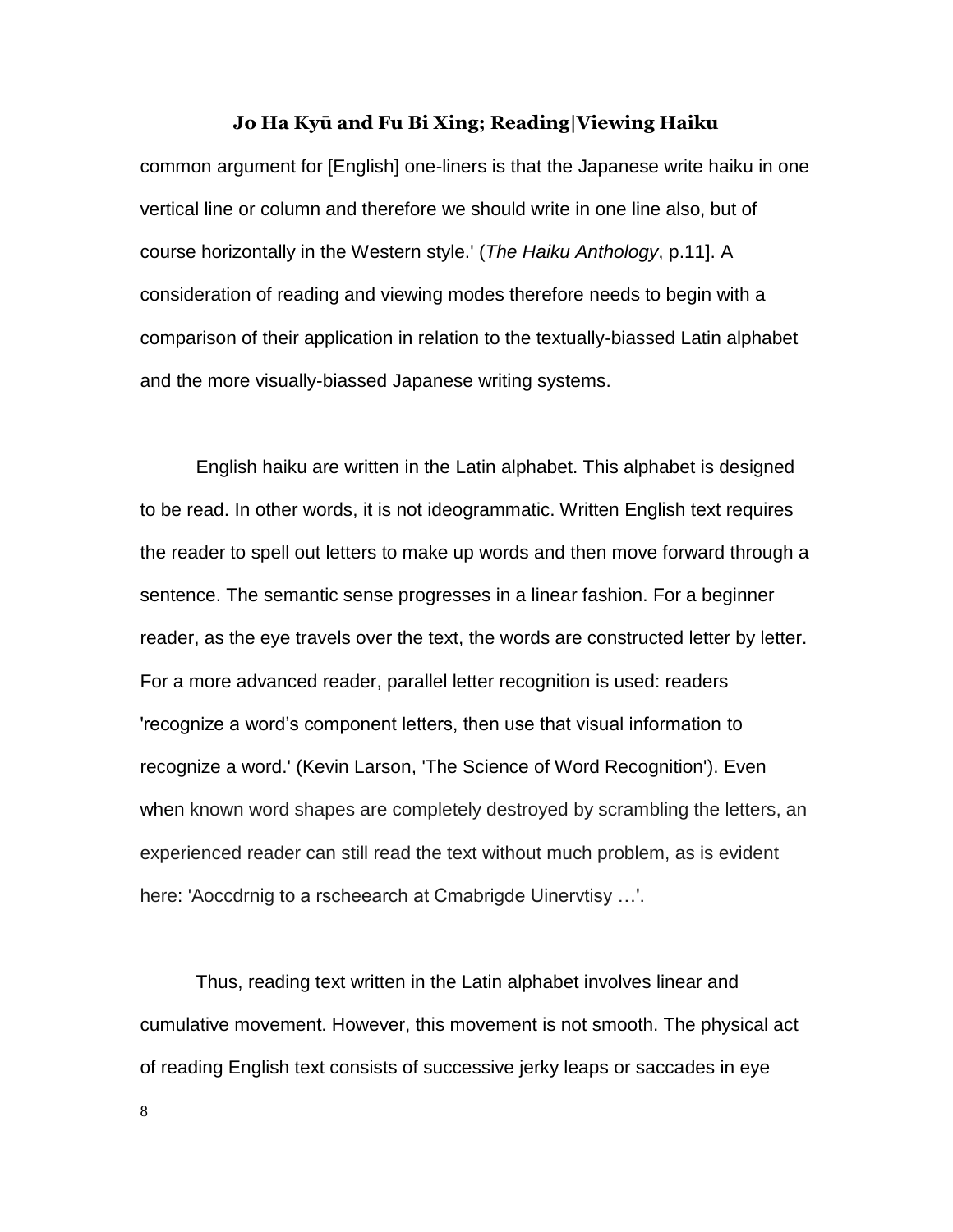movements over a page, punctuated by fixations upon handfuls of letters at a time, usually just to the left of the middle of a word, and skipping many short and functional words. The saccades are usually forward-moving through the text but about ten per cent of them are regressive. This form of eye movement is specific to the reading mode, as neurophysologist R. H. S. Carpenter emphasises:

the saccade itself is a masterpiece of control engineering, in which the eye – a distinctly sluggish member that, *left to its own devices*, likes to take up to a second to settle down in a new position – is smartly accelerated and decelerated to bring the fovea to rest on its goal with a time-course that frequently lasts little more than 20 msec;

(*Eye Movements*, p. 237 – the italics are my emphasis)

However poems, and haiku, are not only read. They are also viewed. Andrew Michael Roberts, Jane Stabler, Fischer and Otty's fascinating study, 'Space and Pattern in Linear and Postlinear Poetry: Empirical and Theoretical Approaches', examines 'the interaction of modes of reading and viewing specific to the processing of textual syntax and visual pattern' (p.24). Their analysis of 'the results of experiments using eye-tracking, manipulations of text, memory tests and readers' recorded responses and interpretations' shows that 'radical textual dislocation can override the rule that we do not fixate on blank space when reading/viewing a text.' (p.23, p.35).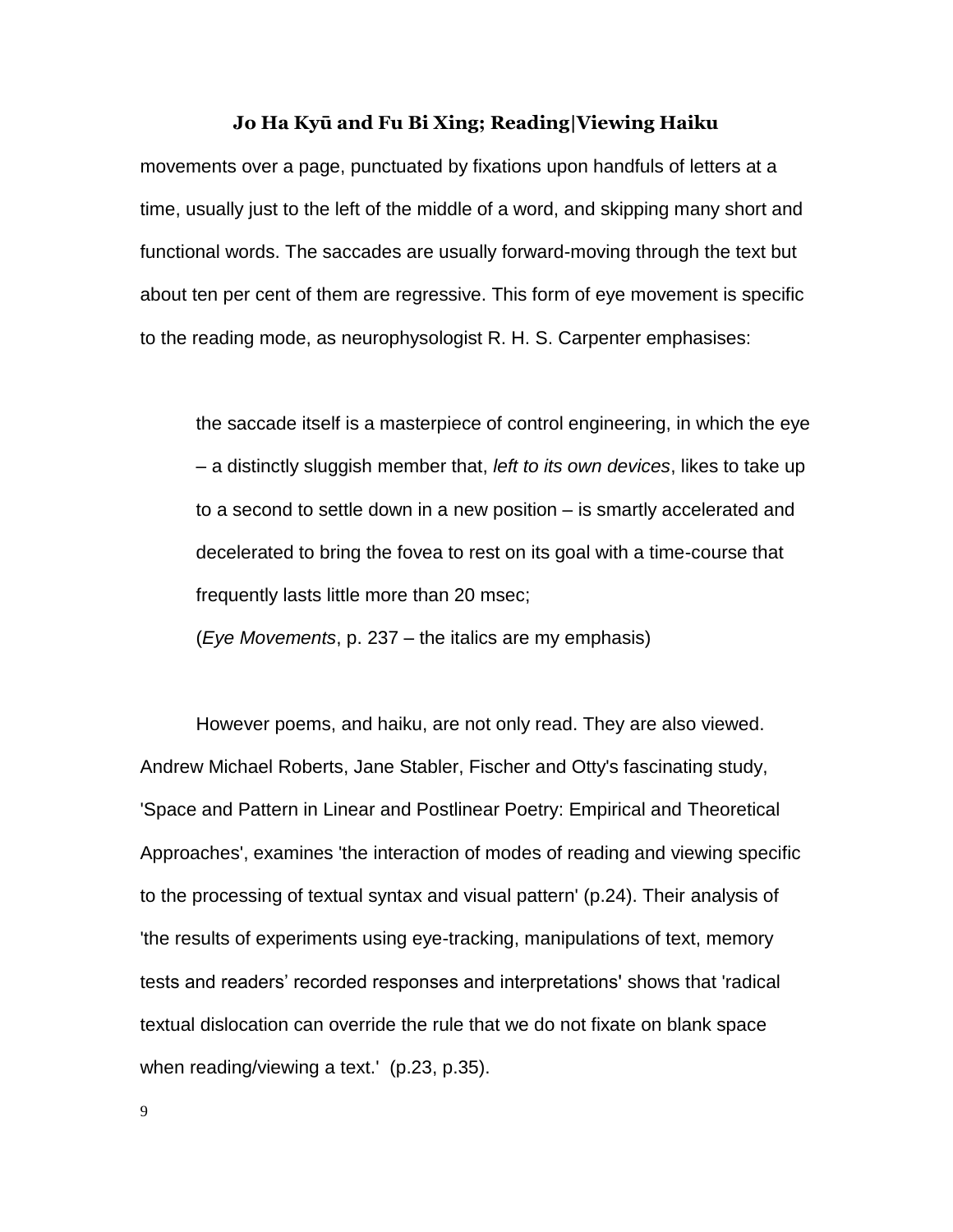The work offered aims not to present a finished piece but an incomplete perception:

How pleasant – just once *not* to see Fuji through mist. (Bashō *On Love and Barley*, p. 73)

In the words of fourteenth-century writer on Japanese aesthetics, the Buddhist priest Kenkō, what is prized is not blossom in full bloom, but 'twigs which bear no blossoms as yet and a garden strewn with withered petals'. (*Miscellany of a Japanese* Priest, p. 105). This relates to the aesthetics of mu.

Roberts et al's observations map very well onto the experience of reading and viewing Japanese writing systems. As Carpenter has noted, the movements of the eye in reading mode are specific, accelerated and relatively uniform in direction. However, although the letter-by-letter or parallel letter recognition patterns that occur when reading the Latin alphabet are easily applied to the reading of syllabic kana, studies of the recognition and analysis of kana and kanji (syllabic and ideogrammatic) characters indicate a different trajectory for kanji, suggesting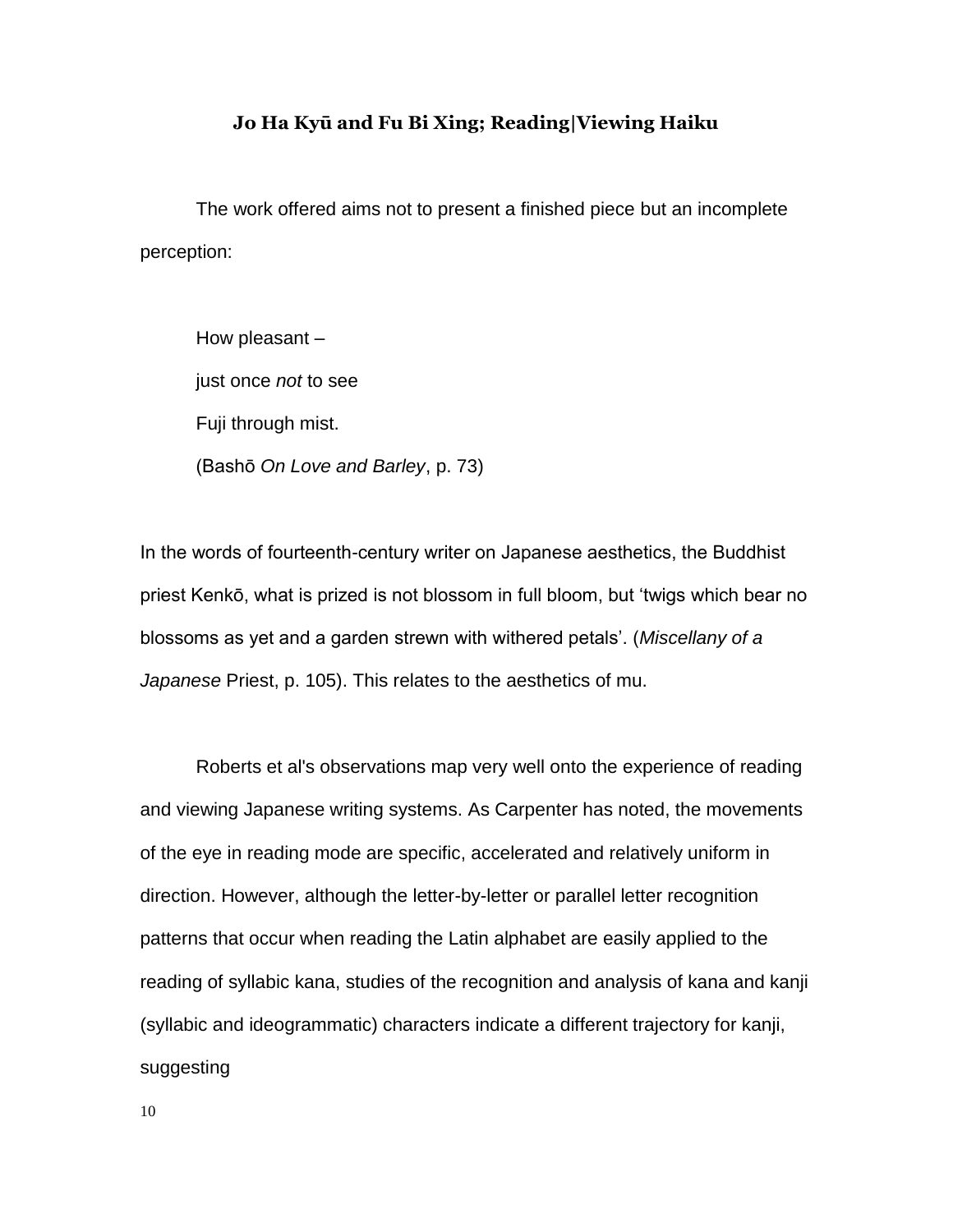that different processes are involved in the recognition and analysis of kana and kanji (syllabic and ideogrammatic) characters, with certain patients able to read and understand Kanji texts relatively fluently, while they are incapable of reading single words in Kana. (Carpenter *Eye Movements,* p. 355).

In other words, the features possessed by the ideogrammatic kanji encourage the eye to view, while the syllabic kana, like the Latin alphabet, require the eye to read.

One practical reason for the emphasis on the reading mode in the Latin alphabet is that its reach of potential visual effects is minimal. Latin letters are simple. They do not consist of complex layers of radicals. They are also few. There are 26 letters to play with rather than 2,000 to 10,000 kanji or more. Such a restricted number results in far fewer visual effects and far more repetition of them. Consequently, aside from the occasional cases where typographical considerations are foregrounded in the presentation of a haiku, the visual qualities of Latin letters, such as the round fullness of an O or the jagged edges of a W, are rarely considered by writer or reader. Instead, the reading mode dominates.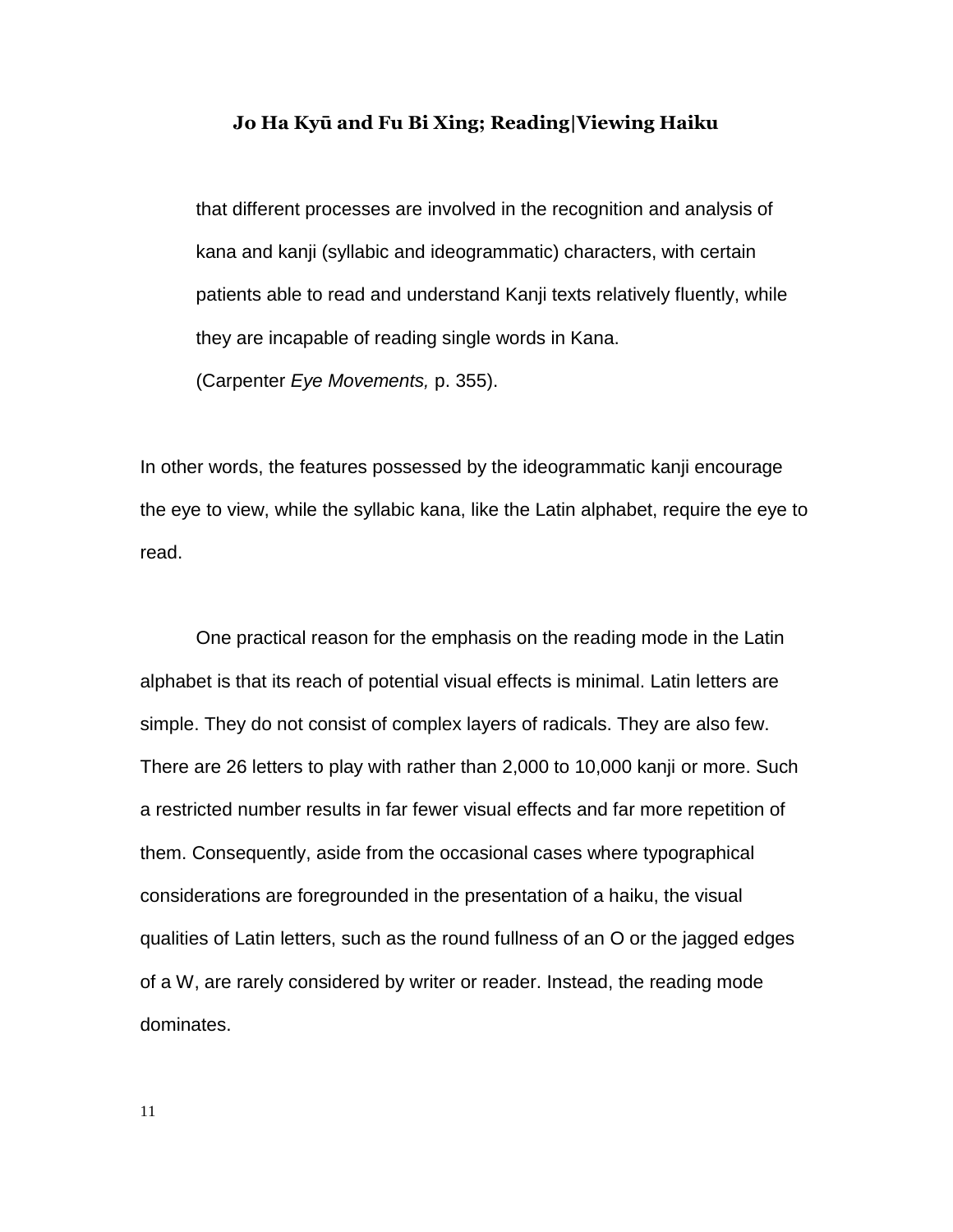In contrast, the Japanese writing systems, with their vast collection of ideogrammatic and syllabic characters, while still drawing on the reading mode, also make use of the viewing mode. In the hiragana and katakana writing systems, words are read, constructed syllable by syllable in a manner similar to that required by the Latin alphabet. However, the ideogrammatic Japanese kanji characters are seen or viewed as much as they are read. Taking a kanji in is a much more in-depth engagement than the reading of a Latin letter. A single kanji may depict one or more of several words or concepts and hold a number of visual, aural and semantic meanings and associations. It may also consist of a number of simpler kanji or radicals that themselves contain ideogrammatic, semantic and aural variations of meaning, sound and association. In addition, the reading of a kanji may in part depend on other kanji that juxtapose it on the page and alter or affect its meaning. The ambiguities that result are intensified by the fact that written Japanese does not include word divisions, and uses punctuation far more rarely than in written English.

Viewers|readers of kanji therefore have to unpick, identify and select from several associations and visual, aural and semantic readings the ones that seem most appropriate to the context, mood and semantic sense of the text in which the kanji is situated. This is not all. Such a selection process is not conclusive, since the alternative but now dismissed readings and viewings of the kanji still hover in the background, adding to the complexities that surround and are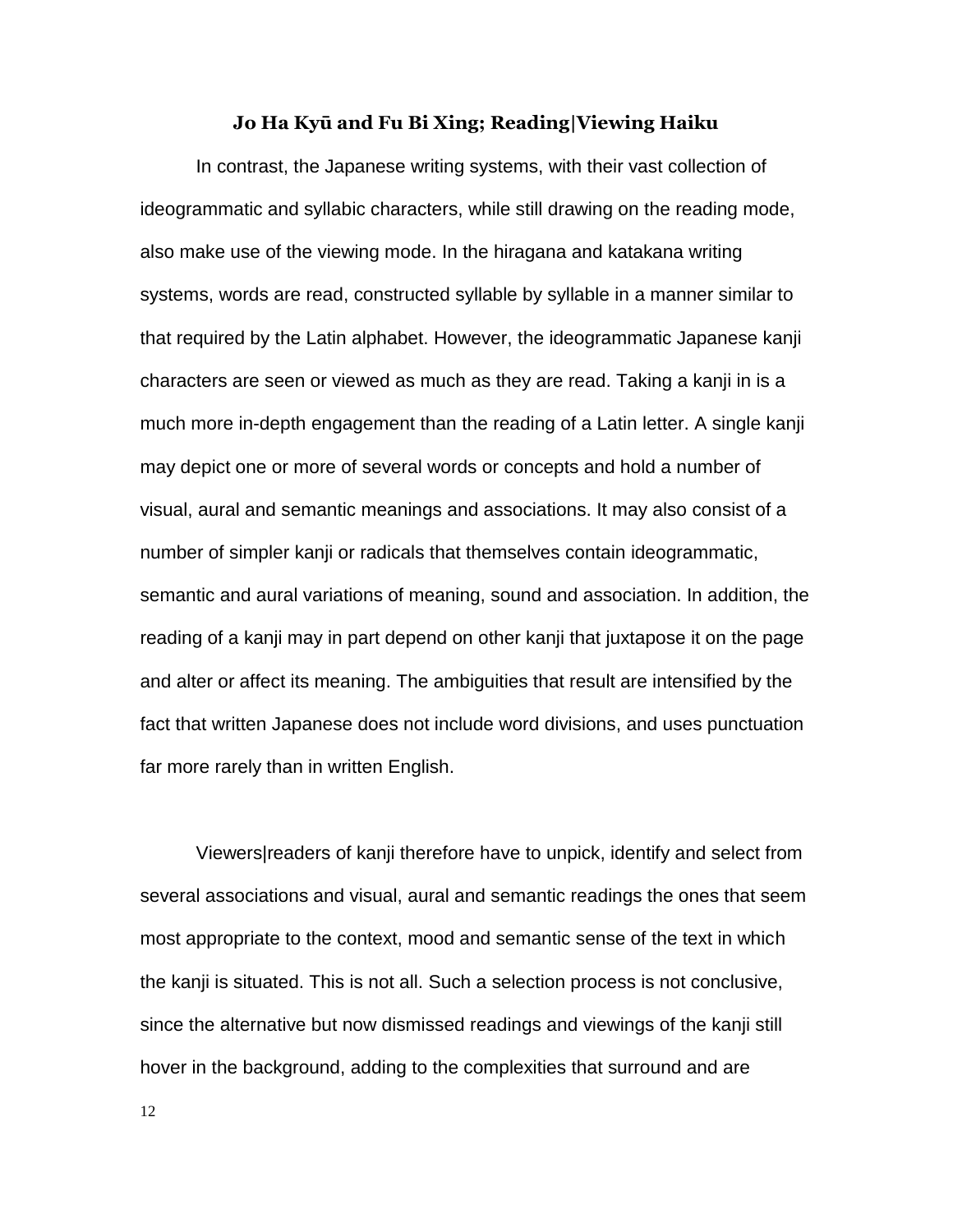contained within the text visible on the page. The kanji, therefore, like the haiku, is not just the sum of its parts, but includes within it references that reach beyond itself, indicators of that 'whole large sky' to which Noguchi referred.

Confronted with kanji, the reader remains momentarily in one place, looking in depth at the kanji's elements, and its relation to the characters between which it has been placed, before shifting onto the next. This becomes very evident when watching people write in one or other writing system. With the Latin alphabet, the pen keeps moving smoothly forward across the page, looping letters together into one relatively seamless flow. With kanji, the pen repeatedly returns to the same spot, adding up to as many as seventeen strokes (in the case, for example, of the character for a flute 'yaku' or 龠) to create a particular character, before it progresses to the next symbol. Similarly, when reading, in contrast to the jerky linear cumulative effects associated with the reading mode, effects that predominate when using the Latin alphabet, viewing kanji requires a more holistic encompassing eloquent immediacy and circularity of vision.

Many writers, poets and artists affirm the impact of the viewing mode. Wole Soyinka sees 'images [as] far more eloquent in any case than verbiage'. ('Narcissus and other Pall Bearers: Morbidity as Ideology'). This echoes Picasso's words to Antonina Vallentin, 'A painting, for me, speaks by itself, what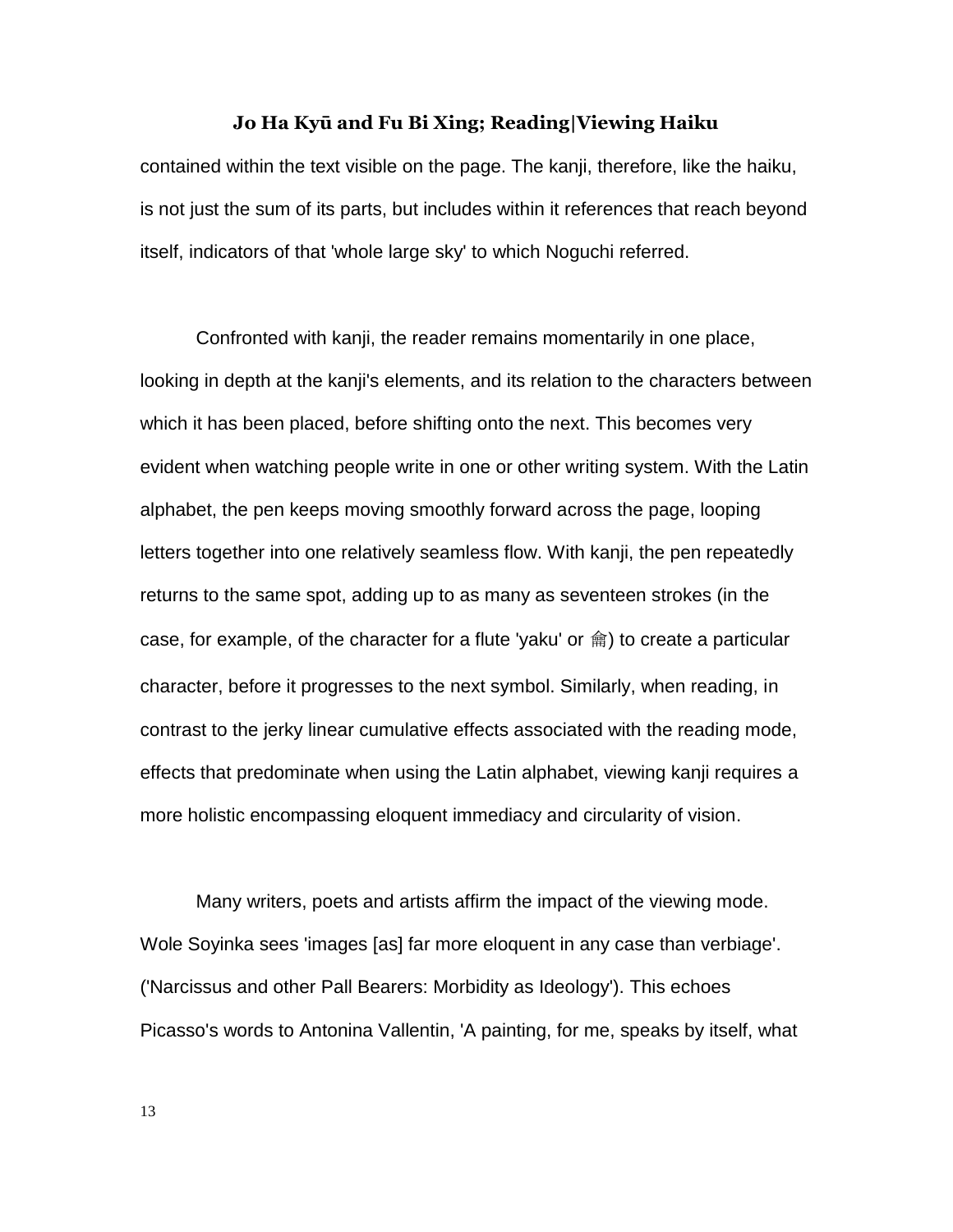good does it do, after all, to impart explanations? A painter has only one language,, as for the rest...'

[\(www.cleveland.com/arts/index.ssf/2012/12/the\\_cleveland\\_museum\\_of\\_art\\_pr.ht](http://www.cleveland.com/arts/index.ssf/2012/12/the_cleveland_museum_of_art_pr.html) [ml\)](http://www.cleveland.com/arts/index.ssf/2012/12/the_cleveland_museum_of_art_pr.html). Similarly, Clyfford Still writes, 'My paintings have no titles because I do not with them to be considered illustrations or pictorial puzzles. If made properly visible they speak for themselves.' (Still in a letter of 24 January 1972, [\(www.tate.org.uk/art/artworks/still-1953-t01498/text-catalogue-entry\)](http://www.tate.org.uk/art/artworks/still-1953-t01498/text-catalogue-entry). As for John Berger, relative to reading, viewing is almost instant: 'Seeing comes before words. The child looks and recognises before it can speak.' (*Ways Of Seeing,*  p.7). Berger also emphasises the holistic qualities of vision, 'continually active, continually moving, continually holding things in a circle around itself, constituting what is present to us as we are.' (pp. 7-8).

The effect of all this is a rich complexity of possible readings and viewings. This is 'calligraphic doubling', as Michel Foucault terms it: 'the calligram [or kanji] that says things twice […,] the calligram that shuffles what it says over what it shows to hide them from each other' (Foucault, p. 23, p. 24). However, kanji often have kana appended to them. '青い', or 'blue|green', is pronounced 'aoi', with the kanji '青' sounding as 'ao' and the hiragana 'い' indicating its status as adjective. This mix of syllabograms and ideograms requires subtle shifts in mode. The reader has to view and also to read or 'spell out'. Thus, Japanese writing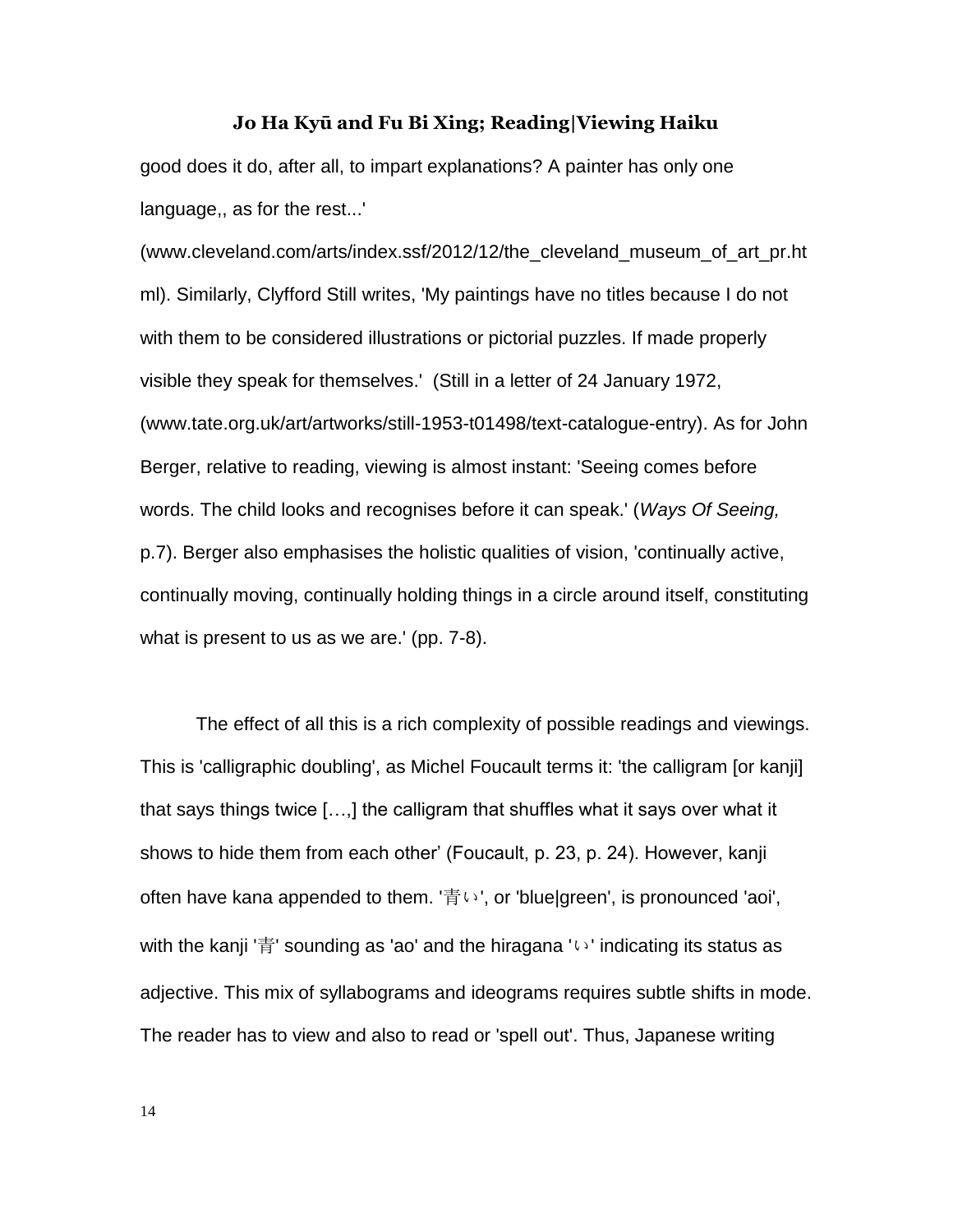systems require a dual focus on text and on image, the reader|viewer switching constantly between modes. The subtle richness that results is well captured by Sabine Gross, who observes how the use of both viewing and reading modes has dramatic effects upon the reception of a text. Any semantic meaning, for the duration of the viewing mode, is cast aside: 'as soon as letters and words are perceived as images – and thus decoded as iconic signs – they disappear as symbolic signifiers, at least for the period in which they are scanned as and processed as images.' (*The Word Turned Image*, p. 16).

It is important to note that the break or cut occurring between kanji and kana also acts as a connector. This evokes the shift and link of renga writing,. A micro-version is detectable in the haiku's use of a kireji or cutting word, marking a shift in subject, mood, or content, an invitation to discover a link. It signals a moment of mu, occurring as the reader|viewer determines on and then puts in motion the switch from one mode of perception to another. For this moment, the reader is neither reader or viewer, but exists in space, between modes. This moment also marks a break in logic, as indicated by the British Haiku Society,

These words are like 'verbalised punctuation', generally with a hint of emotion or of attitude. "Haiku is grasped with all five senses, not by logic … in order to jump over the gap between logic and the senses [\(http://britishhaikusociety.org.uk/2011/02/english-haiku-a-composite-view/\)](http://britishhaikusociety.org.uk/2011/02/english-haiku-a-composite-)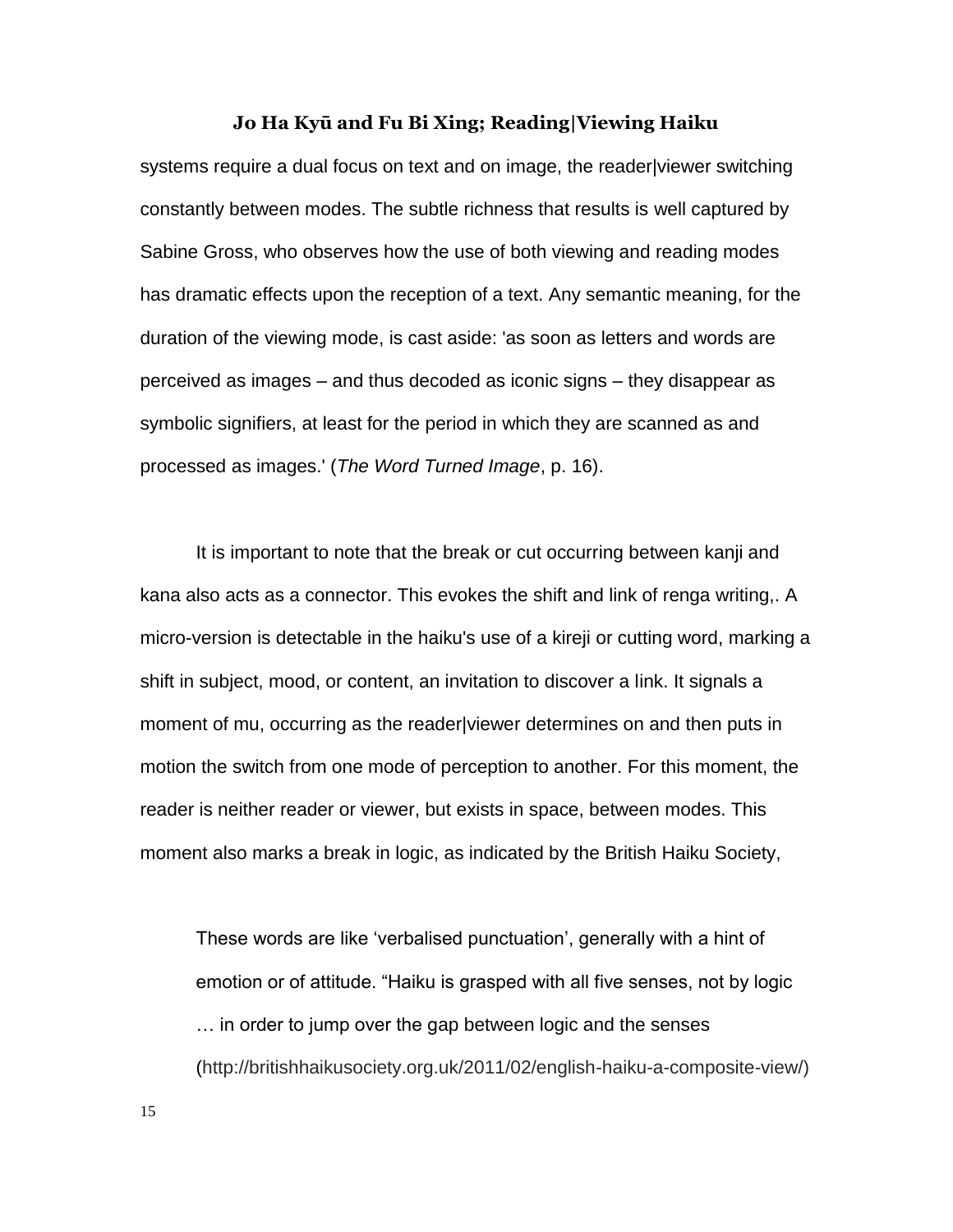The break is also a link, as 'jump' and 'gap' imply, connecting closely to the aesthetic core of haiku – leaving 'a few things unsaid'. Donald Keene reiterates this in his image of the leaping spark of the cutting word:

there should be the two electric poles between which the spark will leap for the haiku to be effective; otherwise it is no more than a brief statement. (*Japanese Literature*, pp.40-41)

The mix of modes encoded within Japanese writing systems automatically requires such a leap. This is not so obviously the case with haiku written in the more linear Latin alphabet. However, the Latin alphabet consists, outside of Braille, of visual signs and so in the process of reading it, viewing also has a crucial part to play.

This is evident when considering other visual variables in haiku, such as page orientation. If a haiku is written in traditional Japanese-style, without linebreaks in one vertical line down the page, this works against the intense focus on particular kanji and seems to encourage the linear cumulative effect of the reading mode. A single vertical line can be taken in at a glance, like Berger's child looking and recognising 'before it can speak'. However, in the traditional English three-liner, a haiku forms a small, compact, or compressed, square-ish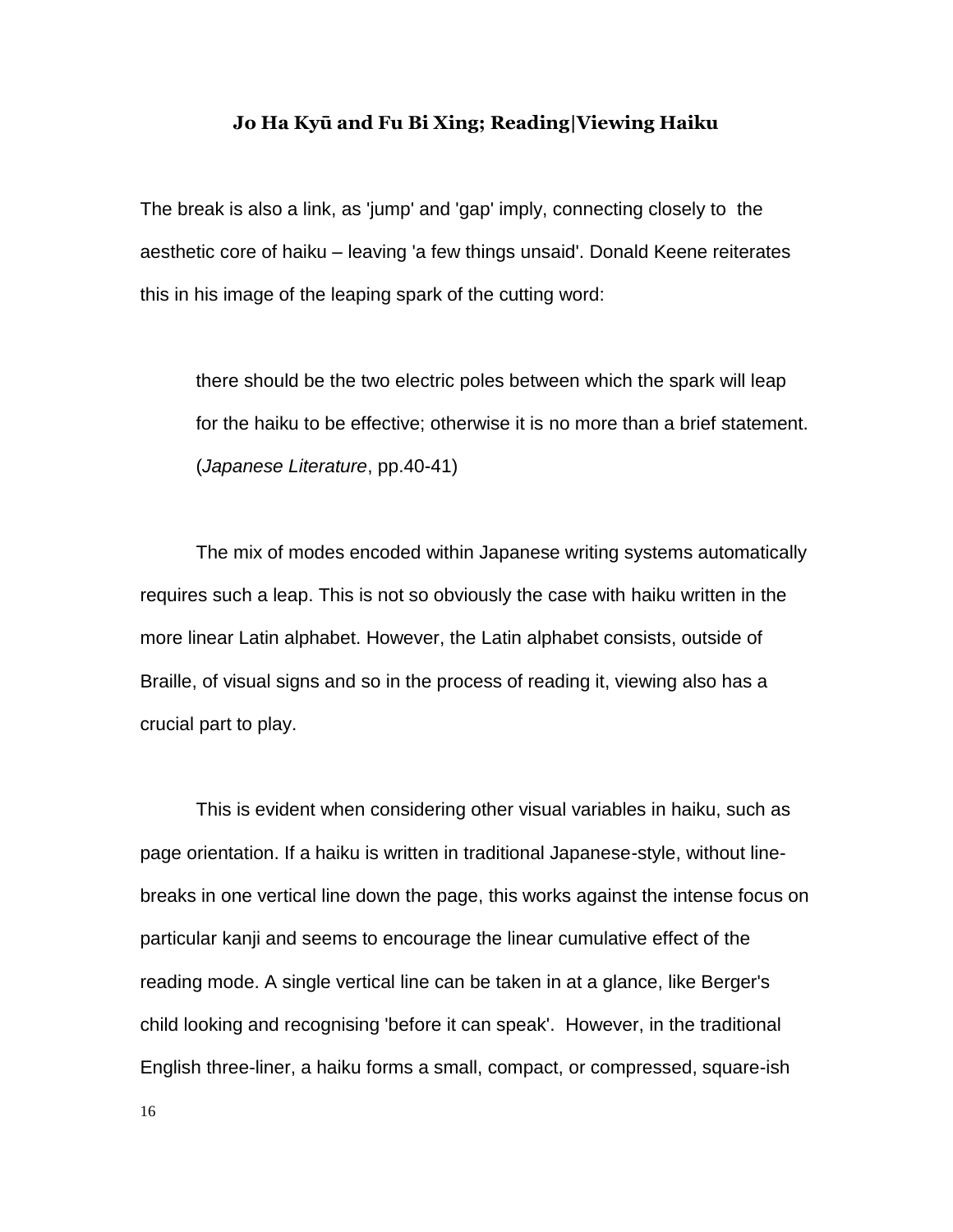shape on the page, with a three-part grouping of short syllabic lines that are easily encompassed in a glance. In addition, one of the line-endings, accompanied often by punctuation – usually a dash, often acts as a visual signal of the two-part division of the haiku's content. Such a small footprint on the page reduces the number of saccades and fixations needed before the haiku can be said to have been 'read'. A single fixation of the eye is able to take in both a group of letters and a peripheral sense of the shape and structure of the haiku, for, as Larson has noted, a single fixation includes different kinds of informationgathering:

Closest to the fixation point is where word recognition takes place. […] The next zone extends a few letters past the word recognition zone, and readers gather preliminary information about the next letters in this zone. The final zone extends out to 15 letters past the fixation point. Information gathered out this far is used to identify the length of upcoming words and to identify the best location for the next fixation point. (<http://www.microsoft.com/typography/ctfonts/WordRecognition.aspx#con>)

This is indisputable in the case of one-word haiku, such as Cor van den Heuvel's 'tundra' (*The Haiku Anthology*, p. 255), where fixating on the word 'tundra' necessarily involves the whole poem, shape and structure included. In addition, the reader's eye will be taking in the space that surrounds haiku and makes up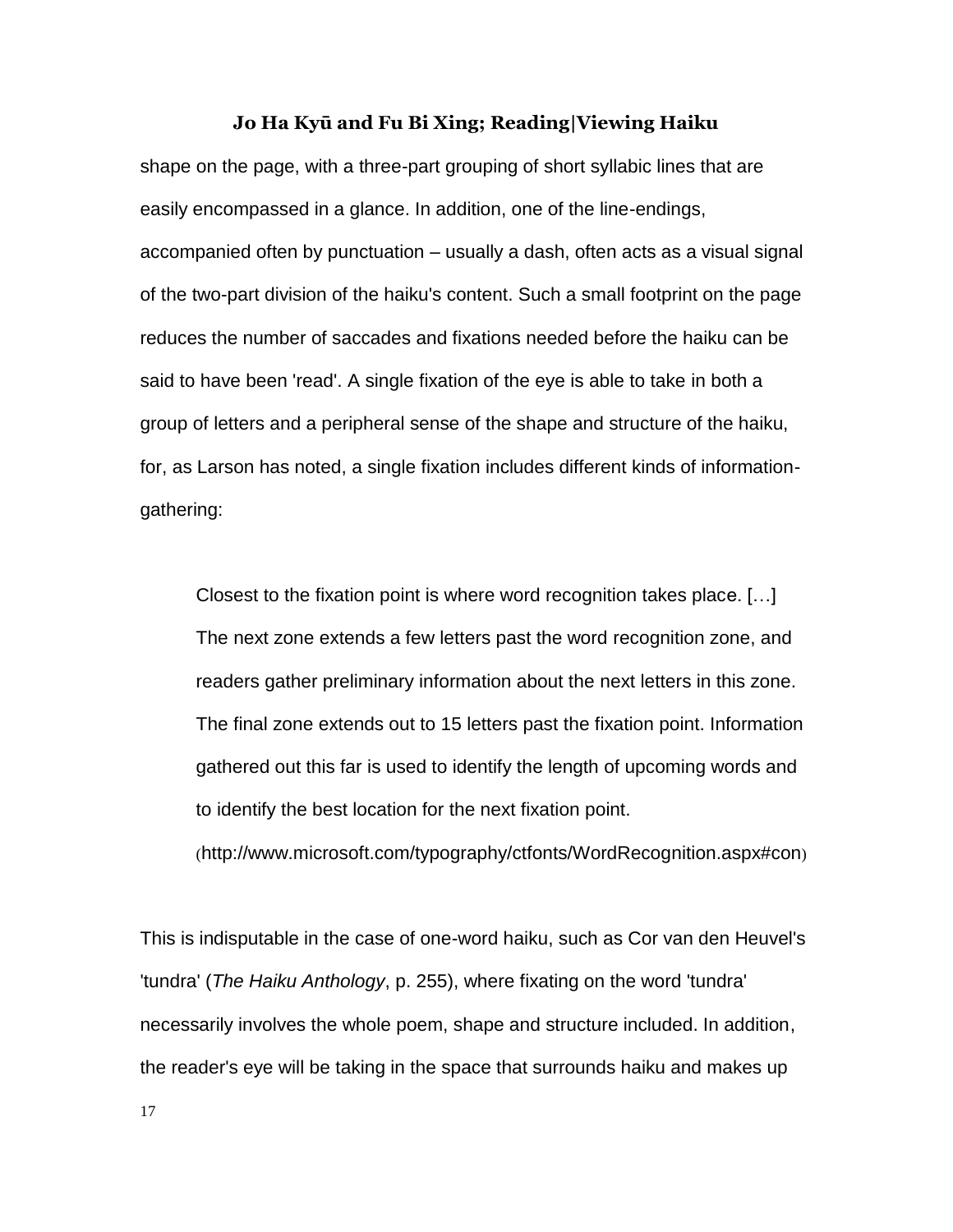part of its 'point'. In other words, it is possible to view such a haiku at the same time as reading it rather than viewing it before (or after) it is read. For haiku like these, the viewing mode occurs simultaneously with the reading mode, as part of that mode. Alternation and mutuality of mode become one. It is possible to argue that such experiences of English three-line haiku leads to a more comprehensive integrated and finished effect than that achieved by the Japanese one-liner, although one could then go on to question how close this then remains to the haiku aesthetic.

Circle haiku, or cirku, raise more issues. With cirku, the emphasis is placed on viewing. As Stephen Gill makes clear, this is an English form:

I coined the term 'cirku' myself many years ago (ca. 1996). It was later picked up by Bill Higginson as if it might be an existing Japanese term, which of course it certainly isn't, as they do not have the form and it is half Eng. in expression (cir- from circle). I do not claim to have invented the form as I am pretty sure someone else must have experimented with such things already, but in our Hailstone publications over the years we have always included them at my behest, so we have helped to establish it as a form these past 20 years. You will have read that in my own definition, you should be able to start or stop any line end within the circle. In my form, there is almost always lineation within the endlessly repeating circular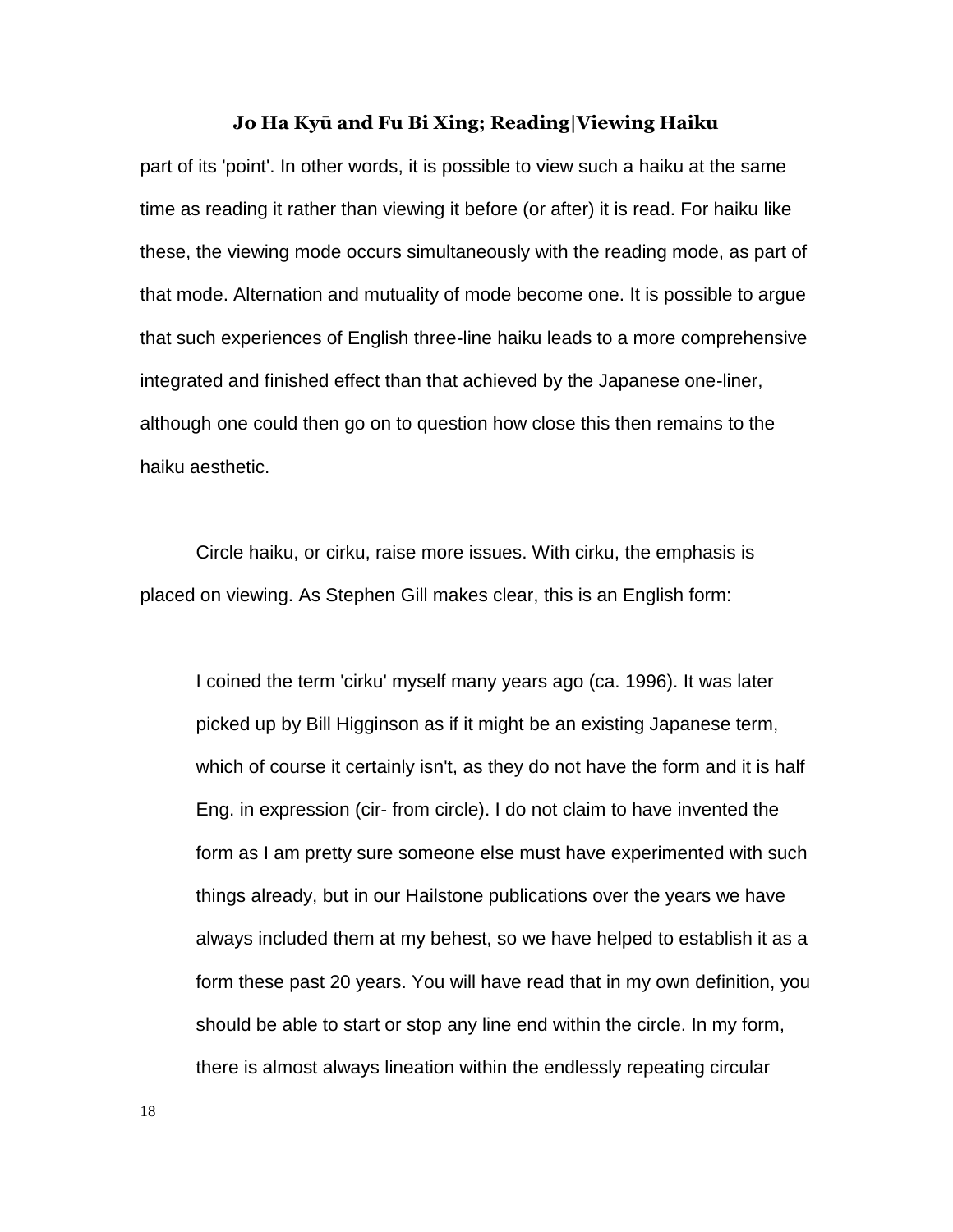form. Thus, at any of those line-heads (after the gaps) you are free to enter the poem.

(Stephen Gill 23 Oct 2015 personal email)<sup>2</sup>

Usually with cirku, the circle is seen before reading commences. In other words, the visual impact is so extreme as to exaggerate and extend the separation between reading and viewing mode. A similar phenomenon however can be created with any one page poem that the reader approaches from physical distance, since in such cases the shape of the poem, including awareness of line length, line number and stanza breaks, will be perceived when individual letters are too far away or too small to read. Mario Petrucci has developed some fascinating exercises that reveal how such impressions can inform the reader in significant ways about the poem they have not yet read.

I believe the eye (as opposed to the ear) is far more interested in space than it is in metre or rhythm. Behind and beyond the sound of that inner voice we use when we read, our eyes are busy registering the shapes made by poems on the page - the promontories and vacancies of words,

 $\overline{a}$ 

<sup>2</sup> See also the definition of cirku in [https://hailhaiku.wordpress.com/2008/03/16/whats-a-cirku/:](https://hailhaiku.wordpress.com/2008/03/16/whats-a-cirku/)

a haiku presented in a circular form, with gaps indicating lineation. You read the poem clockwise, usually beginning at about the one o'clock position. The reader is free, however, to start on any 'line'. A true cirku will work, irrespective of which gap you begin reading it from.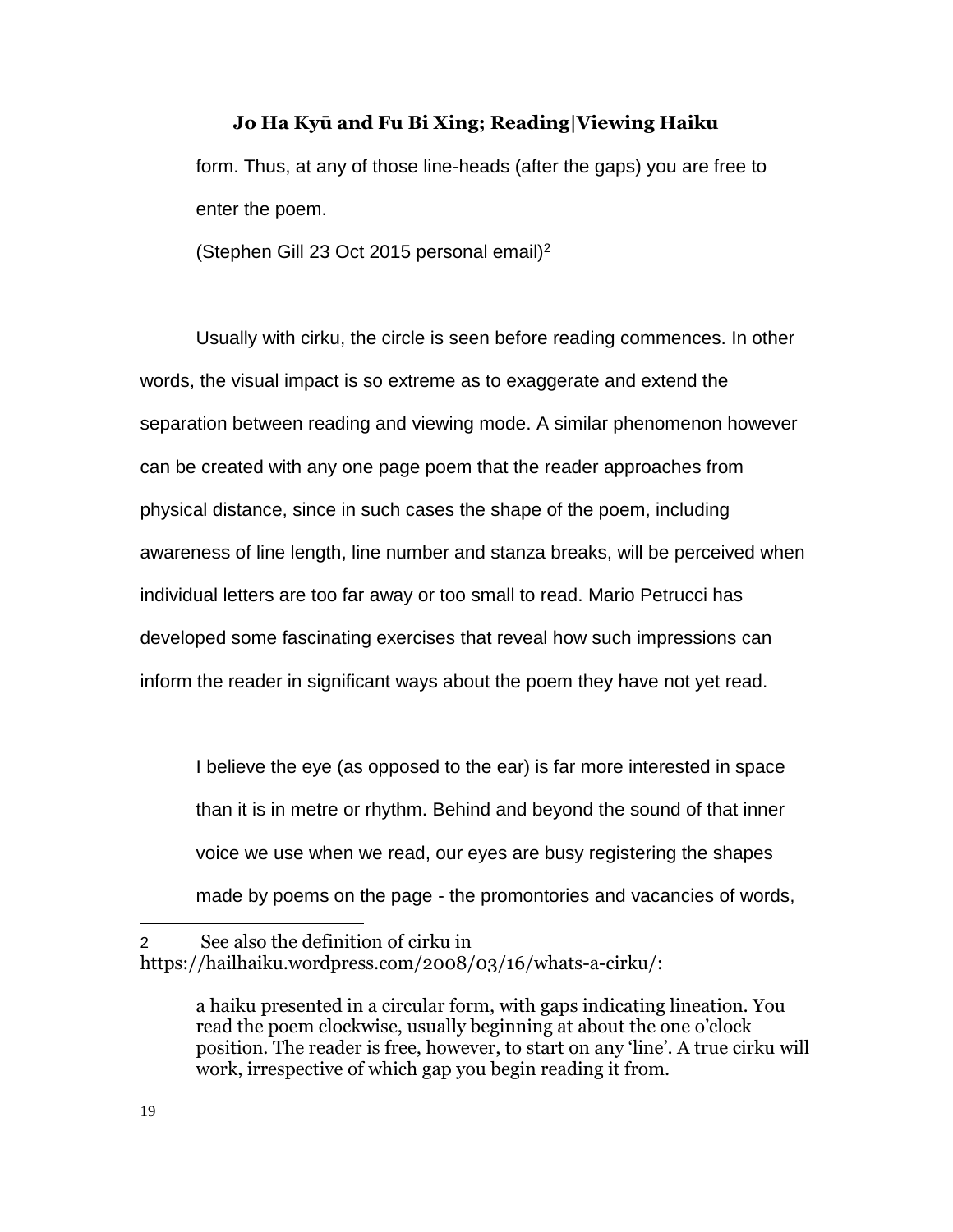lines and stanzas. That's why our eyes can instantly tell apart (most) poems from (most) prose, without having to read a word of either. ('Spatial Form', [http://www.mariopetrucci.com/spatialform.htm\)](http://www.mariopetrucci.com/spatialform.htm)

In his teaching, Petrucci presents poems on transparencies, deliberately projecting them out of focus so that their shapes are visible but the text is illegible. Such demonstrations reveal how much information can be carried by shape, or 'spatial form' as Petrucci calls it. It is possible to see 'a sense of uncertainty, or raggedness, in some poems. Other [readers of other poem]s pick up on a 'martial' or obsessive quality, usually if there are ordered ranks of lines or stanzas.' ('Spatial Form').

One page poems are not usually approached in this way. However, with cirku it is unavoidable. The primacy of the viewing mode is enforced by the haiku's relatively unusual shape and difficult orientation of its letters. These, together with the framed circle and framing space, are easily viewed. In contrast, it requires unusual effort actually to read the text. Some letters may be written backwards or upside down and demand physical exertion on the part of the reader before they are deciphered, turning the page or her head. Additionally, constituting the letters into words is a more laborious process since word divisions are usually elided (thus, incidentally, replicating more closely the experience of reading in Japanese which also dispenses with word divisions,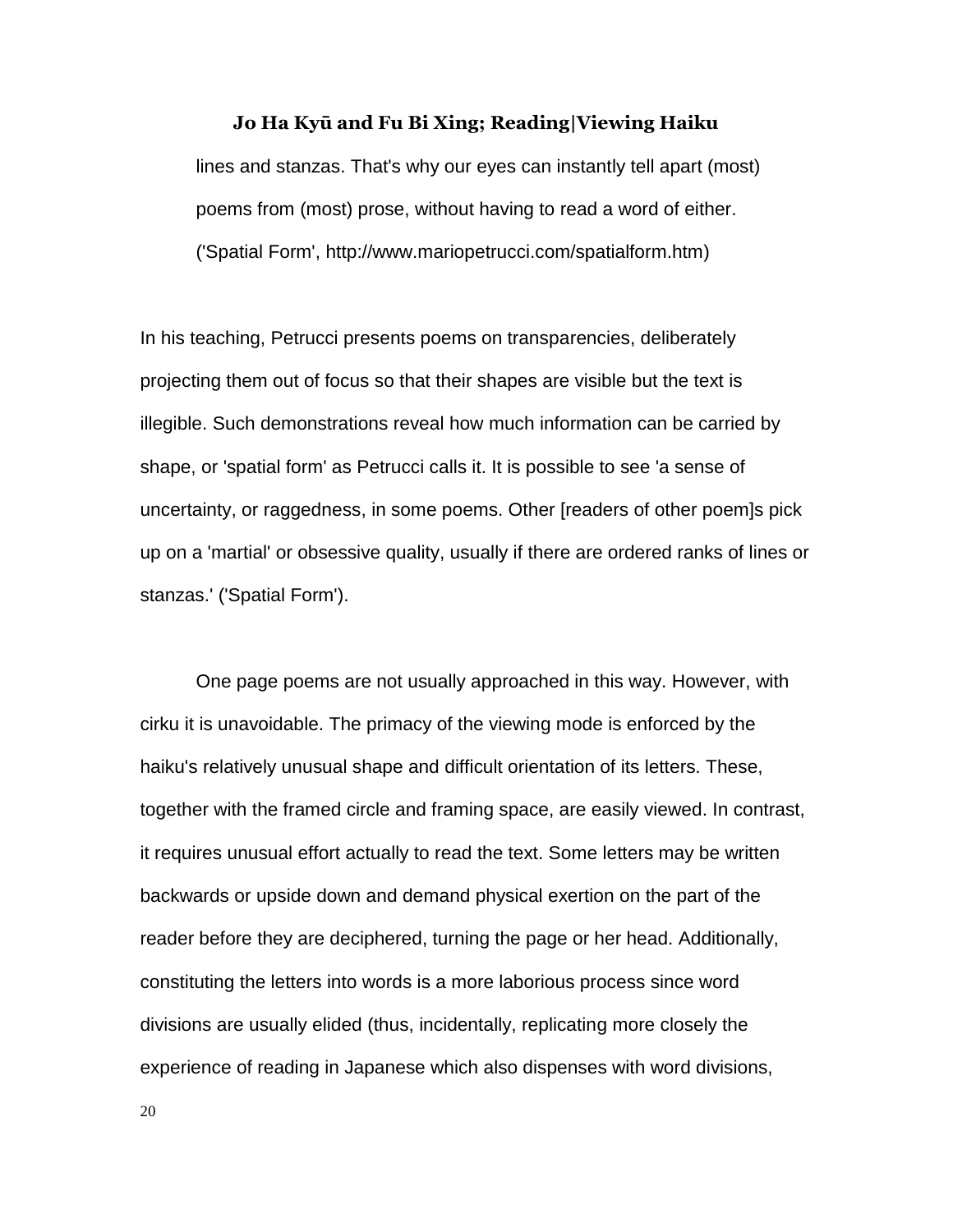and, often, punctuation).

Petrucci's exercise can be applied to both Japanese and English haiku. This confirms that viewing and reading modes are utilised in both sets of writing systems. However, as noted earlier, due to the characteristics of the writing systems, there is a bias towards the reading mode in haiku written in English, albeit a bias that is dependent on visual variables such as size, form and layout.

Evident in the language used to describe viewing and reading modes is a shared emphasis on movement and trajectory: saccades, fixations, immediacy, circularity, linearity. To understand further the differences between these modes therefore and also the differences of effect that a change in bias between modes might have on a haiku, it is apposite to consider jo ha kyū (序破急) – the Japanese aesthetics of modulation and movement, principles which map well onto the haiku and onto a consideration of reading and viewing modes.

Although primarily applied to theatrical and temporal arts today, the principle of jo ha kyū used to relate to literature and specifically to the shift and link movement of renga, with, around 1356, the poet Yoshimoto Nijō establishing jo ha kyū as the sequential pattern in renga in his compilation of the first imperial anthology of renga, *Tsukibashū* (菟玖波集). Lucas amplifies this, thus: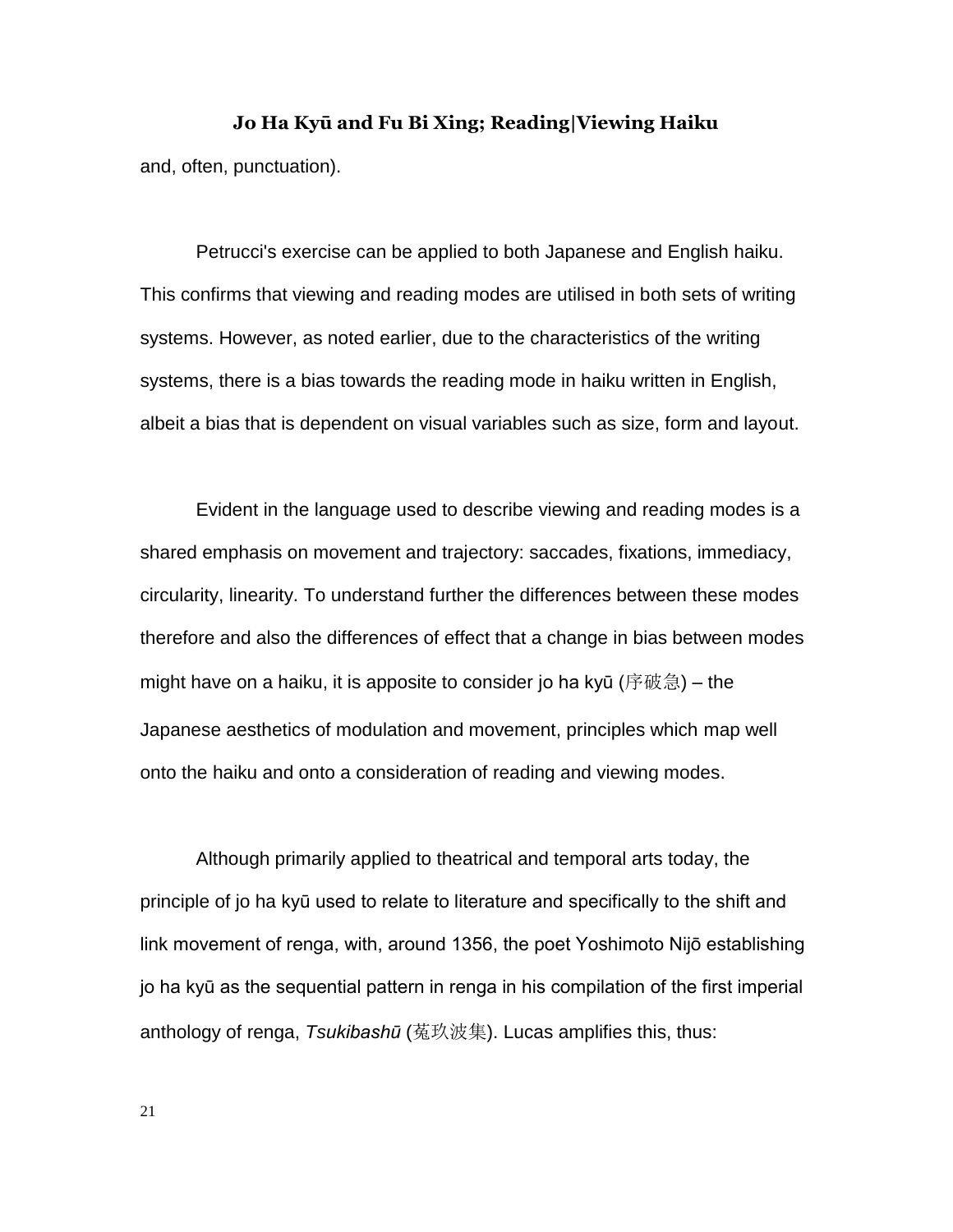Musical terminology was adopted to describe the development in tempo of the work, with the renga being divided into three phases, jo-ha- kyū (introduction, development, finale) corresponding, in the case of a 36-link piece, to the first 6 links, the middle 24 and the final 6. The opening section *(ju)* was expected to be sedate, without startling images or displays of virtuosity. The middle section *(ha)* was allowed to be more dynamic, with extravagant, experimental or eccentric linking being acceptable and a wide variety of images being expected. The final section *(kyū)* should flow smoothly, with more attention paid to the linking than to the excellence of individual stanzas.

One aspect of renga aesthetics which it is important to recognise is that a sequence was expected to be uneven. The intensity of the linking could vary from close to distant, sometimes obvious, sometimes requiring an effort of imagination to perceive.

('Haiku in Britain', p. 275)

22 Probably drawing on Nijō's work, fourteenth-century exponent and writer of traditional Japanese Nō theatre, Motokiyo Zeami, then adopted and analysed jo ha kyū for Nō theatre, presenting it in his first treatise, *Fūshikaden* (風姿花伝, 'The Transmission of the Flower Through (a Mastery of) the Forms' or 'Teaching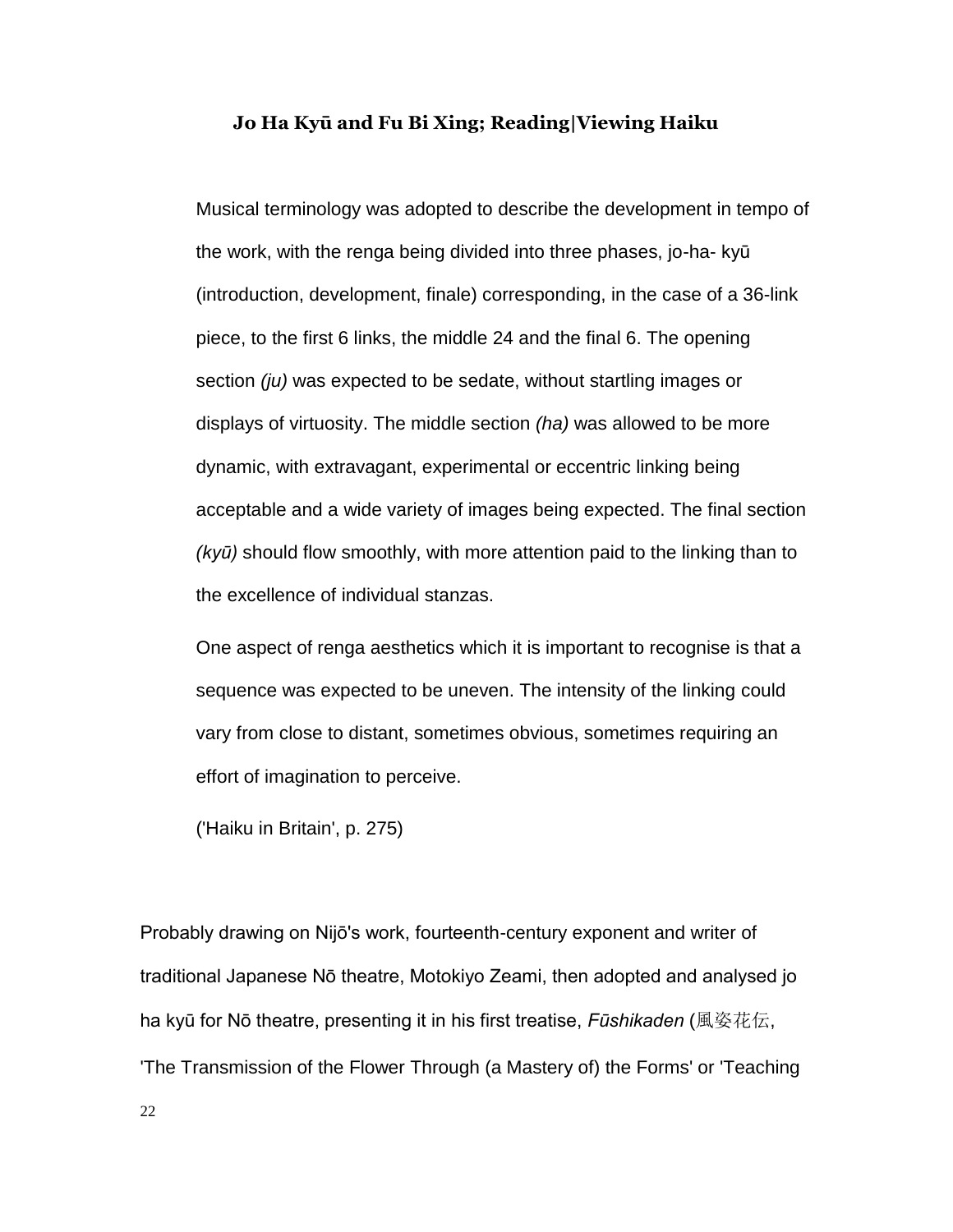of Style and the Flower'), as a universal concept that could be applied to the patterns of movement of all things.

As Kunio Komparu writes in *The Noh Theater: Principles and Perspectives*, 'Jo means beginning or preparation, ha means breaking, and kyū means rapid or urgent.' (p.24). The movement of jo ha kyū involves an initial slow pace, giving an impression of expectation and exploration, which gradually speeds up, and then swiftly climaxes and terminates 'like a flourish that dissolves as soon as it is created […] The overall effect is of an undulating wave of sound accompanying the flowing movements' (Shakuhacizen.com). The movement does not stop. It changes tempo, mood, and possibly direction, as it passes through jo to ha to kyū, but it remains an integral unit of movement.

Jo ha kyū is today linked with temporally-based media, such as theatre, dance and music performance, since its rhythmic premise seems supremely suited to performance and focus on movement through time in an unbroken if changing linear fashion: from start, to middle, to end. Jo ha kyū is also applicable to reception of that performance by an audience and to the prior act of composition of a work. Jo ha kyū applies to a piece on every level. It applies to performances of whole plays, individual sections of a play, a speech, a cadence, a phrase, a line (which in the poetic sections of a play consists of 5 or 7 syllables, a familiar unit in haiku), or even an individual note, word, step, breath. It is a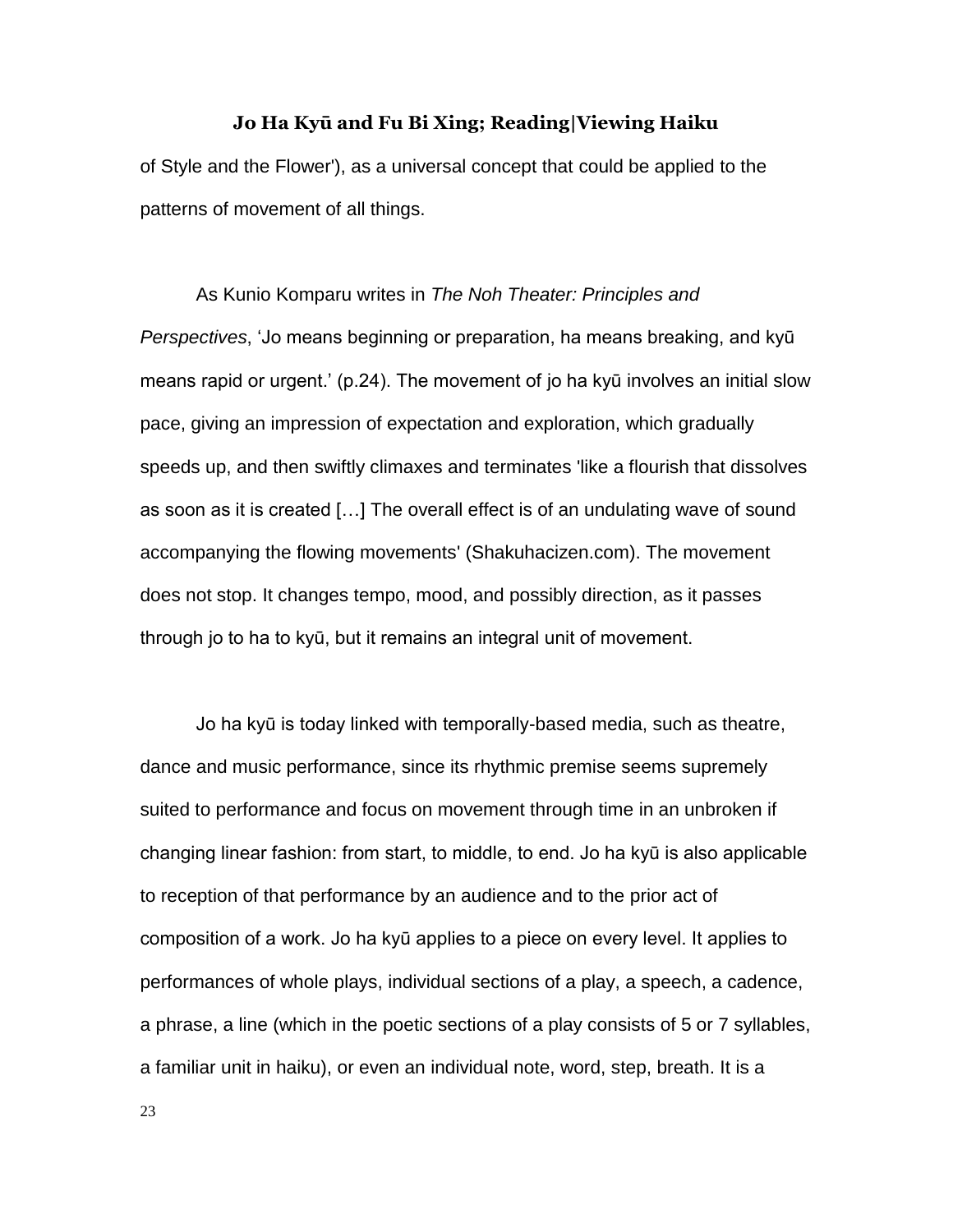simple progression to move from the micro-movements of the start, progression and termination of each breath of the performer to the micro-shifts in modulation that a reader|viewer|listener experiences in a haiku, whether read aloud, silently, or viewed upon the page. Zeami reflects such awareness in words that strongly resonate with Bashō's 'learn of the pine from the pine; learn of the bamboo from the bamboo.' (Higginson *The Haiku Handbook*, p. 10), noting,

All things in the universe, good or evil, large or small, animate or inanimate, have each the rhythm of jo, ha, and kyū, […] It is observed even in such things as a bird's singing or an insect's chirping. (Ueda 'Zeami and the art of the nō drama', p. 189)

A close analysis of a haiku by in American English shows how jo ha kyū might work in English language haiku,

Trailing the canoe out into the windswept lake – a pair of muskrats (O Mabson Southard *Where the River Goes*, p. 84)

Southard's haiku starts (jo) with the movement of the canoe, which is deepened, widened or scattered (ha) by a number of individual words, 'out', 'into',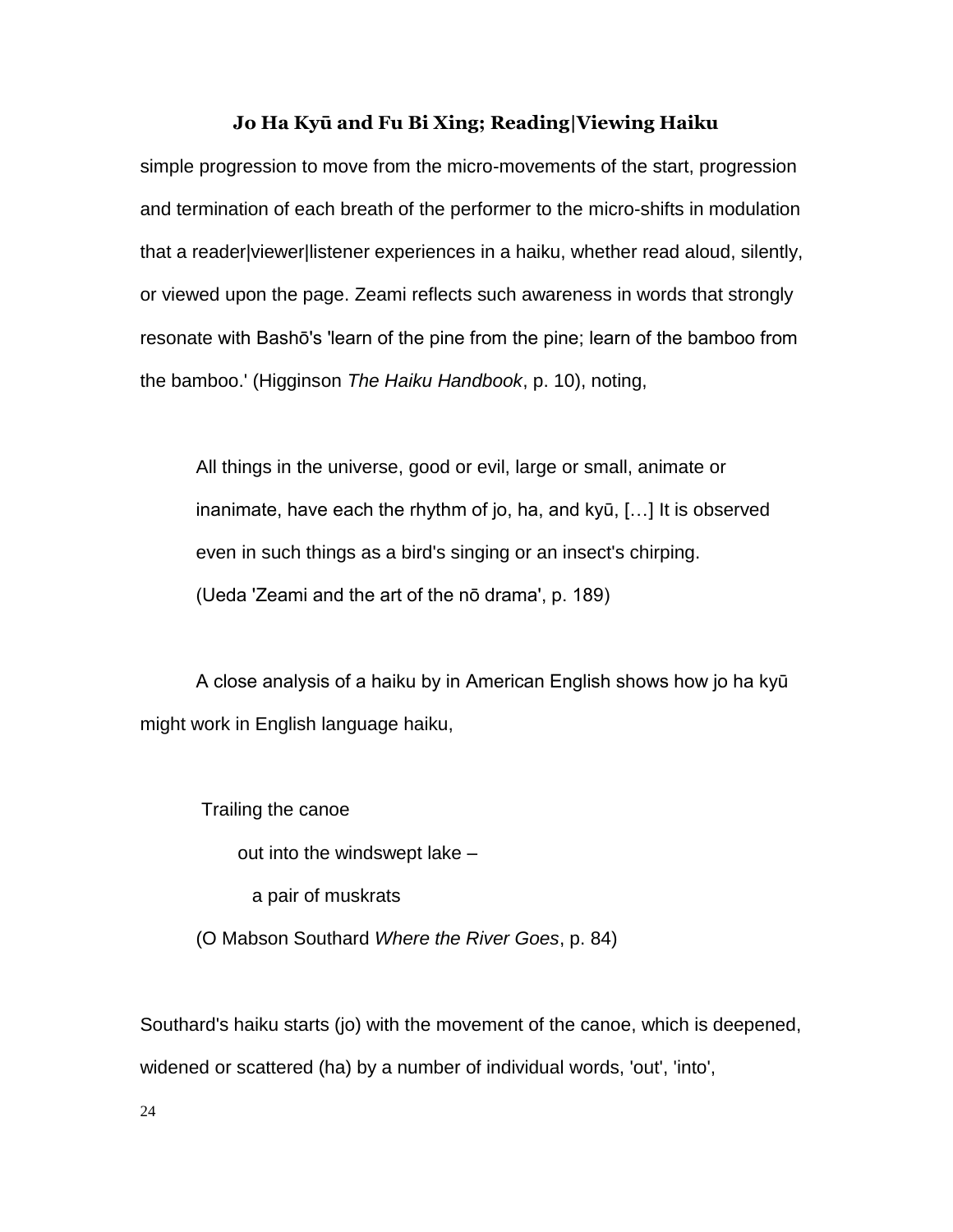'windswept' and 'lake', and even perhaps by the '–'. Then, with a flourish, the whole impression is transformed (and in a totally unexpected direction) by 'a pair of muskrats' (kyū), although perhaps 'flourish' is not quite the right word for a muskrat. The haiku's visual layout and typography instruct the reading|viewing of it. The opening word 'Trailing' is initialised and the first line is indented further left than any other line, as if to mark the place at which the reading should start. The poem is visually divided into three separated lines that suggest the tripartite movement of jo ha kyū,. This tripartite structure is further emphasised by the successive indentations of the lines. The indentations also reiterate the order in which the lines should be read, from first line to second to last. The dash at the end of the second line indicates a break or change in subject that could be read as signalling the kyū.

However, while in one sense all these features work well with the principle of jo ha kyū, in another sense they work against it. Although the eye is encouraged to move down the page in a way that might be seen to replicate jo ha kyū, the eye is also encouraged to stop and give emphasis to the first capitalised word, then to flow horizontally across line one and lastly to break at the end of that line, before repeating this shift from pause to movement to pause in lines two and three. These successive breaks would seem to interfere with the cumulative progression that marks jo ha kyū, where each movement flows seamlessly into the next. Equally, such a seamless flow of movement appears at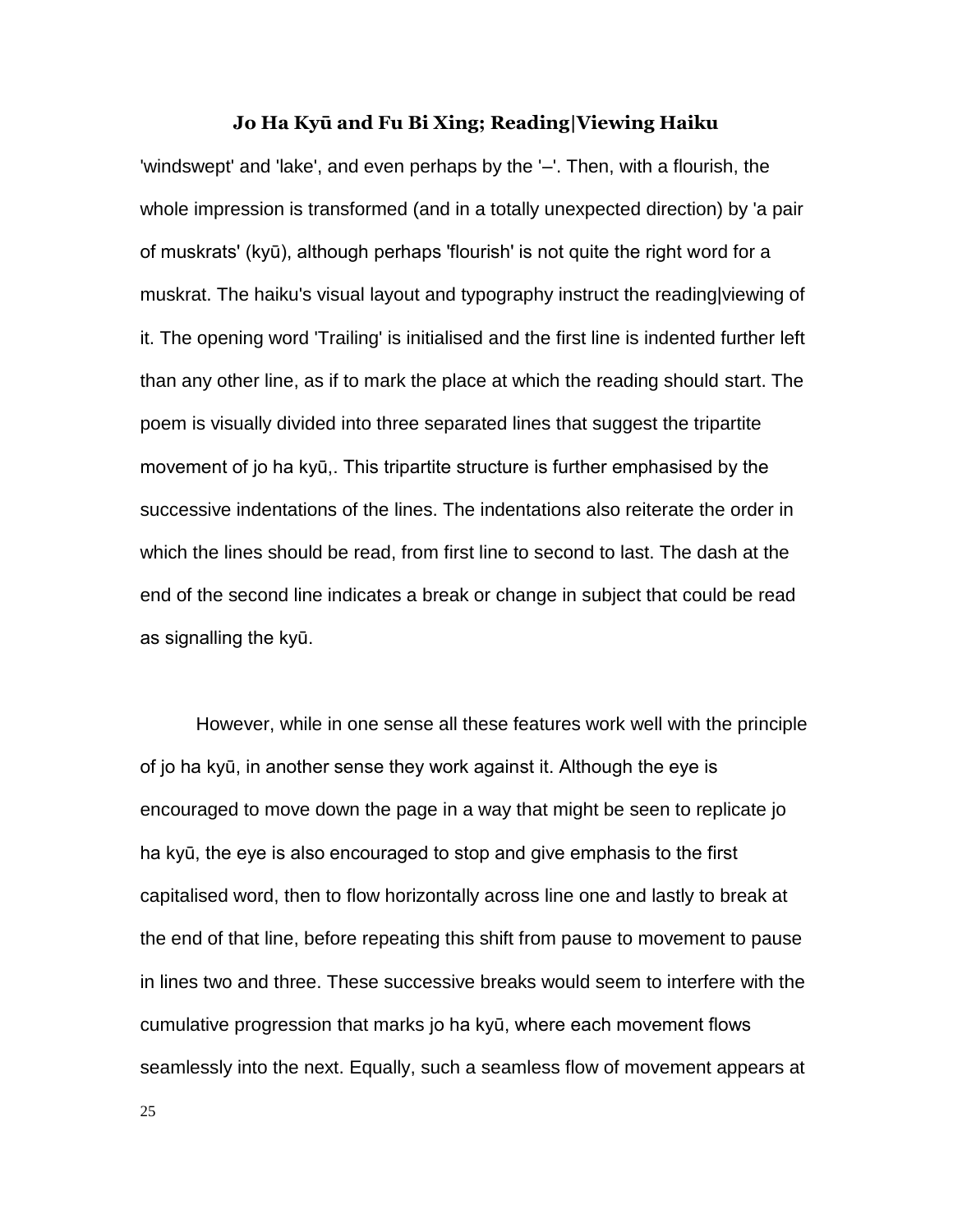odds with the jerky saccades and fixations that make up the reading mode, which in fact, work better with the repeated stops and returns to the margin that a threeline haiku demands.

The one-line format, in both English and Japanese, avoids the jerkiness such line breaks creates, and so is perhaps more in tune with the spirit of jo ha kyū. This is evident when considering British writer Fred Schofield's one-liner,

quick through the brushwood shadow of a wren

(*Wing Beats,* p. 140)

Here the long stretch of unbroken words set out in one line push against any semantic breaks within the haiku that the readers might create as they slowly take in the possible semantic meaning(s). Such a movement is in keeping with a jo ha kyū-like rhythm. The pull-and-drag effect that results is very powerful, and it is an effect that is all the sharper if one considers the minute movements of the reading eye, fixing on one part of a word and then jumping to the next – like a wren's quick almost unseen movements and/or short bursts of flight.

This becomes even more evident if one considers traditional verticallyorientated one-line Japanese haiku. An example by Kobayashi Issa makes this clear: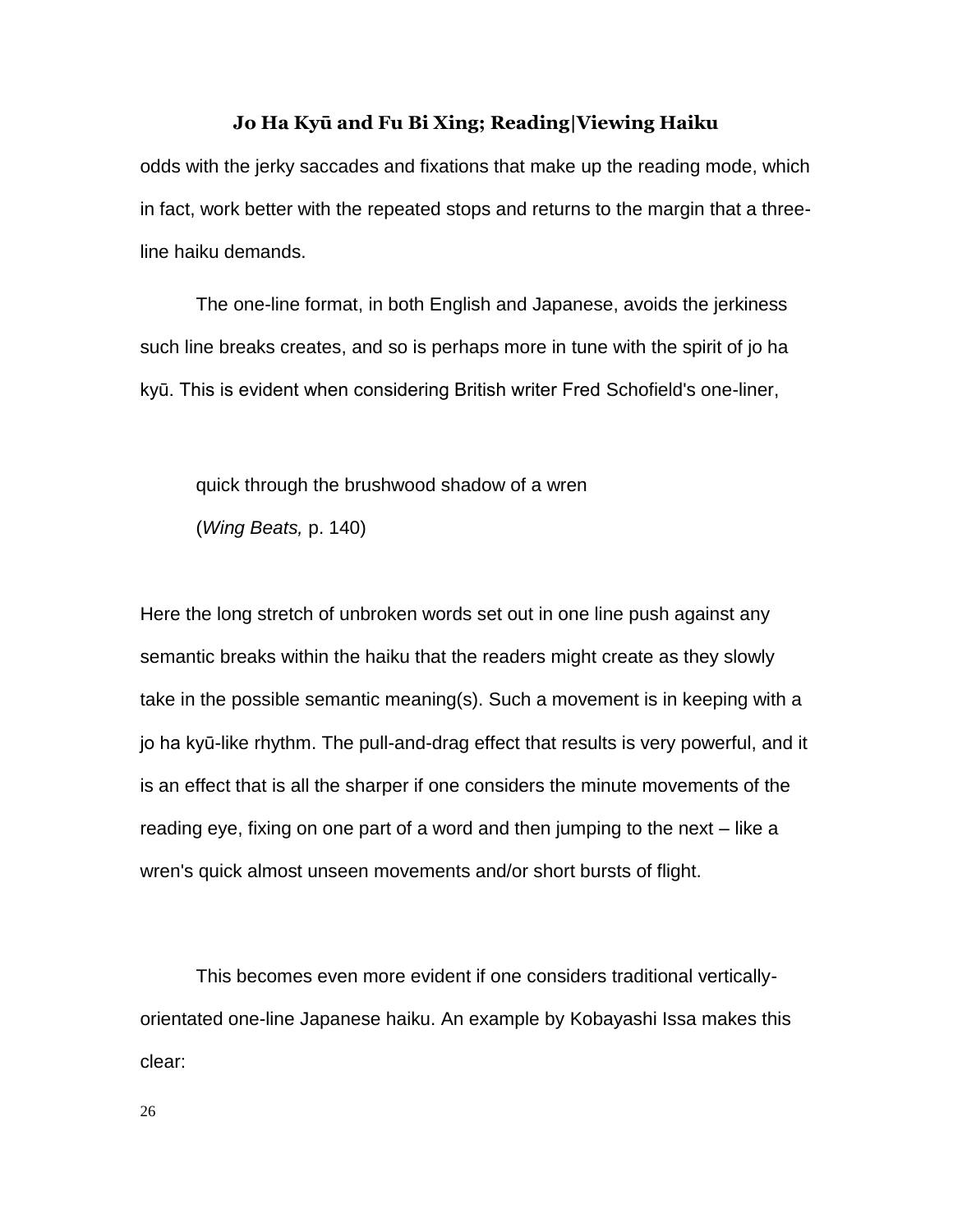| 大                       |  |  |  |
|-------------------------|--|--|--|
| 根                       |  |  |  |
| 레                       |  |  |  |
| 大                       |  |  |  |
| 根                       |  |  |  |
| $\mathcal{L}$           |  |  |  |
| 道                       |  |  |  |
| $\overleftarrow{c}$     |  |  |  |
| 教                       |  |  |  |
| $\widehat{\phantom{a}}$ |  |  |  |
| $\iota$                 |  |  |  |
| $\mathfrak{h}$          |  |  |  |

The nuances of Issa's Japanese are evident in these four different renderings of the haiku in romāji; literal English translation; and two differing literary translations into English, by David G. Lanoue (American) and by Judy Kendall (British) and Wilhelm Wetterhoff (Swedish-speaking Finn):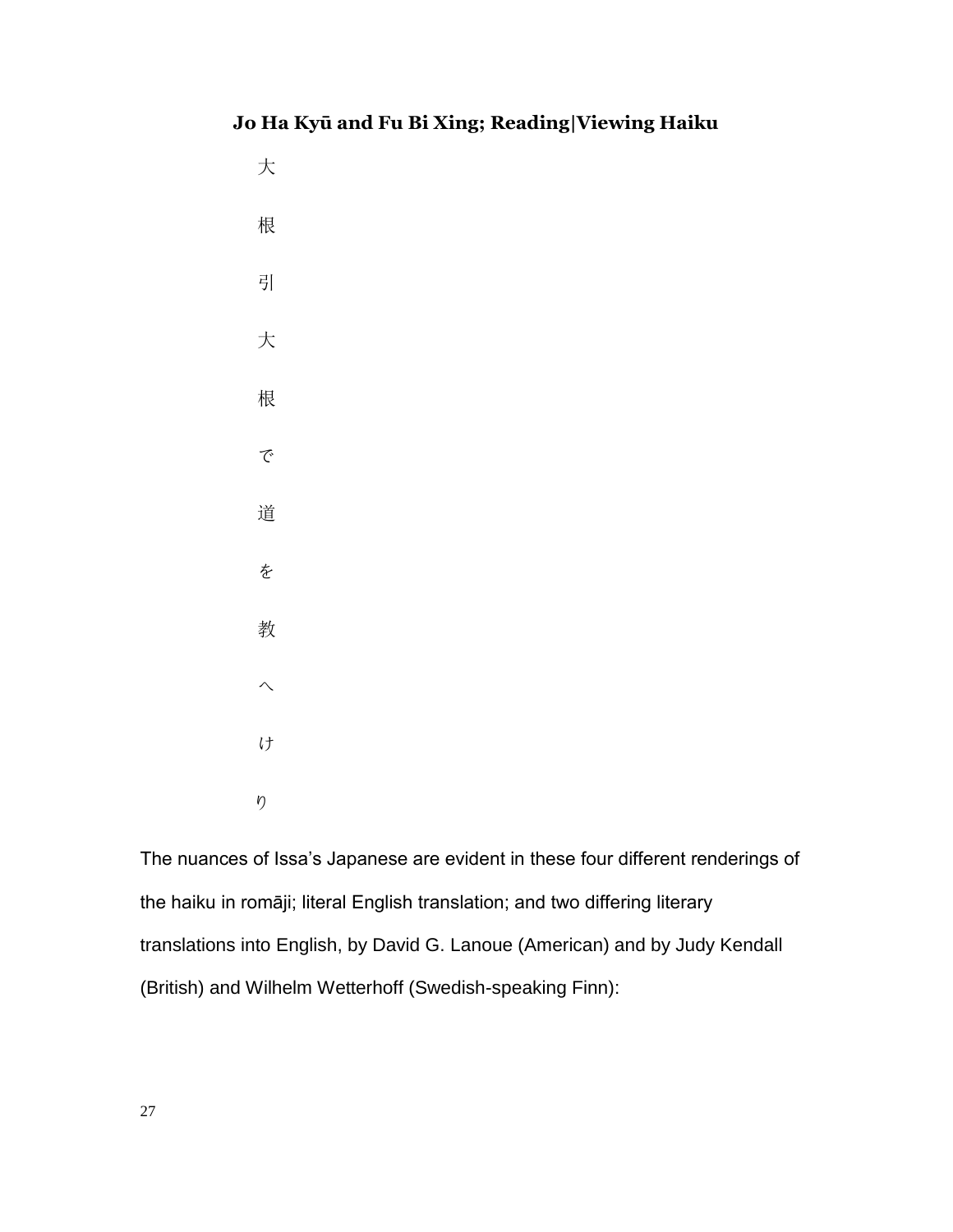dai\kon\*hiki\*dai\kon\*de\*michi\o\*oshi\e(\)ke\ri

(Romāji rendering of Issa's Japanese. The '\' links possible related kanji (Chinese characters or character) and/or hiragana) and the '\*' marks the word divisions a Western reader would normally insert)

daikon / pulled-up / daikon / with / way / point

(Literal English translation of Issa's Japanese. The '/' marks the end of each kanji, composite kanji or collection of hiragana and kanji that make up one unit of meaning);

with a just-yanked radish pointing the way

(David Lanoue translation)

he pulls up a daikon points the way

(Kendall|Wetterhoff translation)

In Japanese, the original Issa poem flows without a break and yet at the same time changes speed, tone and humour. It moves from the very physical and comical image of the large daikon (Japanese radish), pulled up to act as a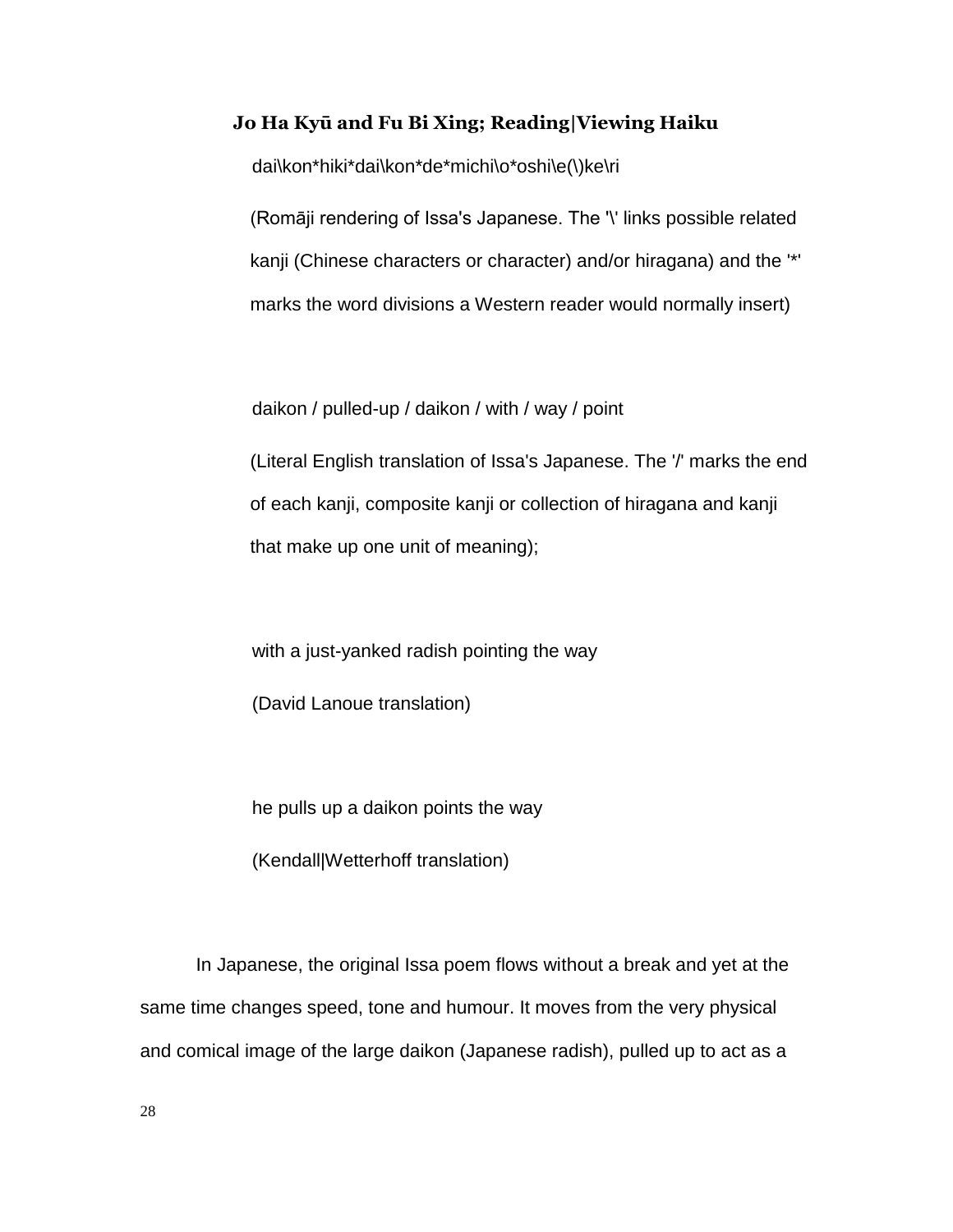physical signpost (jo), to a more open plane, a more philosophical indication of a way forward or a way on in life perhaps (ha), reaching a final 'point' (kyū). However, this emphasis on progression through the haiku fails to take account of the very deep rich contribution that the visual attributes of Japanese kanji make, paradoxically evoking the fixation-saccade movement of the reading eye. A powerful effect is created in the Japanese by the repeated strong simple open character of ' $\pm$ '. It stands out in the poem, spacious, embracing with its widening legs and extended cross-bar the white background of the page on which it is positioned. On its own, '大' means 'large'. In Issa's haiku, '大', itself a visuallyexpansive kanji, makes up the first part of the character for daikon, '大根' (the literal reading for this is 'large root'). This visual and semantic emphasis on size is repeated as the same kanji appears again – coming therefore both before and after the character for 'pull' or 'tug' ('引' or 'hiki'). '引' or 'hiki' is another visually expansive kanji, the open strokes of which broaden out the space contained within it. The 'k' of 'hiki' echoes the 'k' in the two 'daikon' between which it sits. The effect is to make the reader feel stuck, with the daikon, and with that act of pulling,

> 大 根 引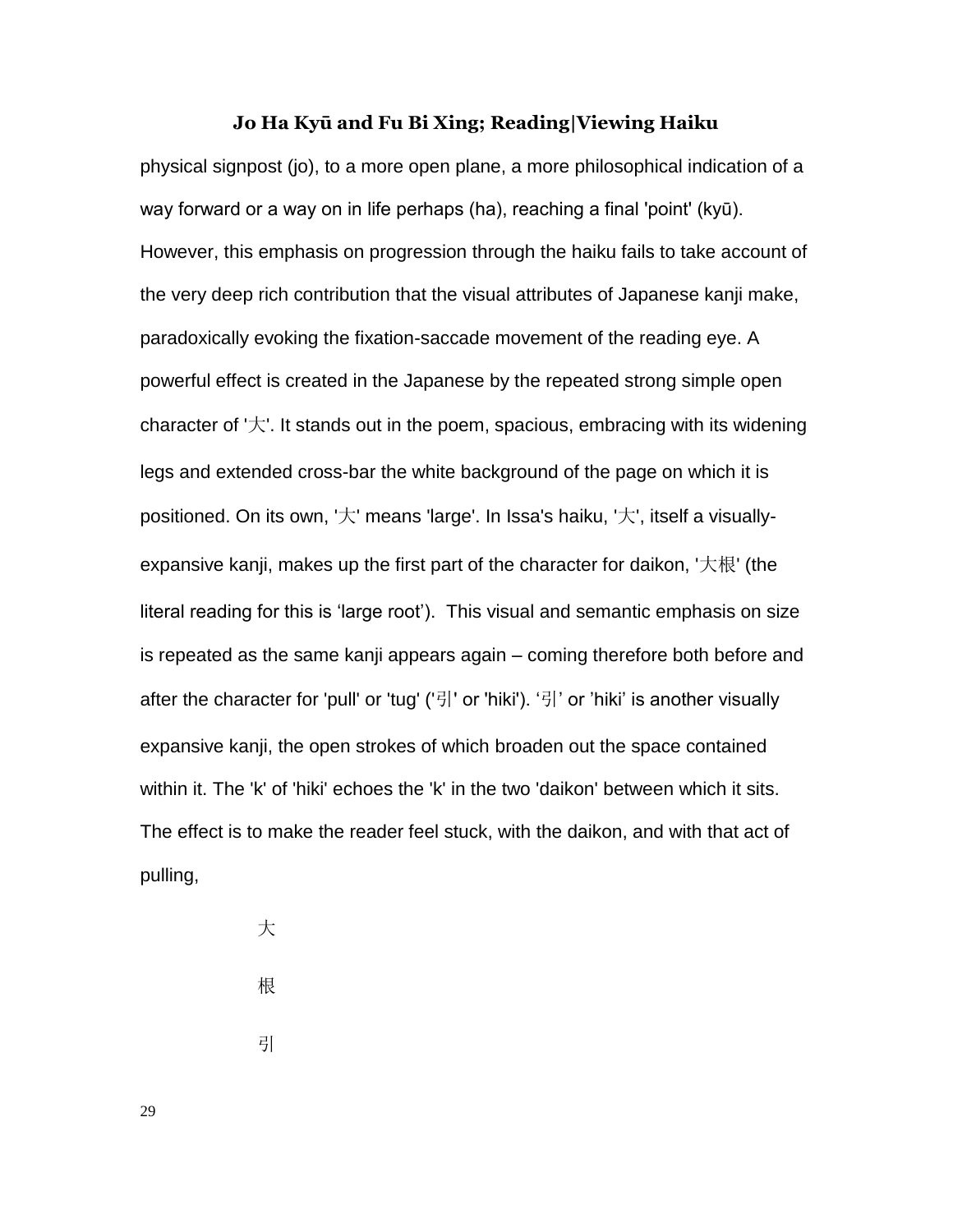大

根

Interestingly, neither of the literary English translations given here takes on Issa's device of repetition. Perhaps, in the Japanese, which already encourages the reader to pause, digging and pulling, at each kanji, a repeated character is necessary to transform that movement into a sense of being stuck. In the Kendall|Wetterhoff translation, however, that sense of hindered movement is expressed by using the one word 'daikon' as both object and subject, rather in the manner of a Japanese kakekotoba or pivot-word, obliging the reader therefore to hold both meanings at once). In Kendall and Wetterhoff's version, the one word 'daikon' does double duty as passive object and active agent, causing a pause in the flow of the reading, a pause that parallels the effect of Issa's repetition:

he pulls up a daikon [object]

and

a daikon [subject] points the way

In English, any flow in reading is compromised by word divisions, which Japanese does not have. The pun effect or kakekotoba in this example of the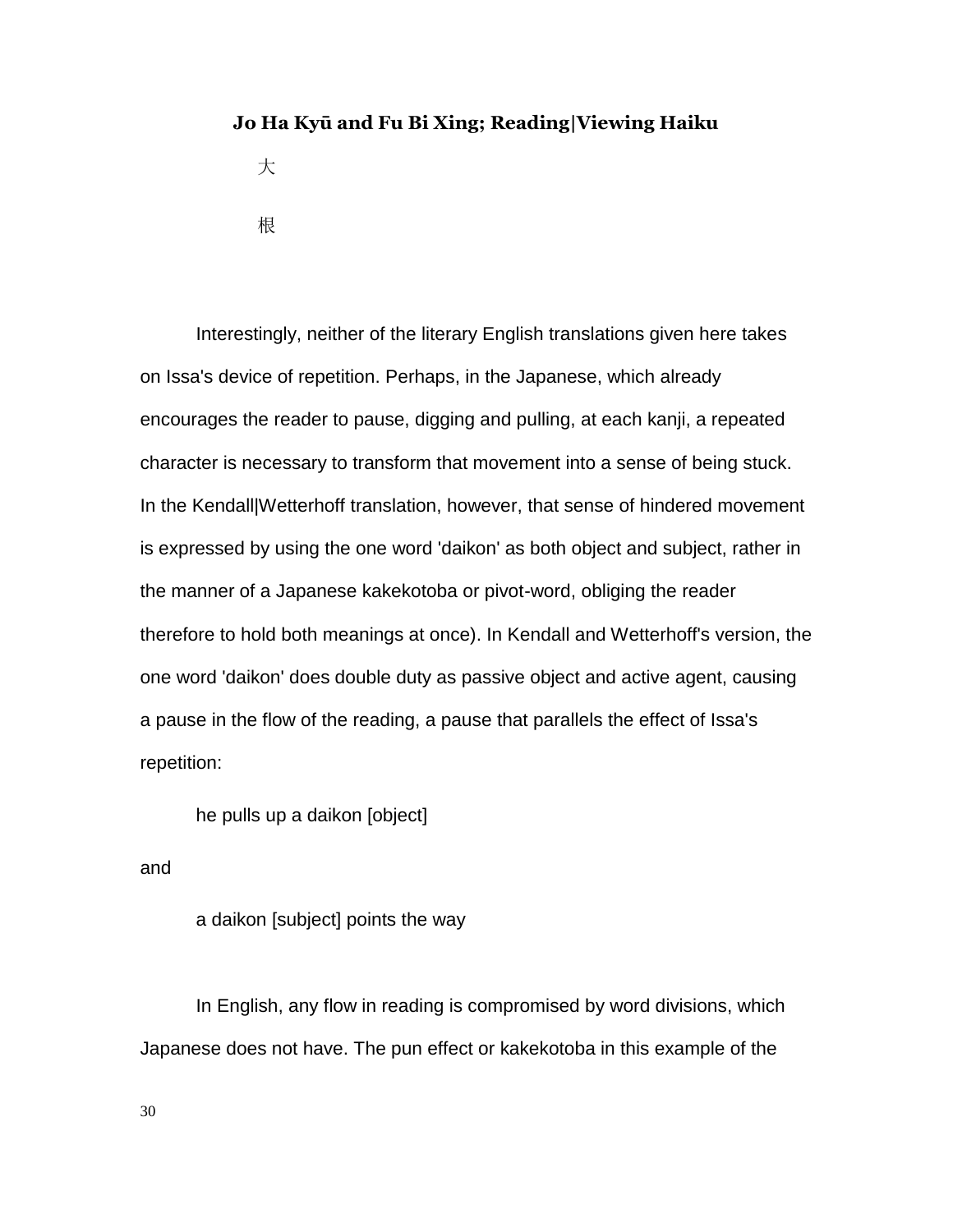word 'daikon' tries to remedy this but the effect is heavy, leaving the reader and the sense slightly stuck in the middle of the poem instead of flowing on immediately to 'points the way'. The first three words 'he pulls up' could be interpreted as jo, but 'a daikon' referring both forwards and backwards makes a strange ha, and 'points the way' besides starting rather jerkily because of the repeated focus on 'daikon' also, then, represents an unusually long flowing ending for kyū.

In Japanese, kakekotoba are so much more common that it is necessary to repeat the character for 'daikon' in order to make a sufficient impact. The effect in English of the deliberate heavy pause on the double-loaded daikon takes the reader far away from a jo-ha-kyu-like progressive momentum, held back in the middle of the poem even as it tries to point forward. Additionally, reaching the end of the poem does not take the reader any further down the page.

In Lanoue's English version, he chooses instead to emphasis the effort involved in pulling up the daikon in the awkwardness of 'a just-yanked radish'. He also creates this effect in his tangled repetition of sounds: the 'j' and 'st' of 'just' and the 'a' and 'd' of 'yanked' entwining closely with the 'a', 'd' and 'sh' of 'radish'. This version brings the haiku closer to an approximation of jo-ha-kyu, the sounds and words link back to previous iterations but do not hinder that forward sweep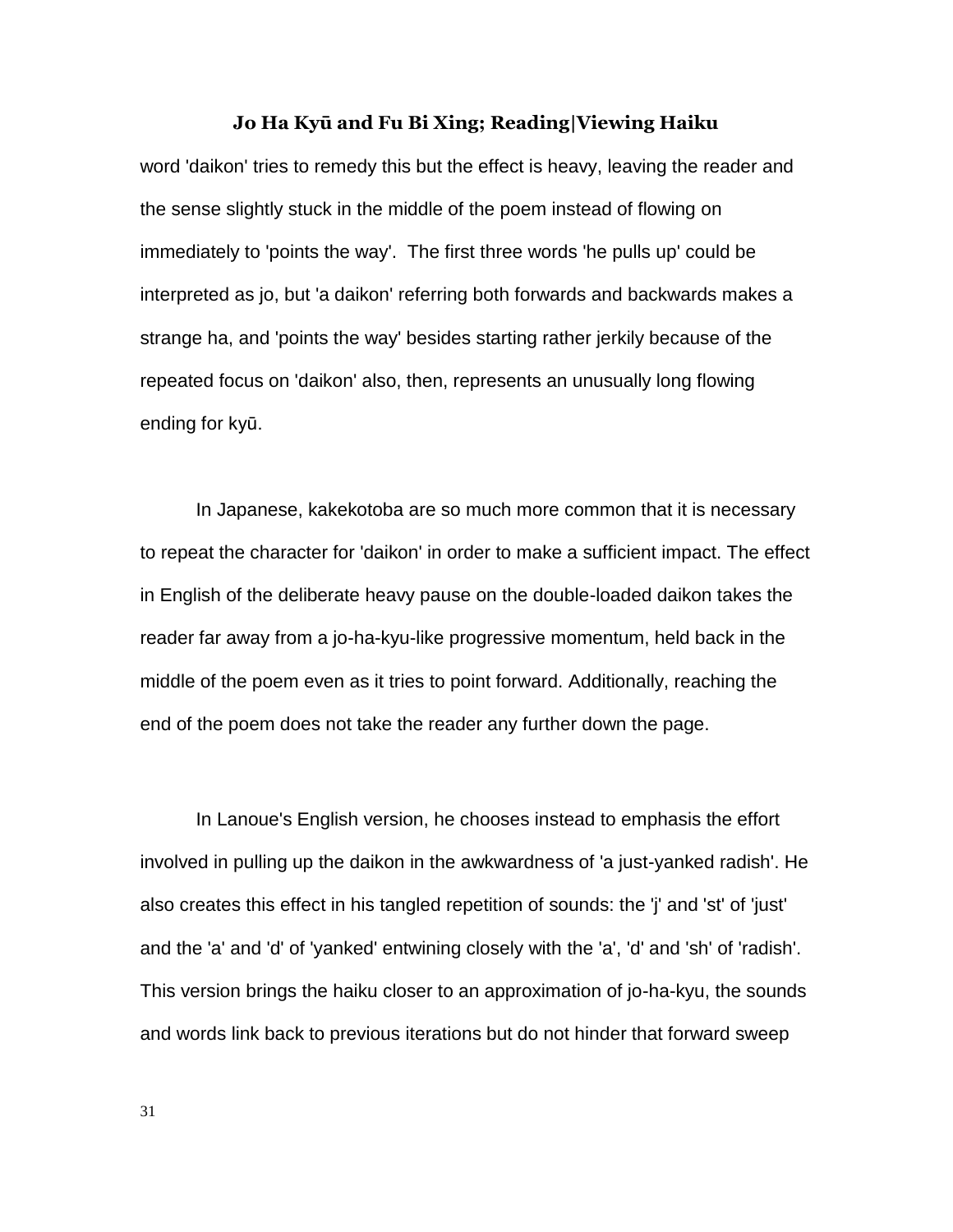as much as the heavier pun in the Kendall |Wetterhoff version.

The Japanese also works effectively with a sense of dual trajectory. A change from the slow start (jo) created by the appearance of two daikons is heralded by で' ('de' or 'with). The placing of 'で' or 'de' directly after the second 'daikon' turns that just-pulled-up daikon into an instrument of use, suggesting therefore a further action, a way forward. However, the 'd' of 'de' also reinforces the sense of difficulty in movement by connecting 'de' strongly with the 'd' in the two previous daikon, as if the 'de', that instrument of movement, is itself being pulled back. Nevertheless, the promise of progression is fulfilled as the haiku continues, moving with a flow and sense of release into the pointing of the way onward: 'michi o oshie keri' – a rush (kyū) of softer and more open sounds that end with the open, simply-drawn (and simple to read) hiragana syllabograms which seem to offer a further expanse of space stretching right down the length of the page:

> へ け り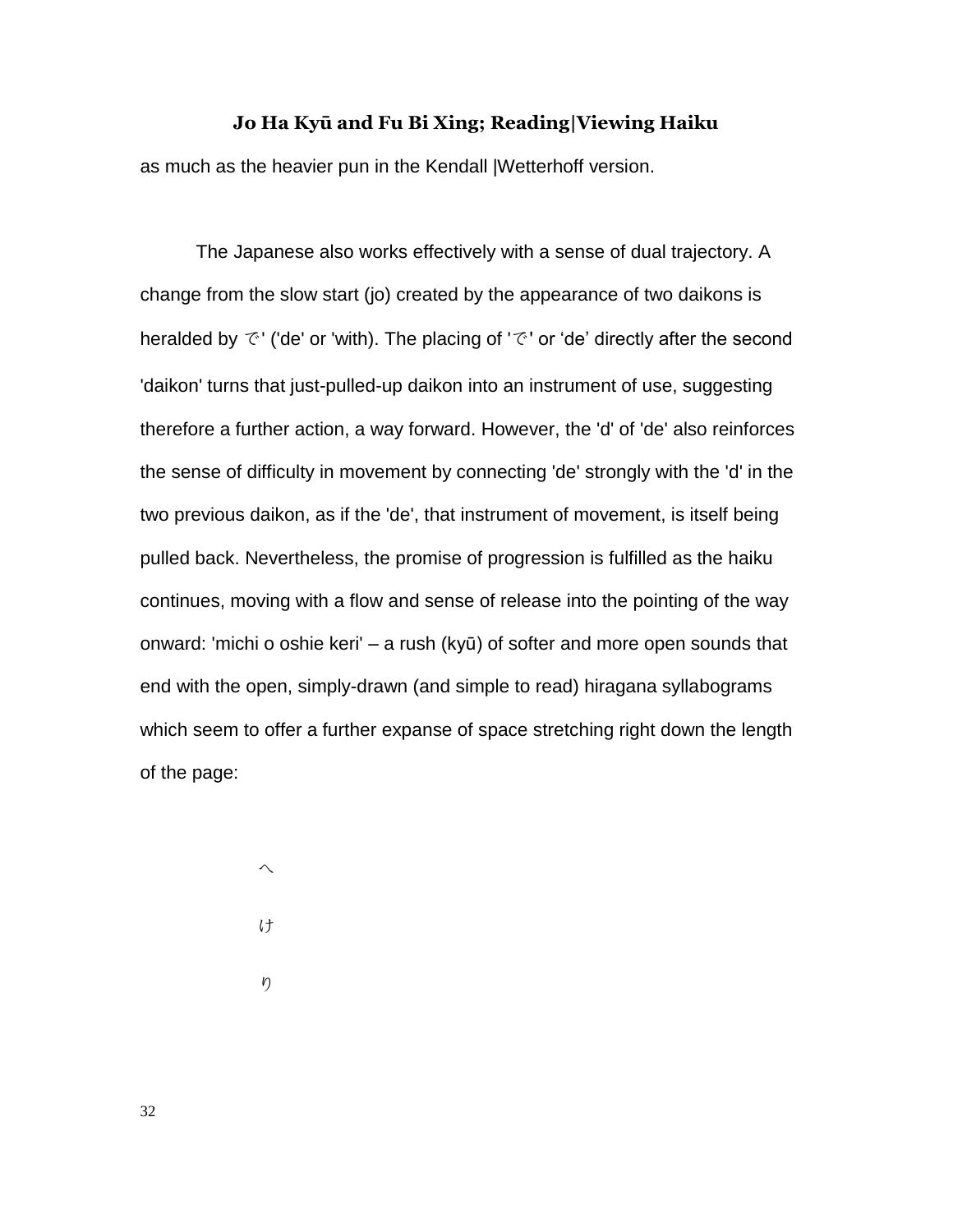The tripartite structure presented by jo ha kyū seems particularly apt, and more fully utilised semantically, visually and orthographically, when reading a vertical Japanese one-liner. The eye can travel freely and unimpeded through the whole poem, albeit with saccades. The poem is offered without the visual breaks that would occur with the line endings in a three-line format, and is also, usually, offered without the pauses that the English use of punctuation and word divisions would signal. The result is that the eye, when reading a Japanese vertical oneliner, travels down the line unhindered by pause marks in the text, more nearly approaching the smooth cumulative progression through a work that is advocated by jo ha kyū.

This smooth movement parallels the unbroken stylised movements of a Nō or Kyogen actor sliding his feet across the stage (a style known as suriashi), as his voice moves from one part of the play, section, speech, line, to the next. Such foot movements are taught to the initiate as an embodiment of the principle of jo ha kyū. Komparu notes,

We often hear it said that Noh is an art of walking [...] The pure white tabi socks gliding along and reflected in the stage, moving now quickly, now slowly, give expression to the character and will of the actor. We might even say that one can experience an entire Noh play watching only the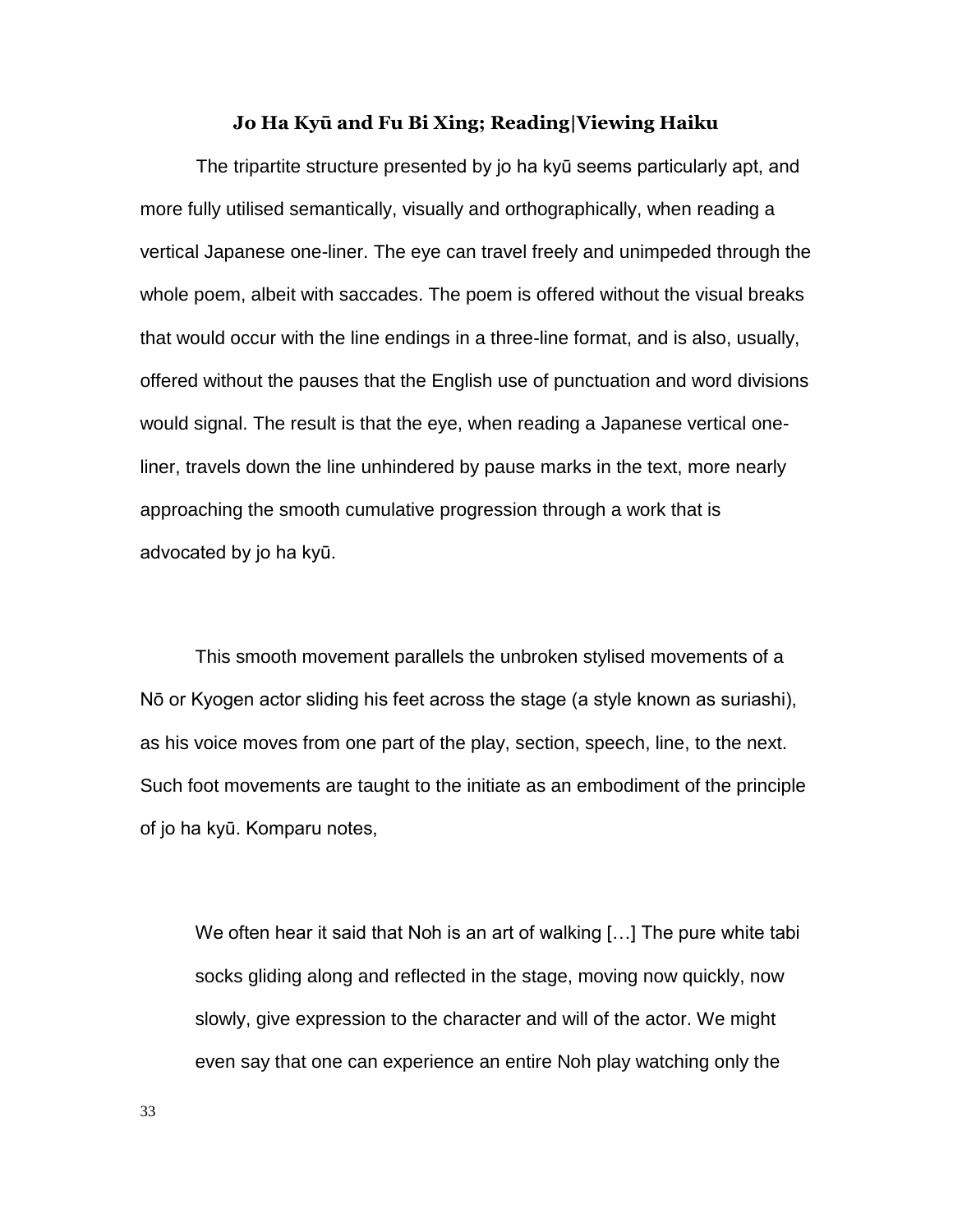# **Jo Ha Kyū and Fu Bi Xing; Reading|Viewing Haiku** actors' feet.

(*The Noh Theater*, p.217)

Just as the actor's foot never breaks contact with the ground, supposedly to avoid the distracting vibrations of the stage floor, so the audience never misses a word or a beat. The smooth progression of movement and sound is unbroken and uninterrupted by external interference, and also acts as a connector between the shifts in movement, pace and speed that do occur. The application of this to English haiku can be seen in Schofield's 'quick through the brushwood'. A horizontally-oriented haiku like Schofield's achieves something of the same effect in terms of eye-movement. This is enabled by the lack of conventional markers of pause or break in English haiku. There are word divisions but there is no punctuation, line breaks or capital letters. However, given the page orientation, portrait rather than landscape, the sweep is brief, covering the shorter width of the page not its length. Progress is less obvious, less sure than in the vertical orientation. Of course on a micro-level the saccades that occur when reading contradict this impression of an apparently smooth sweep, but then, in the same way, one can argue that the tiny muscular contractions that occur when sliding the foot forward are at odds with the gliding motion that is achieved.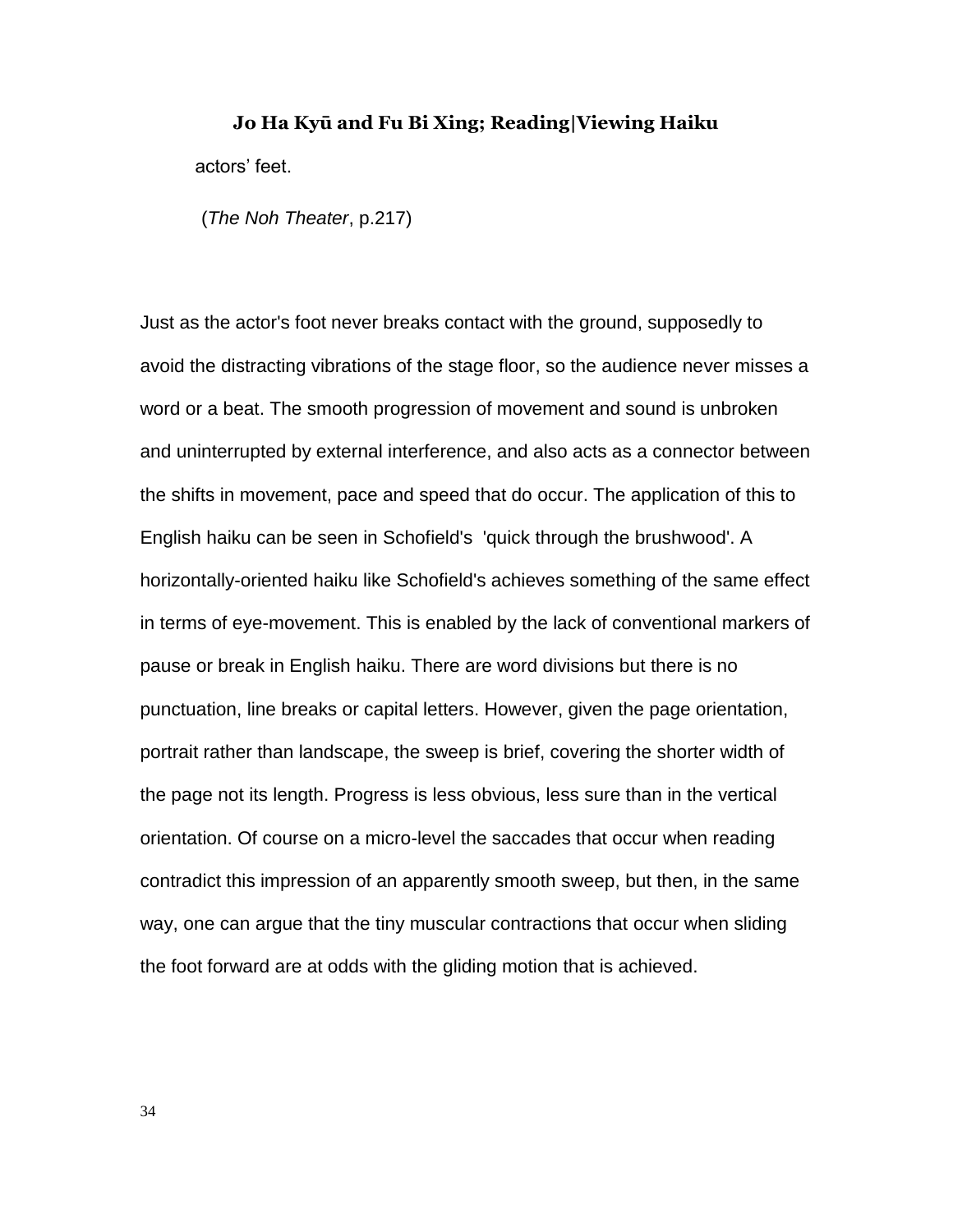When the three-line format is employed in English, the application of jo ha kyū to haiku appears less straightforward. A reader is predisposed to insert a pause at a particular point or points because of visual indicators of the haiku's shape, structure and divisions between lines and words by means of gaps, punctuation and change in letter case. Also, as noted earlier, the three-liner's compact footprint on the page allows it to be as easily viewed as read. This too makes the linear modulating approach on which jo ha kyū depends less easy to apply.

The physical act of reading English haiku letter by letter and word by word in order to make up the poem, however, is closer to jo ha kyū than a Japanese reading|viewing experience might be. This is because Japanese haiku almost always involve kanji, which require the reader to view and take in individual concepts or characters rather than individual letters, before leaping to the next. The reader|viewer is utilising 'continually active, continually moving' vision', looking in depth at particular kanji, and then shifting to the next (*Ways of Seeing*, pp. 7-8). Thus, the complicated rich experience of reading kanji consists of more than the sweep in a linear fashion through the poem suggested by jo ha kyū. It involves Foucault 'calligraphic doubling' effect. What is read is also seen. It is necessary to pause on kanji to select out of the multiple possible interpretations the ones that are apposite in the context of the emerging haiku. This is likely to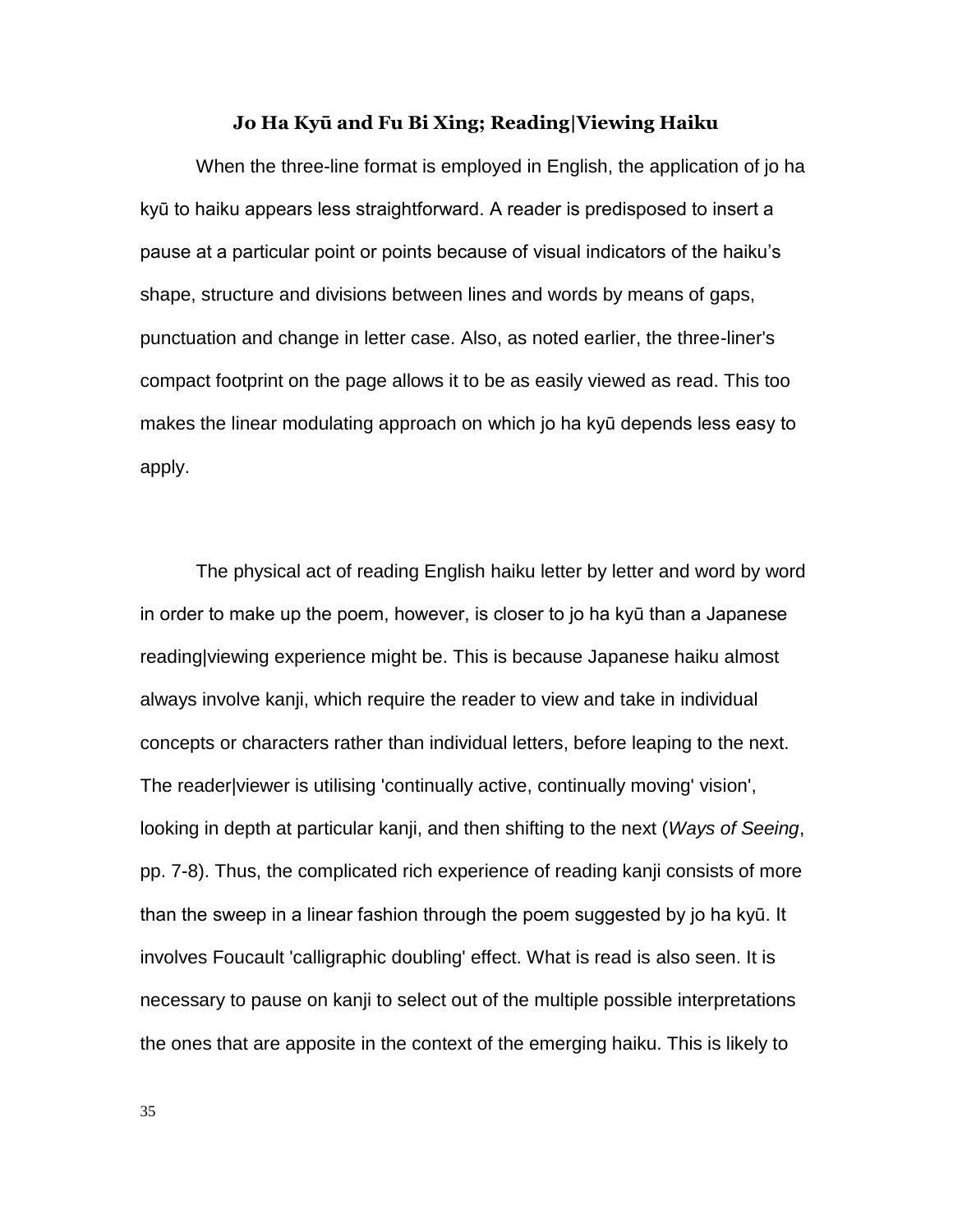involve successive adjustments and re-adjustments of the selections adopted, as the haiku is gradually taken in, and dismissed readings may still have an influence over the haiku's general effect. The related series of eye movements do not suggest a linear cumulative sweep. Instead, the focus, or deep fixation, on particular kanji, identifying, viewing and selecting possible readings, and the subsequent leaps to other kanji mirror the saccade-fixation-saccade of the reading mode.

Further awareness of how the visual complexity of kanji contributes to the viewing|reading and interpretation of a haiku and to the movement of the eye through it, is evident in an analysis of Santōka's famous haiku, '分け入っても分け入っても青い山 '. To aid comprehension, here are several versions, consisting of a romāji transcription, a literal English translation and two literary translations of the haiku in English:

Written in romāji – wa\ke\i\tte\*mo\*wa\ke\i\tte\*mo\*ao\i\*yama ( '\' indicates possible related groups of kanji and|or hiragana, '\*' shows the word divisions a Western reader would probably insert);

Literal English translation – push one's way into / despite / push one's way into / despite|even|also|already / blue|green / mountain|hill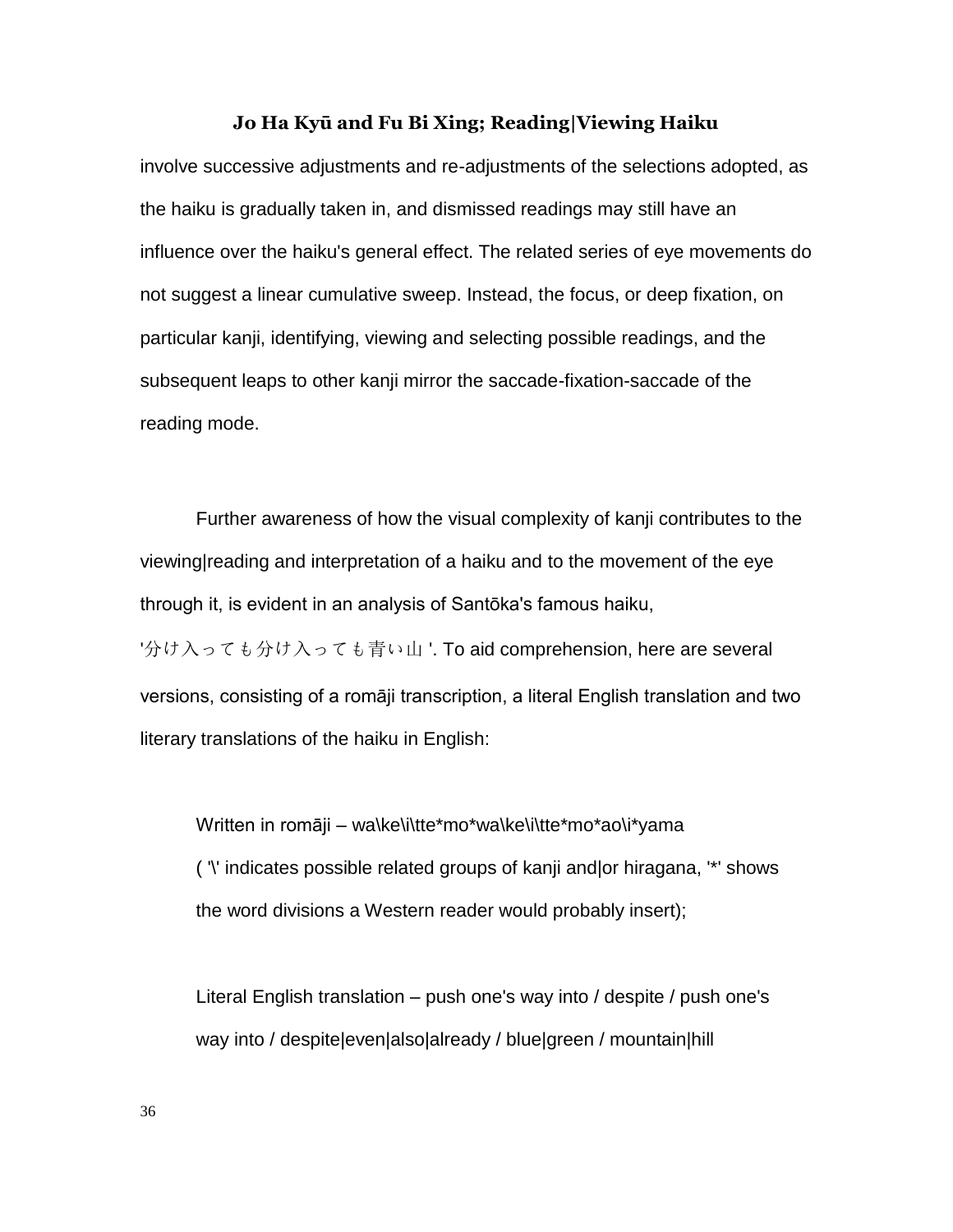(' /' marks the end of each kanji, composite kanji or collection of hiragana and kanji that make up one unit of meaning, '|' indicates alternative readings for this word/character);

Getting further and further Into the mountains, But still deep blue mountains. (Takashi Nonin's translation, [http://terebess.hu/english/haiku/taneda.html\)](http://terebess.hu/english/haiku/taneda.html)

or

Going deeper And still deeper - The green mountains. (John Stevens' translation, [http://terebess.hu/english/haiku/taneda.html\)](http://terebess.hu/english/haiku/taneda.html)

In '分け入っても分け入っても青い山 ', Santōka uses the kanji '青' or 'ao', referring to the colour green or the colour blue. In the English translations, only one of the two colours remains. In addition, '青**'** includes within its visual structure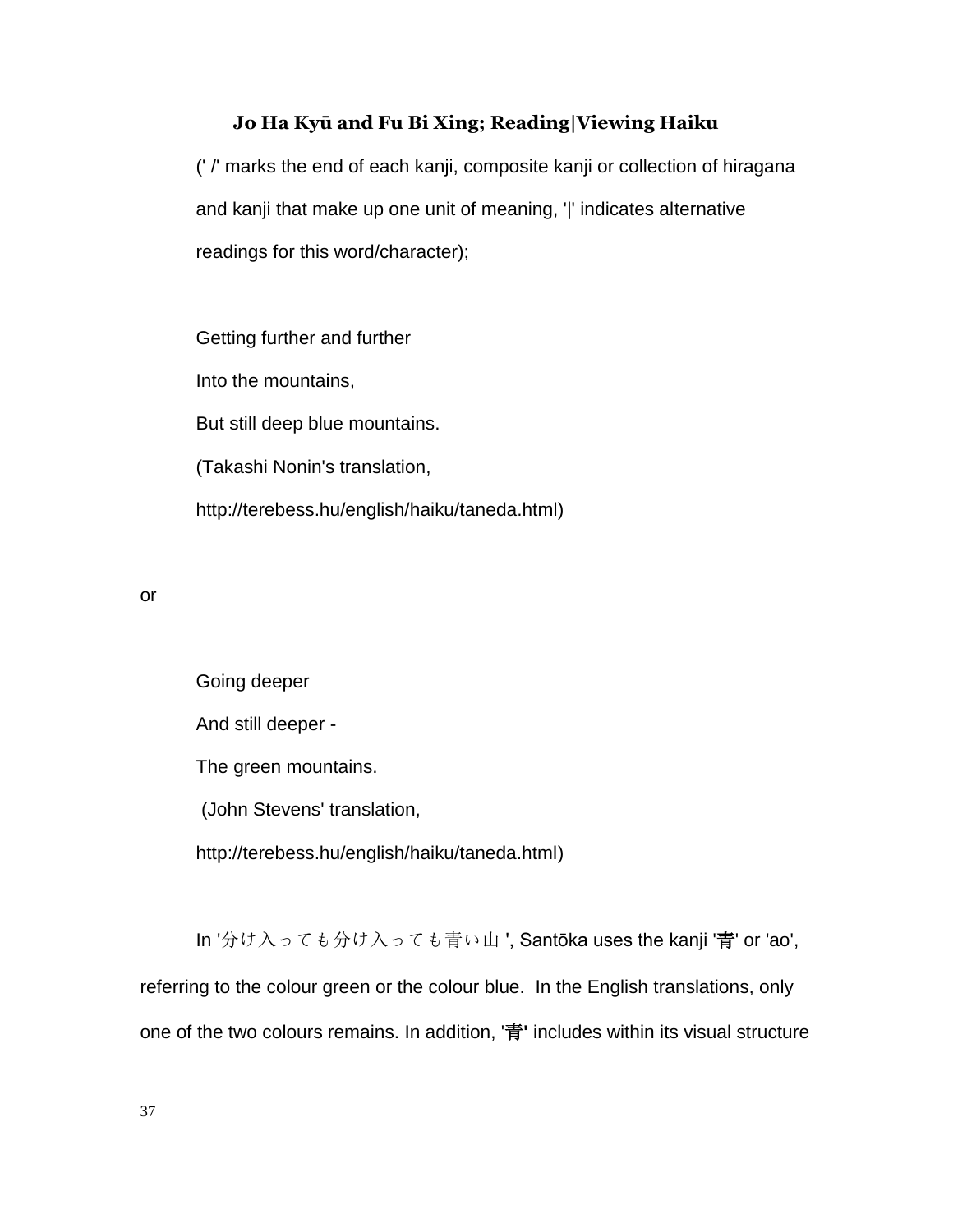a radical that denotes another meaning. If placed on its own, the radical in the bottom half of '青' can be read as 'month' or 'moon' ('月'). No one, apart from a very early learner, would consciously think of 'month' when they see '青', just as in English, the visual qualities of the Latin letters are unlikely to occur to readers, unless specifically highlighted in some way. However, the process of reading|viewing kanji involves the consideration of multiple aural and associative meanings. In Nelson's *JAPANESE-ENGLISH CHARACTER DICTIONARY,* for example, aural readings of *'*青' include not only 'ao' but 'sei' and 'shō'. Possible semantic meanings include 'blue', 'green', 'green light', 'pale', 'unripe', 'inexperienced', 'new', 'immature'. In this particular case, these meanings neatly coincide with some of the English metaphorical associations with 'green', but that is by no means always so. The top half of '青' can also work as a radical if placed at the left or the bottom of the kanji in which it is included, and among others its semantic meanings include 'jewel', 'jade', 'ball', 'tool', 'testicles', 'beautiful', 'round' (Nelson p.607). Similarly, if '青' is combined with a second character, a range of semantic meanings are possible, including 'frost', 'cemetery', 'harmless snake', 'history', 'rice fields', 'grub', 'gray horse', 'cyanide' (Nelson pp. 947-948).**<sup>3</sup>**

l

<sup>3</sup> More detailed discussion of the different possibilities that might be on offer when translating this particular Santōka haiku can be found in Kendall's 'The delightful ambiguities in the translation of Japanese haiku: notes on Santōka's 分け入っても分け入っても青い山' in *Presence* 51.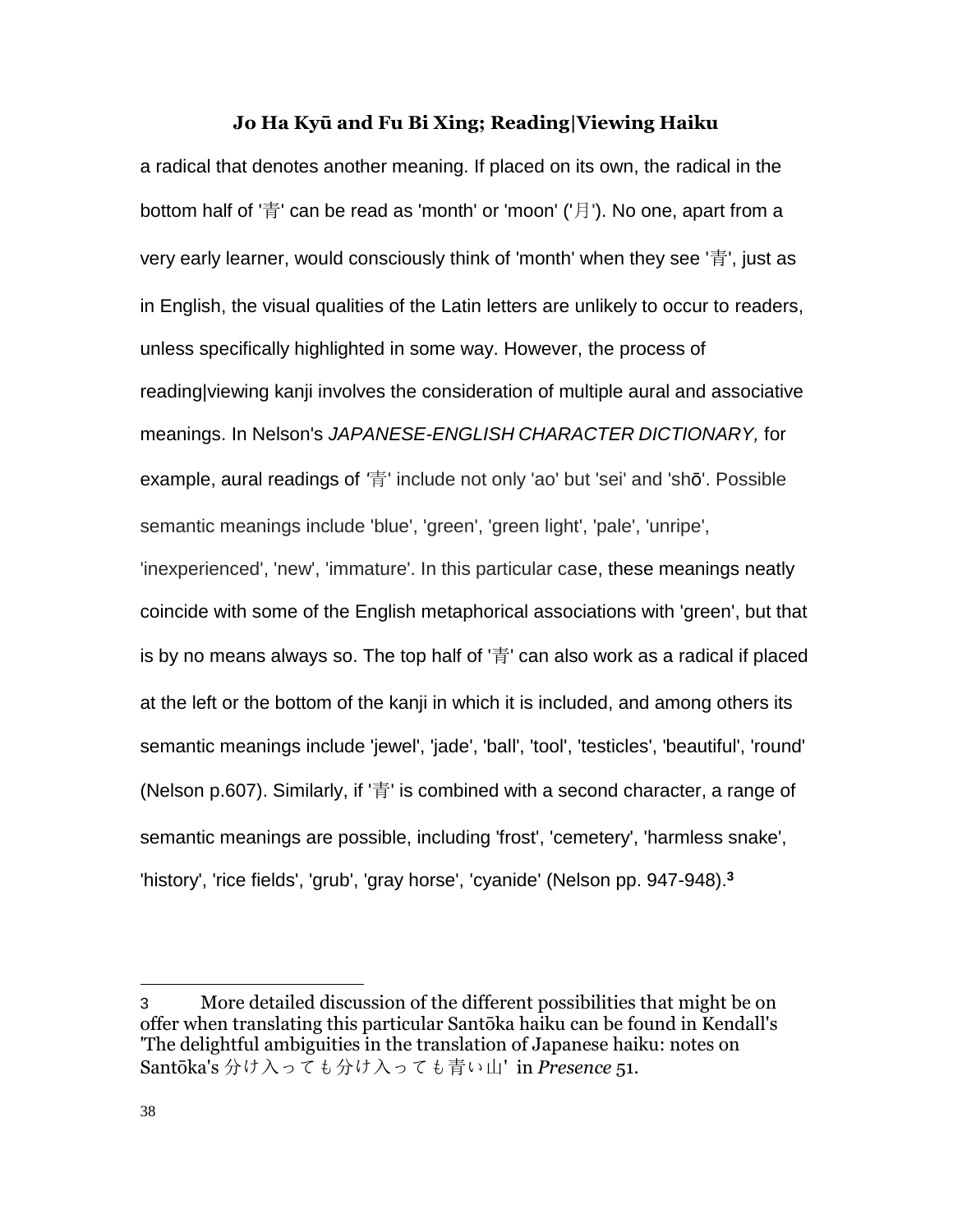The complex readings of even the simplest kanji result in an array of dismissed meanings that sometimes remain visibly and multiply present, ready to come to the fore if the context allows. These readings contribute to the kind of movement or trajectory within the text. In the Issa haiku, the character '根' or 'root' in 'daikon' ('大根') contributes to the overall effect of the haiku, since it emphasises difficulty of movement – the effort involved in pulling up roots in order to travel. However, the presence of 'root' in the poem is more visual than aural and an awareness of it requires consideration of semantic and visual roots. The reader has to delve into the kanji to pull it out, halting therefore that progressive jo ha kyū movement forward. The result is that the very act of discovery of the presence of the 'root' radical in the haiku emphasises the difficulty of movement that the haiku expresses.

With the complicated scenarios now emerging in terms of reading and viewing Japanese and English haiku, it is necessary to look further back for an aesthetic that reflects these shifts in movement, mode and trajectory in haiku appreciation, an appreciation that works with depth as well as with linear flow. Bashō intimated to his disciple Kyokusui that the ancestry of jo ha kyū offers some answers in his own awareness of the connections between Japanese and ancient Chinese poets:

seek the distant bones of Fujiwara Teika, follow the sinews of Saigyo,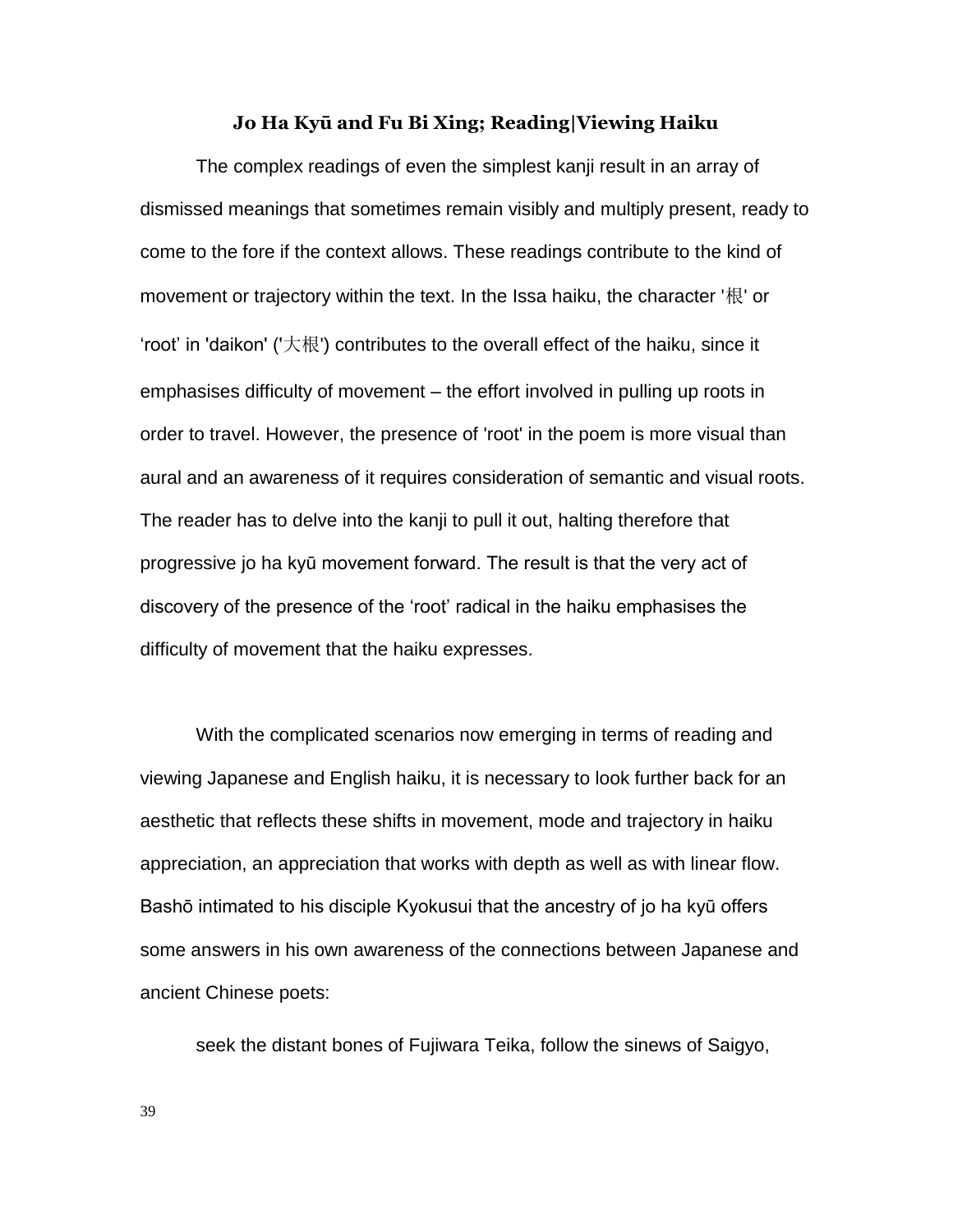cleanse the intestines of Po Chii-i, and leap into the breast of Tu Fu. (Haruo Shirane, *Traces of Dreams,* p.158)

Jo ha kyū can be traced to ancient Japanese imperial court dance and music, bugaku and gagaku, and gagaku takes its origins from seventh-century Chinese music. Jo ha kyū is therefore believed to have been modified from the Chinese musical principles in this period, as exemplified in the Yanyue (燕樂or court banquet music) of the Tang Dynasty (618–907 AD)**.** These principles seem to respond more closely to the experience of in-depth readings of kanji. They include sanxu, 散序 – a first section of slow free rhythm; zhongxu, 中序 – a middle metered section usually sung at a slower speed; and po,  $\overline{w}$  – an irregular but metered dance rhythm that gradually speeds up as it continues, then slows down, before finishing at speed (Liang *Music of the Billion*, pp. 98-101). The first two terms, sanxu and zhongxu correspond quite closely with jo and ha. Po however does not simply equate with kyū, but offers changes in speed and possibly changes in direction. This suggests modulations in comprehension, modulations that include more than one possibility – perhaps reflecting the movements the mind has to go through when taking in the effects of, for example, the introduction of 'de' in Issa's haiku, movements that require the mind and the eye to look backwards as well as forwards. Po could also be a way of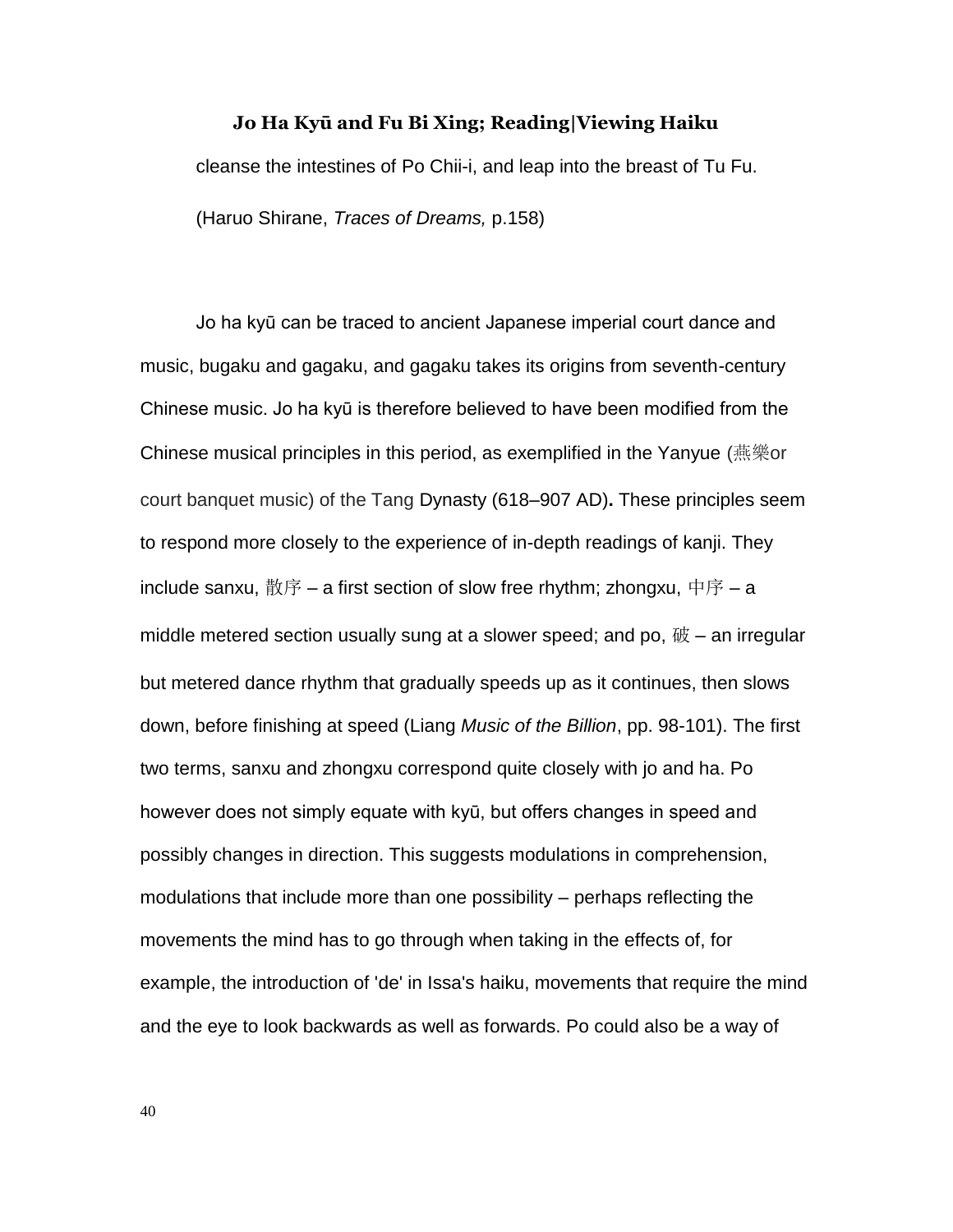expressing the need to delve momentarily into a particular character to investigate its roots, its associations, its other possible meanings, as when dissecting the composite kanji for 'daikon' into its two parts of 'large' and 'root'.

While sanxu, zhongxu and po fit with the movements that occur in the appreciation of haiku, they relate not to literature but to music, albeit music that is accompanied by song. However, the ancient Chinese poetic principles of fu bi xing, developed before 1000 BC, are very pertinent when considering the curious sometimes contradictory effects of 'calligraphic doubling' in Japanese poetry.

There is controversy as to the exact meaning of fu bi xing. L. Kip Wheeler defines it thus, the lightning image resonating with Donald Keene's spark between electric poles:

*Fu* refers to a straightforward narrative with a beginning, middle, and conclusion, that stands by itself. *Bi*, literally "against," implies a comparison or contrast, placing two things side by side. When one takes two different *fu*, and places them together, the two create a *bi*. This results in *xing*, a mental stimulation or "lightning" that pervades the mind of the reader, bringing new insight or awareness into the nature of the individual *fu* that compose the poem. Confucius stated that this *xing* is the purpose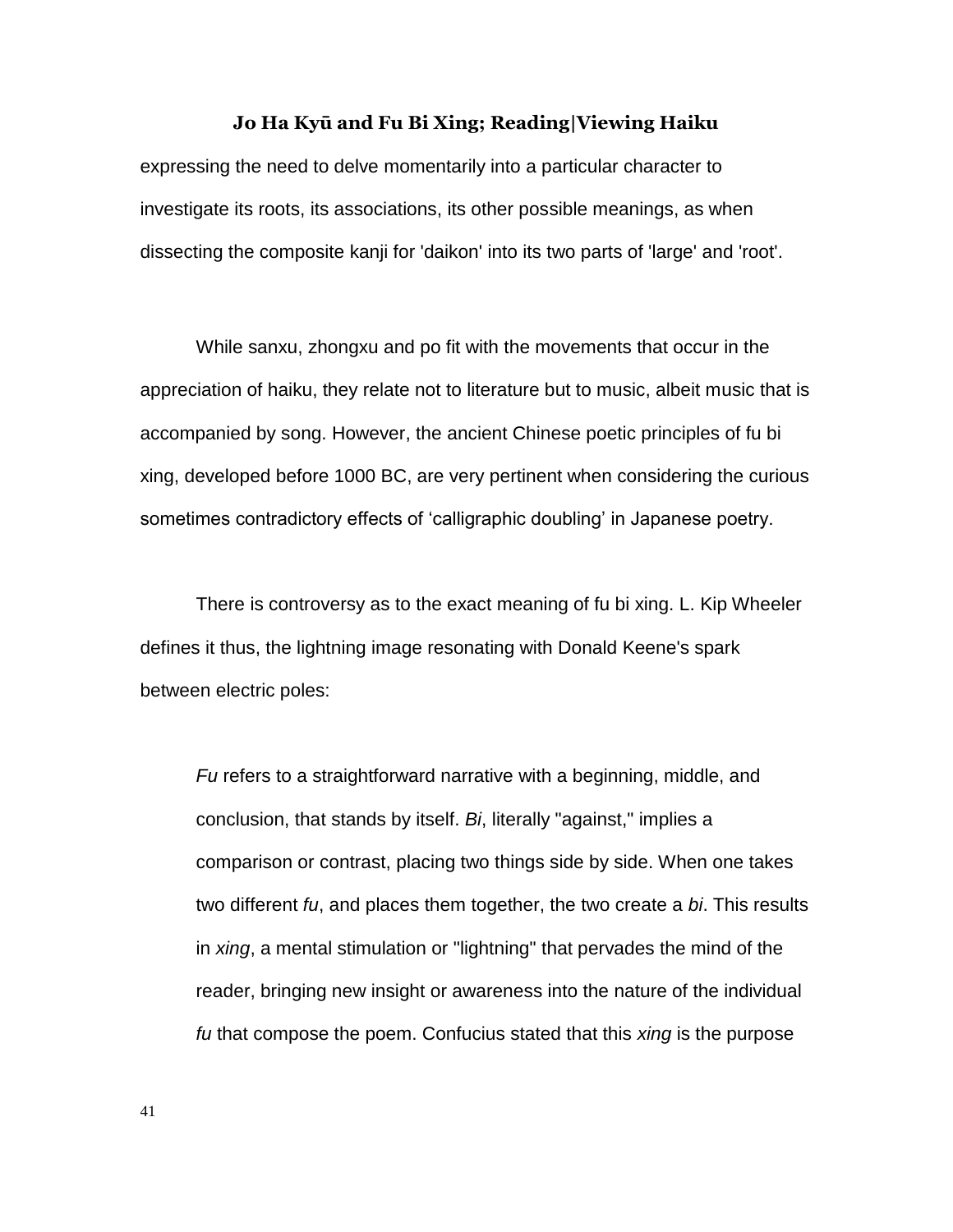of poetry, that the point of a poem was to make the mind contemplate its subject deeply.

(Chinese\_poetry.html)

In a further consideration of fu bi xing, Ming Dong Gu remarks that 'bi is a static, single metaphor, while xing is a dynamic, total, totalizing metaphor' ('Fu-Bi-Xing: A Metatheory of Poetry-Making Author(s)', pp. 1-22). Other scholars also reiterate the power of xing, as reported by Zehou Li:

among later critics we find such remarks as, 'bi is apparent, xing is hidden'; 'if the words have finished but the meaning lingers, that is xing'; 'metaphorical meaning, although it is precise, is shallow, while imagistic meaning [xing], although broad, has a lasting flavor'; and, 'As for imagistic association [xing], what one sees is one thing, what is meant is another; it cannot be pinpointed by analogy, nor thought out by reason.' (Li, quoting *Wenxin diaolong*, 8.1/80/5; Zhong Rong's 'Preface' to *Shi pin*; Zhuzi yu lei in Juan 80, 3287; and Zheng Qiao as quoted by Xu Fuguan: *The Chinese Aesthetic Tradition*, pp. 153-4)

The changes in direction, orientation, dimension and plane introduced by xing, as intimated by Ming Dong Gu and Zehou Li call up Lucas's definition of the haiku's poetic spell. Lucas noted that the contemporary haiku movement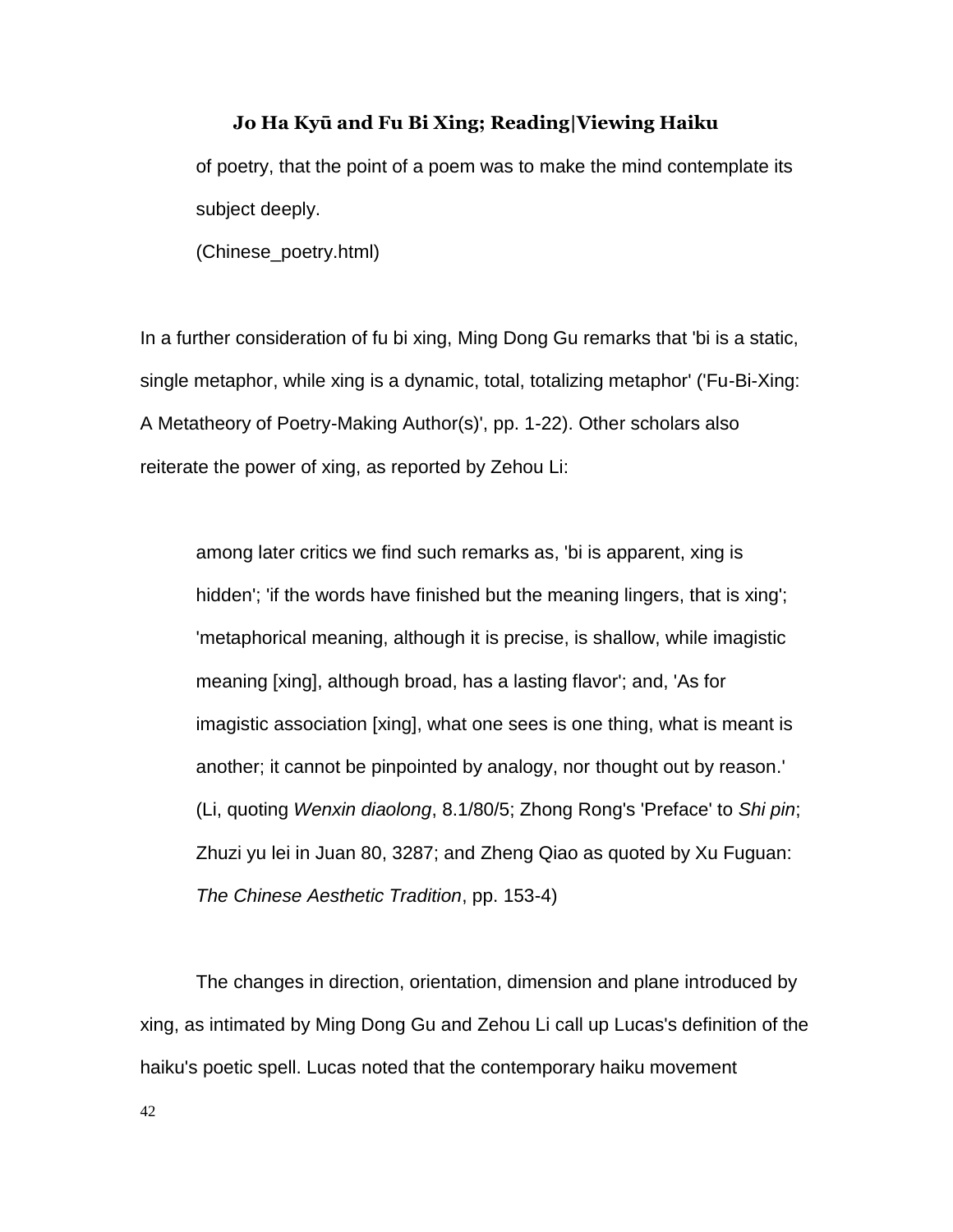looks as if it has reached something of a plateau. This plateau is a position of conformity, complacency and mere competence. And the pressures towards conformity are acute enough to make it difficult to remain true to your own original inspirations, poetic preferences and little awkwardnesses that resist hammering into shape. (Lucas with Stuart Quine 'Haiku as Poetic Spell', *Presence* 51, p. 46)

Deploring an 'internationally accepted formula', Lucas remarked that 'poets writing original haiku in English have focused on what is said and paid relatively little attention to how it is said'. Here, he is echoing Ueda's observation that 'an inexpert poet often ends up composing a descriptive poem so plain and trite as to evoke no feeling at all.' (*Matsuo Bashō*, p. 160). Lucas offers the concept of the poetic spell as 'an apparently different guiding aesthetic' which prioritises 'Circular / Fluid', 'Ambigous', 'Expansive / Reflective' qualities. To these, Lucas adds 'communication of feeling via objective description - a poem should suggest more than appears on its surface.' (*Haiku in Britain,* p. 23, p. 24). His aesthetic is only 'apparently different'; these qualities match Bashō's critical values of 'austere beauty; karumi (literally 'lightness' [...]); yoja ('surplus meaning') and 'soul' '. Such qualities also hark back to xing, seen as 'bringing new insight or awareness […] to make the mind contemplate its subject deeply'; 'dynamic, total, totalizing'; 'hidden'; 'broad' with 'a lasting flavor', so that 'what one sees is one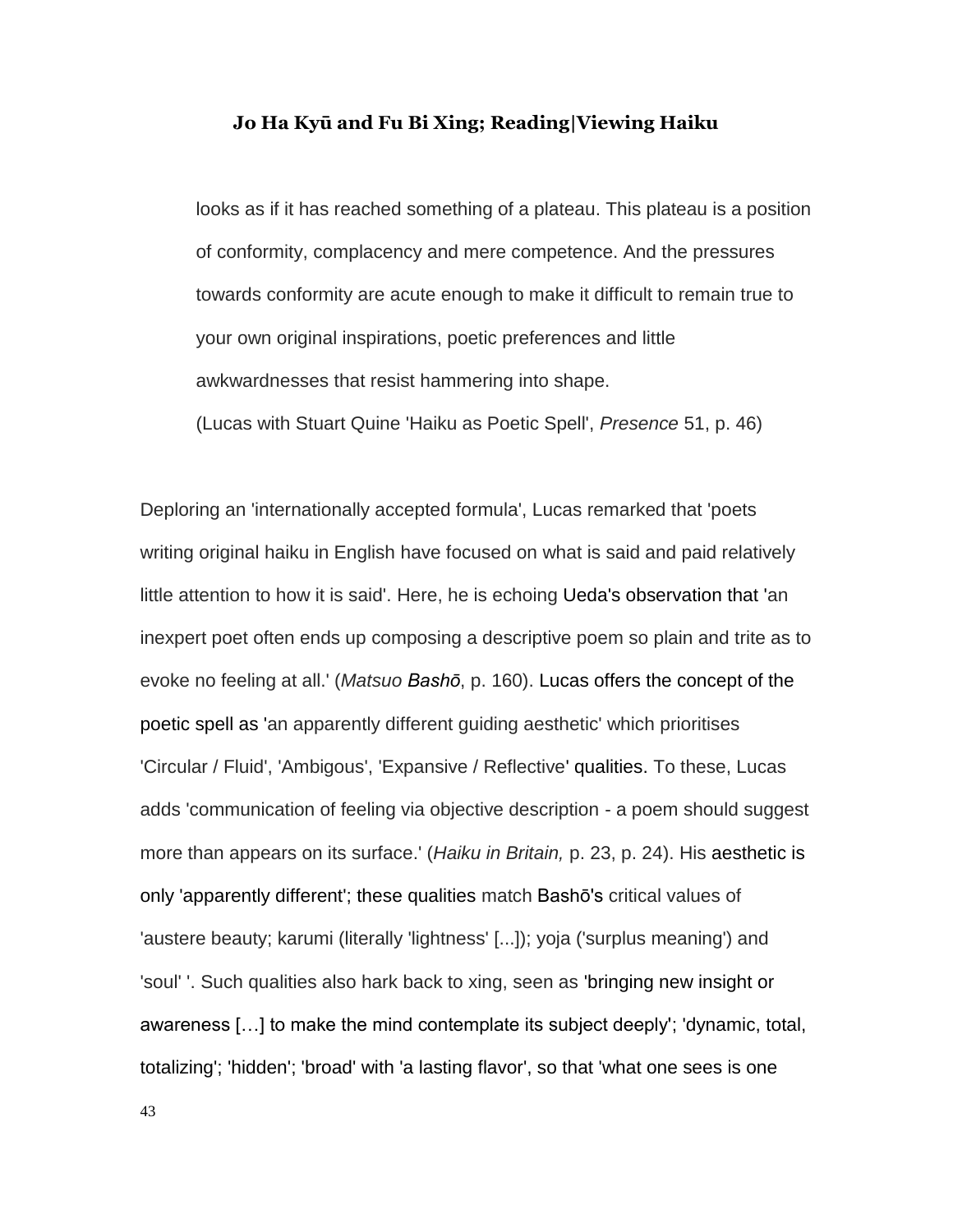thing, what is meant is another; it cannot be pinpointed by analogy, nor thought out by reason.' (L. Kip Wheeler, Ming Dong and Zehou Li quoting *Wenxin diaolong*, Zhong Rong, and Zheng Qiao).

In the aesthetics so far mentioned, movement is key – shared by fu bi xing, jo ha kyū, and, indeed, sanxu zhongxu and po. For jo ha kyū, the movement is forwards, or downwards, through the text|drama|music. For fu bi xing, there is less emphasis on progression. The movement is momentary, holistic, almost atemporal. If jo ha kyū works on the plane of the page or paper, fu bi xing takes the reader|viewer in another direction, in the manner of po – off the paper, to another plane, from a shallower to a broader view as Zhuzi yu lei suggests, away from a temporal progressive pattern of reading towards a more holistic mode of viewing, a mode that seems more akin to the experience of reading|viewing and gathering in the inherent ambiguous richness of Chinese characters.

Jo ha kyū suggests that a reader moves through the text, preferably in a long unbroken line, with the reader appreciating the cuts, twists, changes, links and, indeed, illuminations that the text might successively offer. However, the definitions passed down for fu bi xing imply a movement that lifts the reader|viewer up from the text, zooming out into the air to offer a bird's eye perspective, a whole in one: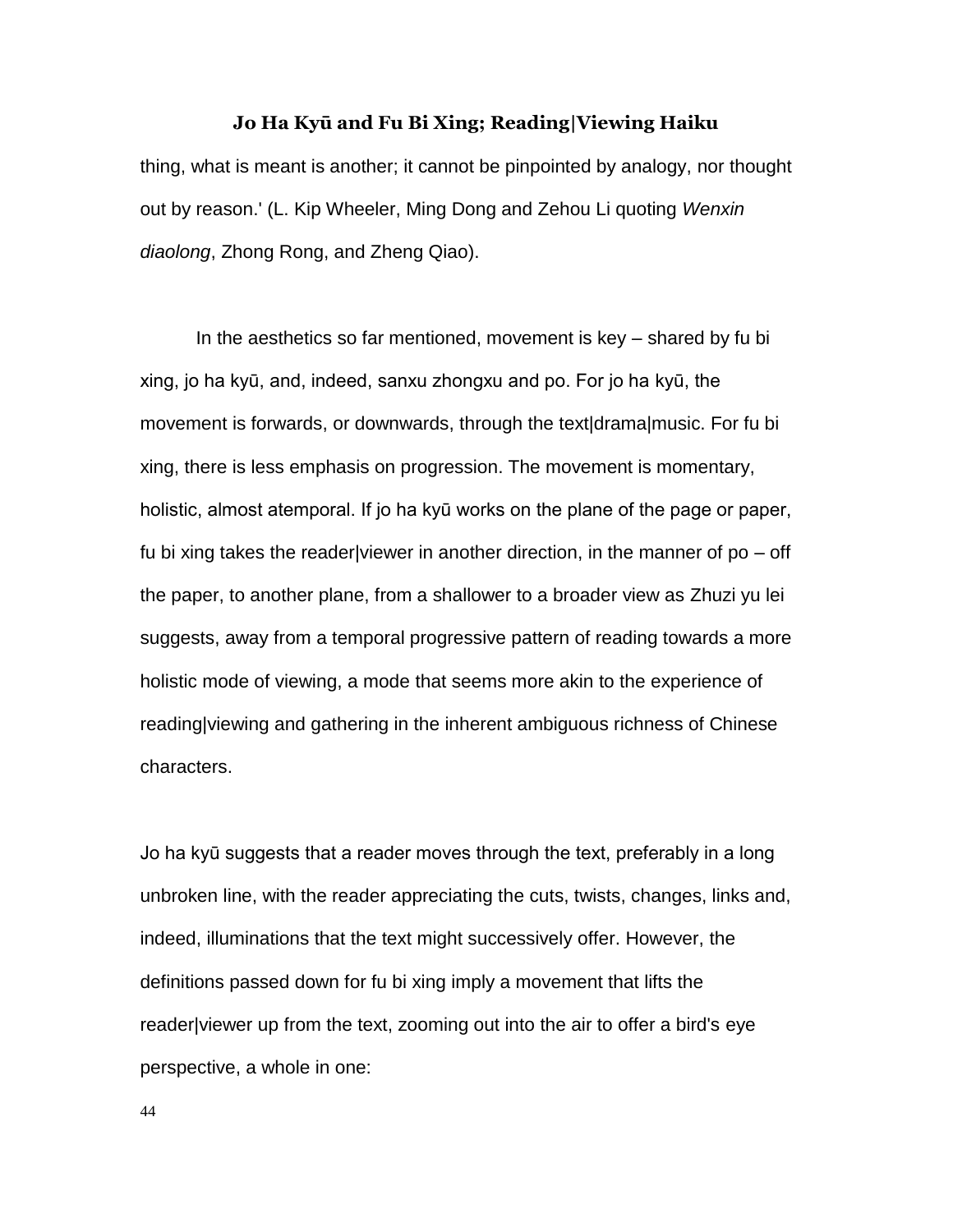a quiet stretch of river the gull's little kick into flight (Lucas *Frogpond* 26.2, 2003)

If jo ha kyū relates to the reading mode, where one letter or word is placed after another, while fu bi xing relates to the viewing mode, where the visual effects and what is held within a letter, word, character are investigated, then xing is an accurate description of that moment when, having taken in the whole piece (fu), there is a focus on the contrast of two juxtaposing images (bi) and a zing (or xing) of lightning awareness that indicates the haiku has found its mark. Such a process is not dissimilar to Keene's spark between electric poles, or Lucas's darker description of poetic spell:

Through the clarity of imagery, feeling emerges: a cold, dark, sharp feeling that is at the opposite pole from sentimental assumptions of what makes a poem, far more alert, far more alive:

sharpening this night of stars distant dogs

[haiku by Stuart Quine]

(*Presence* 41, p.53)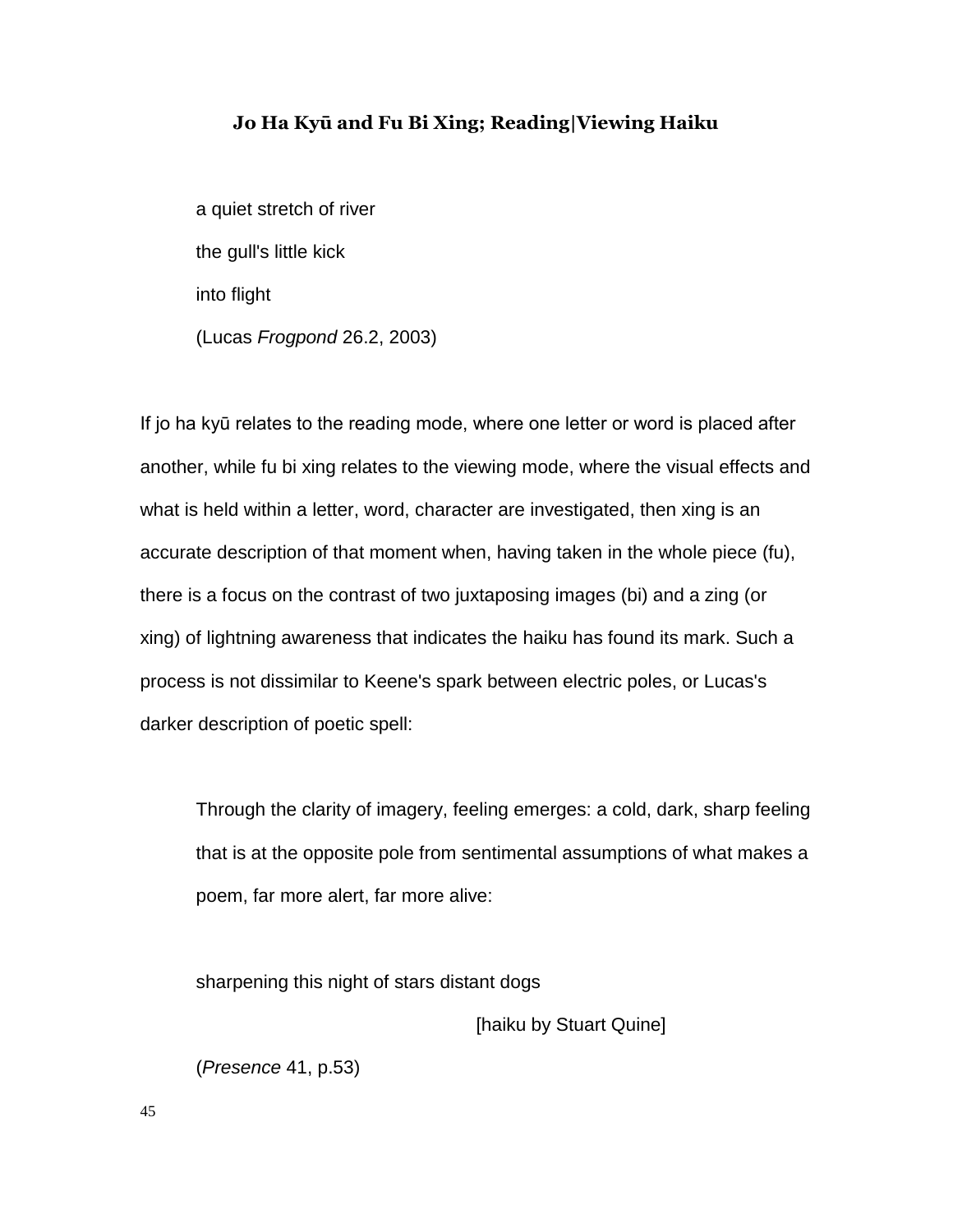Here, two very different moments are linked. The clarity achieved by the horizontal accumulation of imagery allows to rise (vertically) from the depths a 'cold, dark, sharp feeling' that brings with it the sense of an extra dimension, an added level of understanding that words alone cannot provide, describe or analyse. Similarly, when viewing one particular Japanese, or Chinese, character, the principles of fu bi xing apply. The viewer|reader identifies the character (fu); takes in the possible contrasts, associations, semantic meanings and context the character holds or is situated in (bi); and then fits them together to make a holistic whole, or, indeed, finds that the character now not only fits what it says but fits more than can possibly be articulated at once or in words at all (xing).

Both jo ha kyū and fu bi xing (as well as sanxu zhongxi po) come into play when considering the effects created by different Japanese writing systems. Visual kanji tend to represent nouns and verbs, feelings, concepts, emotions and things. The one and possibly three syllabic scripts that accompany and/or are appended to them: hiragana, katakana and furigana spell out groups of syllables that make up particular suffixes, prefixes, connector words indicators of pronunciation, and so on. These mostly steer the onlooker to a reading rather than a viewing mode, However, indicators of pronunciation in furigana suggest a third listening mode in which the experience of non-linear visual kanji is transformed into a temporal aural linear reading.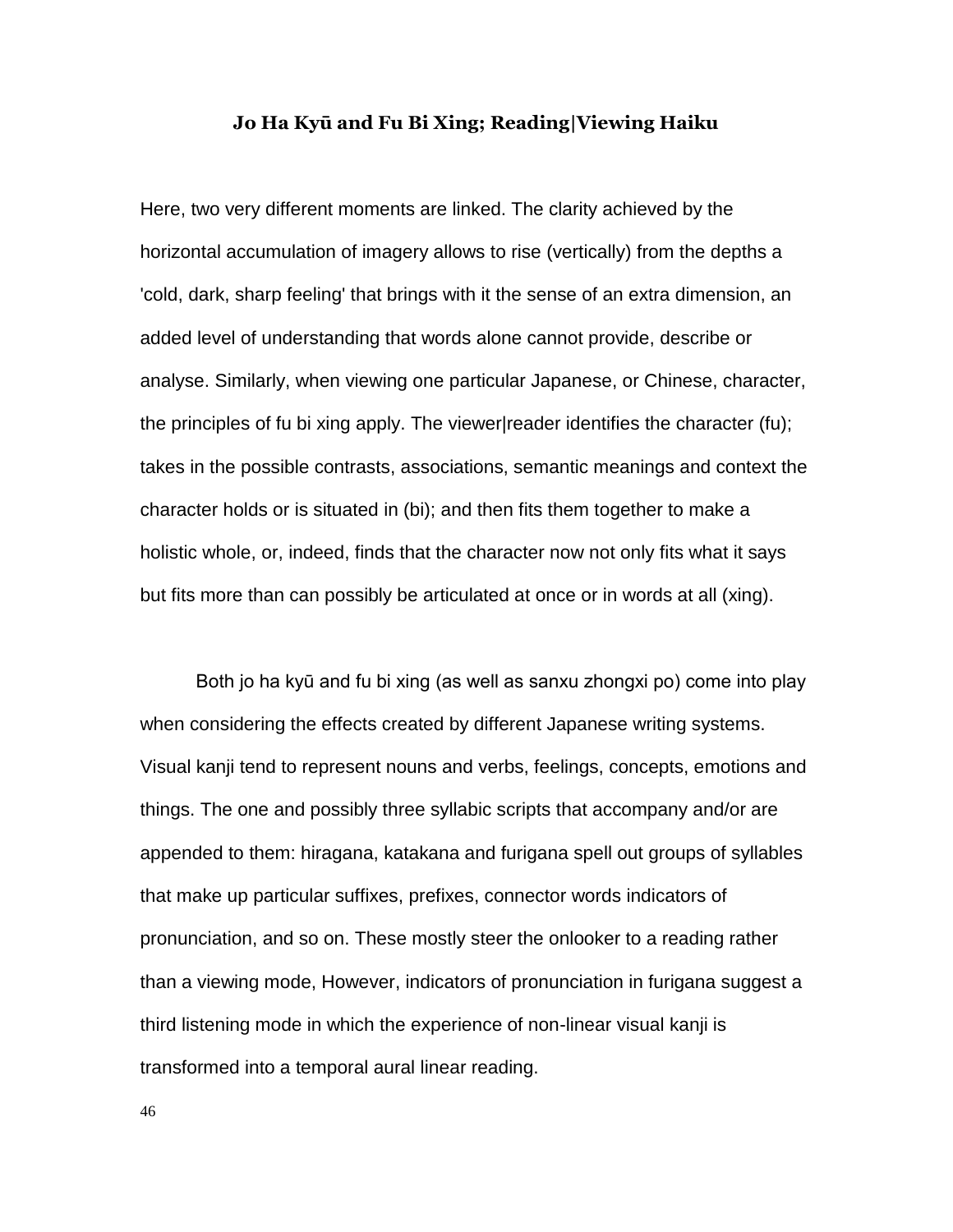The long-standing British Yorks/Lancs Haiku Group meetings provide an example of aural readings of haiku. Displayed on a board, haiku are read aloud by a participant and only then discussed. The haiku tends to be read aloud twice, indicating the cruciality of this act which lifts the previously visually-perceived poem firmly into the temporal sphere. The linear performance-based principles of jo ha kyū are thus necessarily experienced during these live readings, since in a temporal medium one word tends to follow another. Viewing the haiku on the board also allows for the holistic experience of fu bi xing. The viewer|listener|reader successively switches between modes, decoding of words as symbolic signifiers and as iconic signs. Whichever mode is predominant, shift is constant.

Shifts between modes occur in all encounters with haiku. Usually, in English haiku, shape, form, structure, semantics and punctuation, while stimulating a viewing mode, primarily enforce a reading mode upon the reader. With Japanese haiku the reverse is true, but the viewing of kanji is qualified, connected and placed in time, location on the page and grammatical position, by the reading of the linear syllabic scripts that accompany it. With furigana, kanji are placed in the air, in an aural reading plucked out of other possibilities. The eye, moving from kanji to hiragana|katakana|furigana to kanji, experiences in rapid succession both jo ha kyū and the apparently diametrically opposed fu bi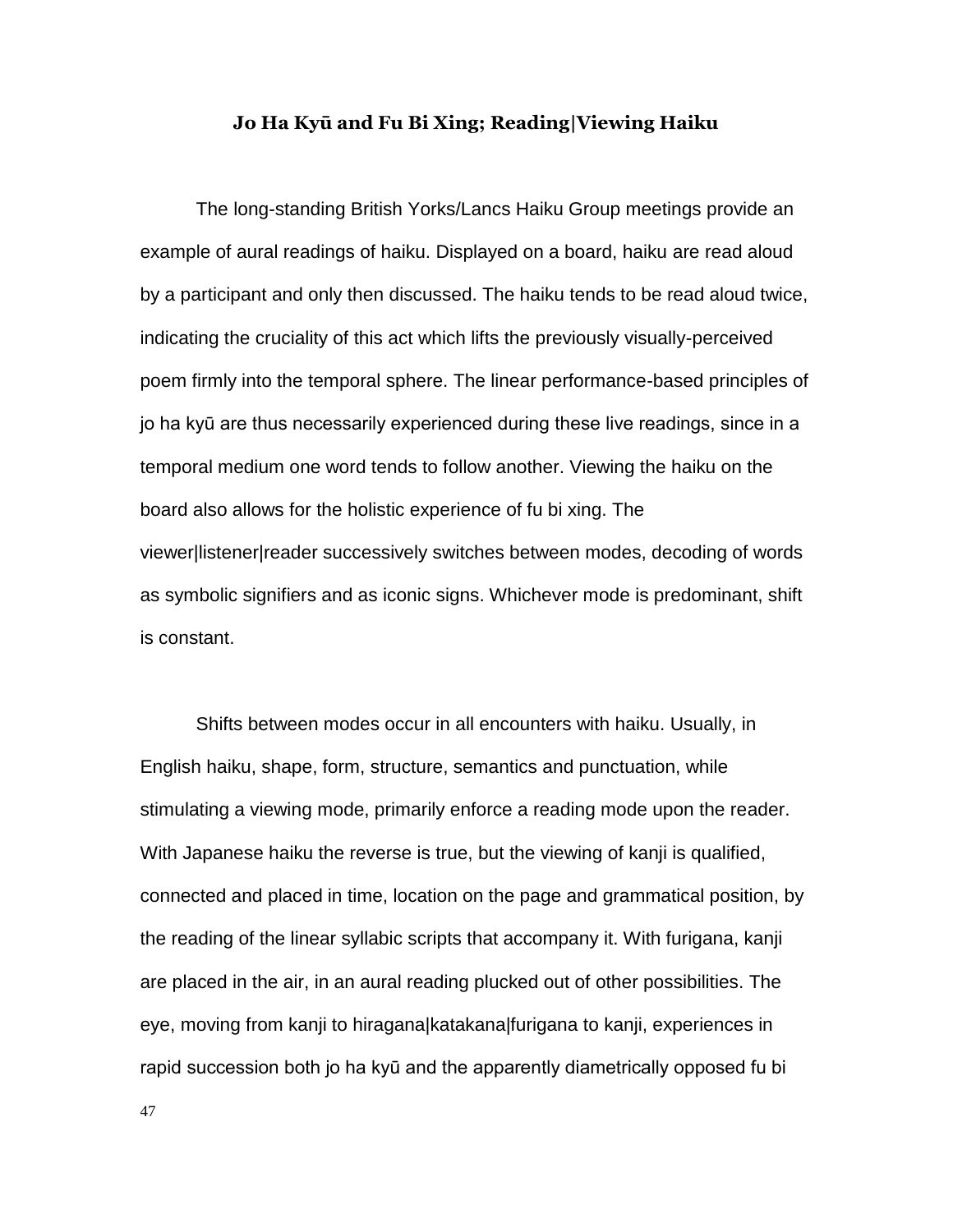xing. These modes of viewing|reading may not occur simultaneously but their rapid alternation works with the effects that a haiku creates: association and connection and contrast create a holistic experience in which the sudden arrival of an illuminating zing is satisfyingly deep, rich and, sometimes, very loud:

something primitive; something rare; something essential; [..]. Poetic spells don't tell us anything, they *are* something, they exist as objects of fascination in their own right. You can hold them in the light and turn them about and watch each of their facets gleam.

(Lucas *Presence* 41, p.53)

Perhaps in these moments of shift, in space, not in any specific mode, is where the real power of the haiku is experienced.

10132 words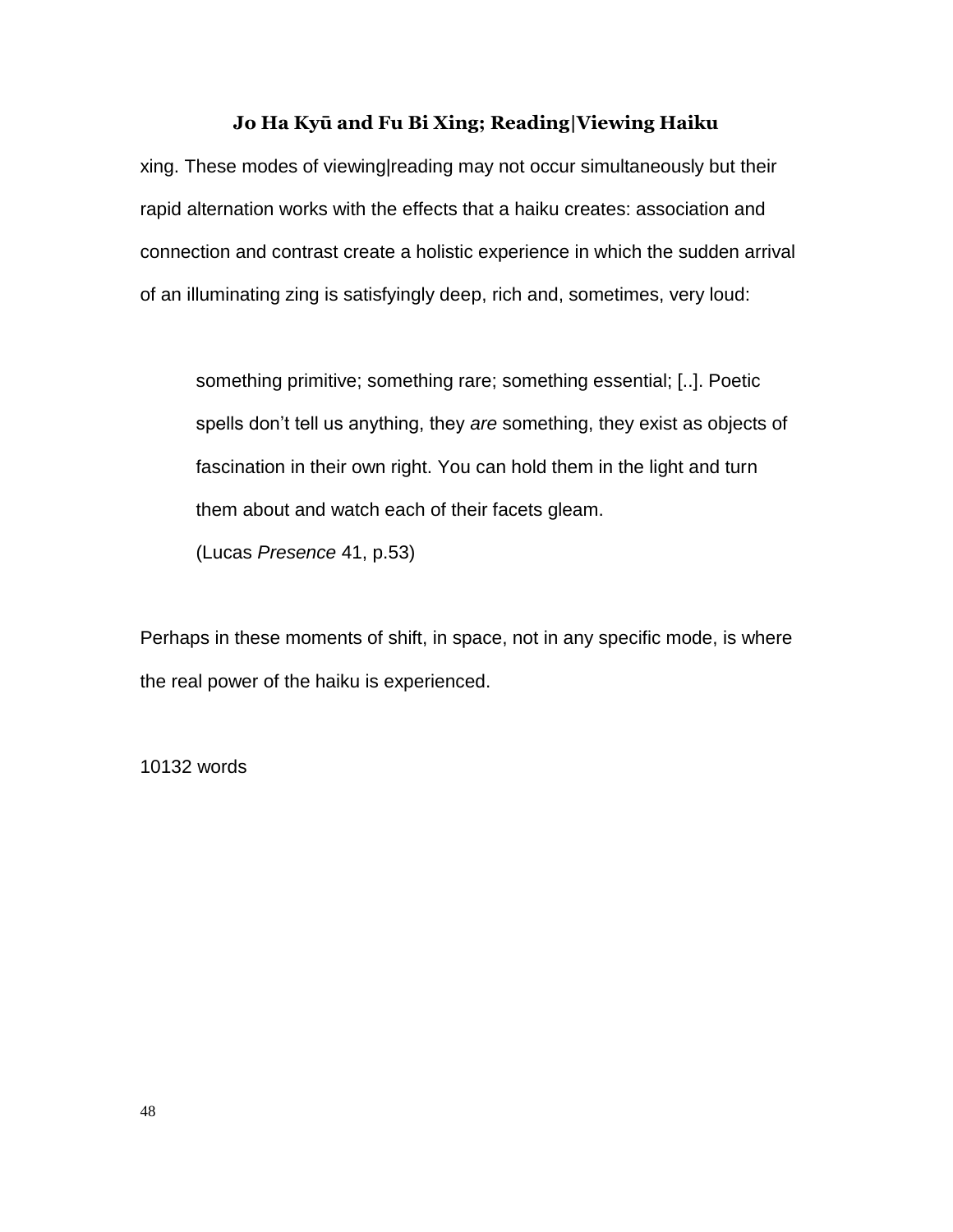# **Works Cited**

Bashō, Matsuo. *On Love and Barley: Haiku of* Bashō, trans. Lucien Stryk (Harmondsworth: Penguin, 1985)

Berger, John. *Ways of Seeing*. London: BBC/Penguin Books, 1972

British Haiku Society. 'another kind of poetry'. Web.

[www.anotherkindofpoetry.org.uk/anotherkind/?origins.](http://www.anotherkindofpoetry.org.uk/anotherkind/?origins) Accessed 5 September 2014

British Haiku Society. English Haiku: A Composite view [http://britishhaikusociety.org.uk/2011/02/english-haiku-a-composite-view/.](http://britishhaikusociety.org.uk/2011/02/english-haiku-a-composite-) Accessed 16 October 2015

Carpenter, R. H. S. (ed.) 'Recognition of Kanji Signs and Kana Words'. *Eye Movements.* Macmillan, 1991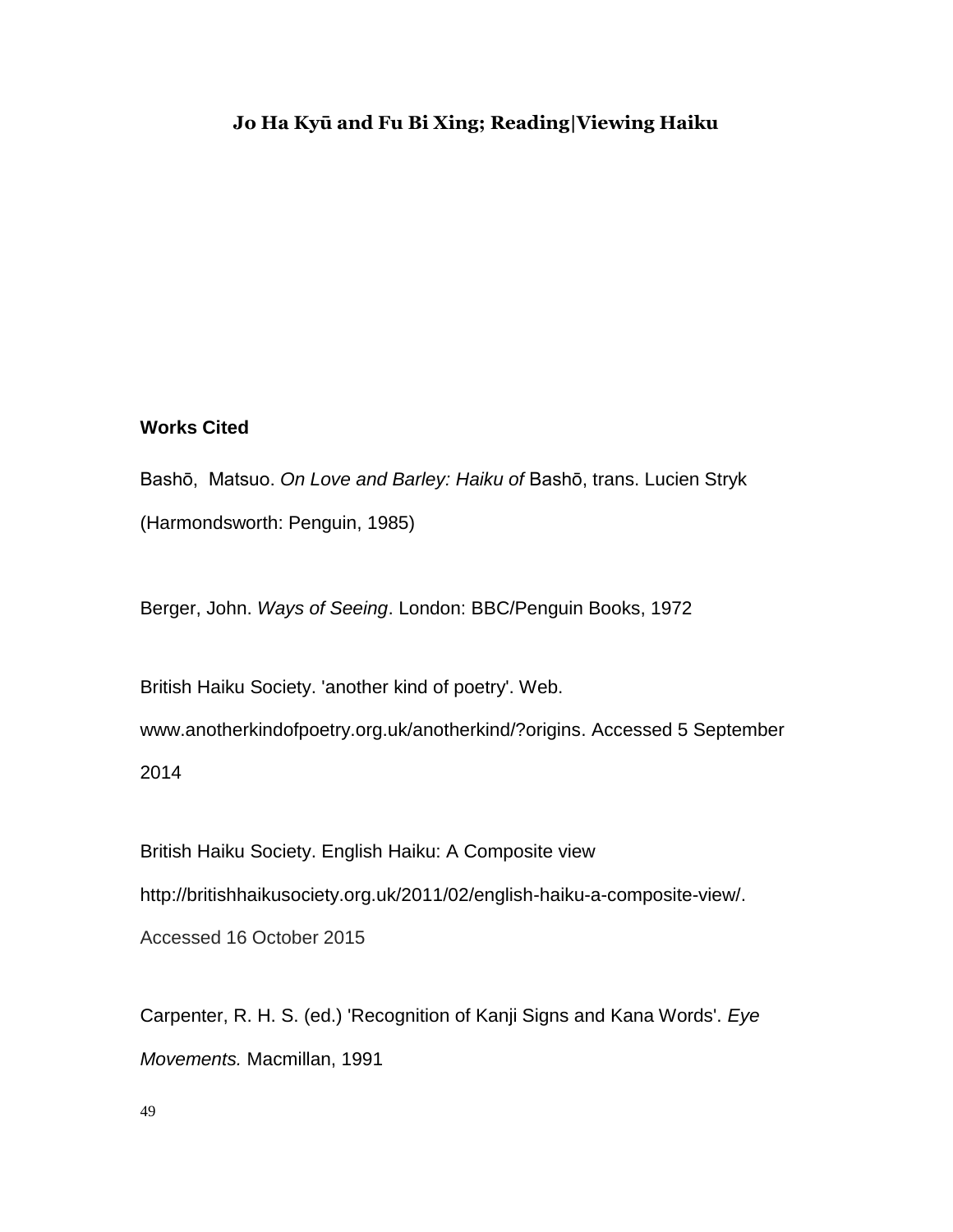Carpenter, R. H. S. 'Oculomotor Procrastination'. *Eye Movements: Cognition and Visual Perception* ed. by Dennis F Fisher, Richard A Monty, John W Senders New Jersey, Lawrence Erlbaum Assoc 1981

Foucault, Michel. *This is not a Pipe Ceci n'est pas une pip*e, transl. by James Harkness. University of California Press, 1983

HailHaiku.<https://hailhaiku.wordpress.com/2008/03/16/whats-a-cirku/> Accessed 21 October 2015

Gross, Sabine. 'The Word Turned Image: Reading Pattern Poems'. *Poetics Today* 18: 1, 1997, 16-32

Gu, Ming Dong. 'Fu-Bi-Xing: A Metatheory of Poetry-MakingAuthor(s)'. *Chinese Literature: Essays, Articles, Reviews* (*CLEAR*), Vol. 19 (Dec., 1997), pp. 1-22

Higginson, William. *The Haiku Handbook.* New York: Kodansha International, 1985

Issa haiku translations: Kendall|Wetterhof. Issa translation, from Judy Kendall and Wilhelm Wetterhof's unpublished collection of visual renderings of Issa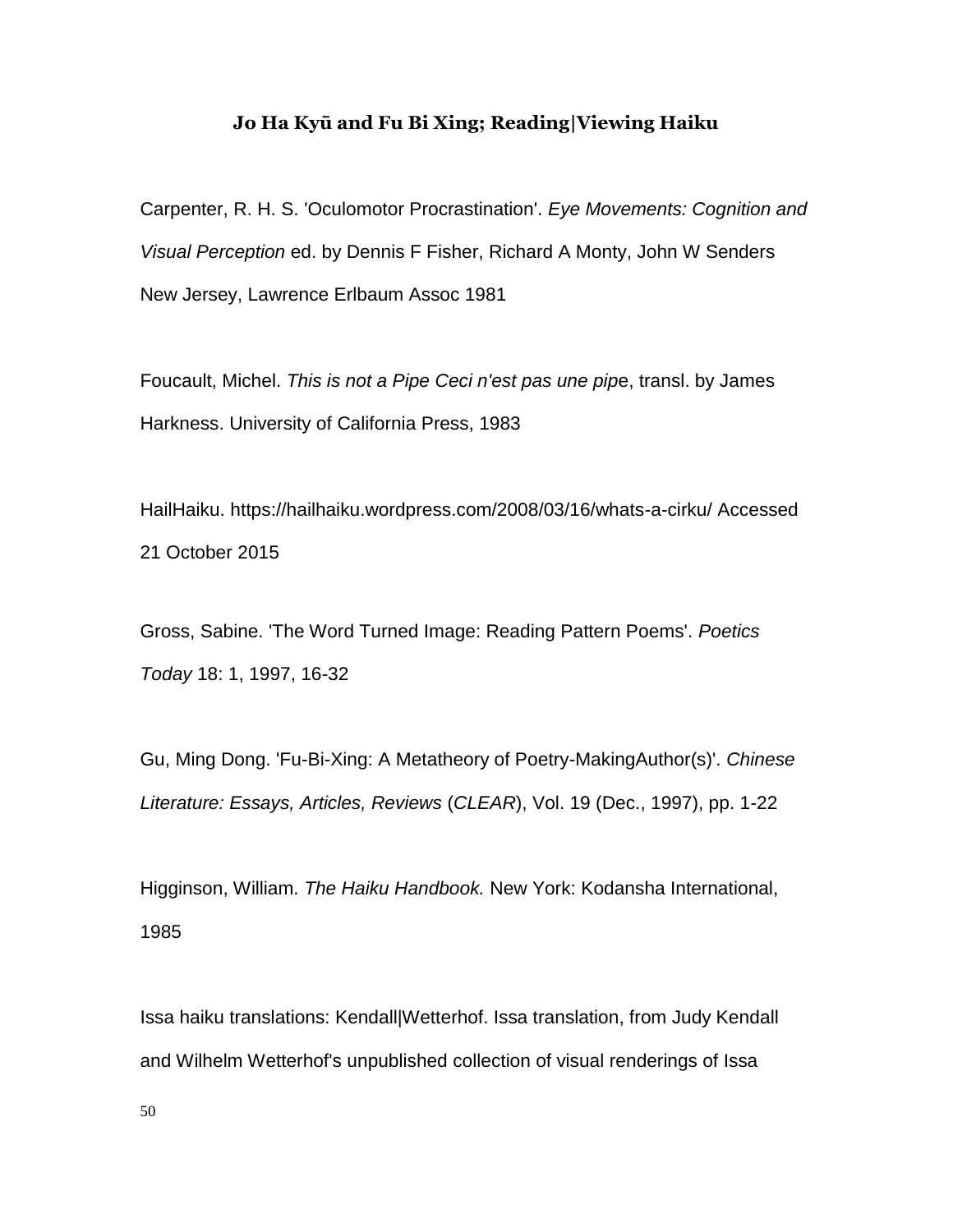haiku, 2011

Issa Haiku translations: Lanoue, David G. Issa translation. Web.

[http://haikuguy.com/issa/index.html.](http://haikuguy.com/issa/index.html) Accessed 16 September 2014

'jo-ha-kyu' Shakuhachizen.com. Web. [http://www.shakuhachizen.com/jo-ha](http://www.shakuhachizen.com/jo-ha-kyu.html)[kyu.html.](http://www.shakuhachizen.com/jo-ha-kyu.html) Accessed 10 September 2014

Kacian, Jim. 'Looking and Seeing: How Haiga Works', reprinted in Long Exposure issue 3, 2015 (2002)

Keene, Donald. *Japanese Literature: An Introduction for Western Readers* (New York: Grove Press, 1955), pp.40- 41

Kendall, Judy. 'The delightful ambiguities in the translation of Japanese haiku: notes on Santōka's 分け入っても分け入っても青い山 ', *Presence* 51

Kenkō. *Miscellany of a Japanese Priest*, trans. William N. Porter. London: Humphrey Milford, 1914; repr. Tokyo: Tuttle, 1983.

Komparu, Kunio. *The Noh Theater: Principles and Perspectives*. New York: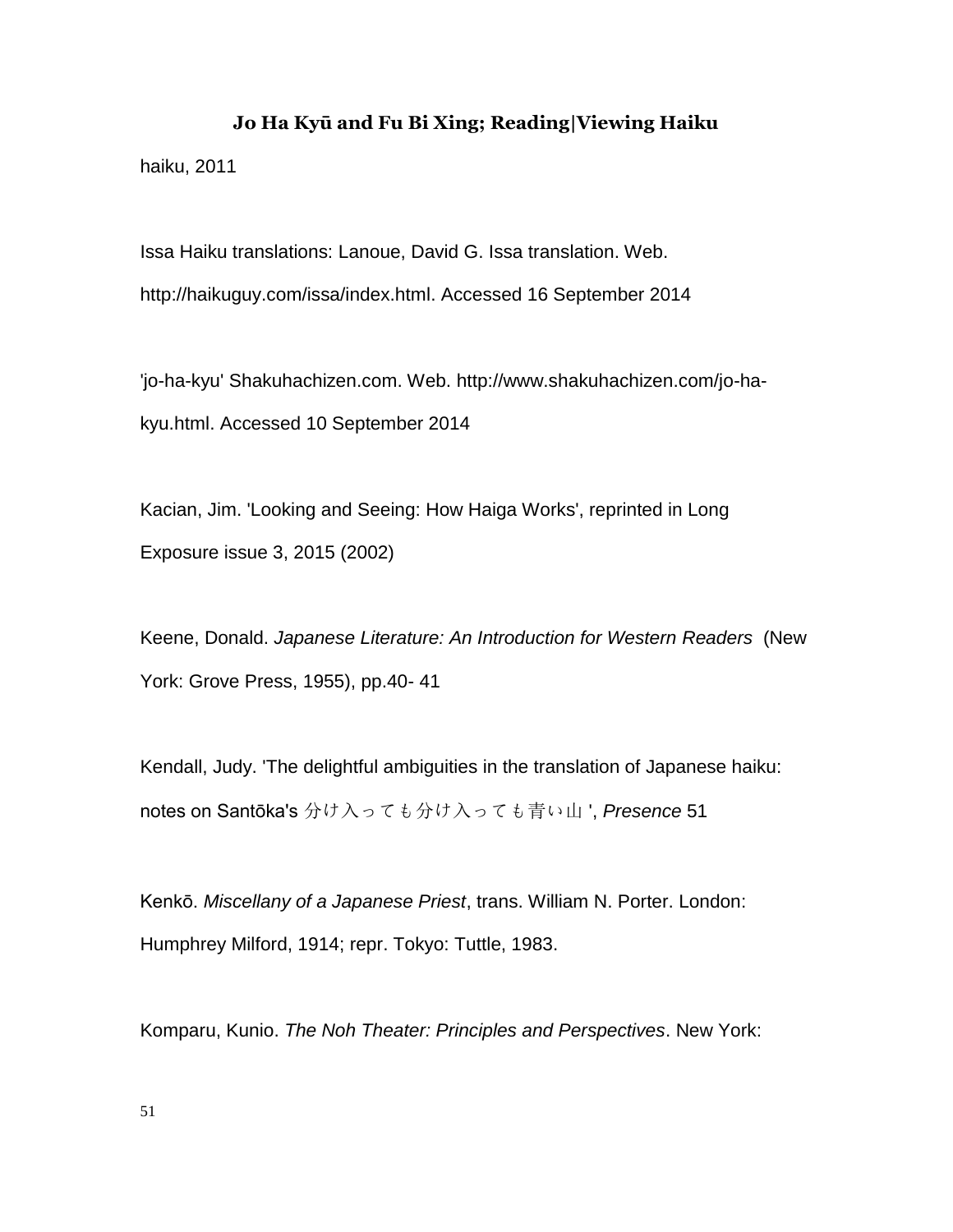Weatherhill, 1983

Lanoue, David G. Issa translation. Web. [http://haikuguy.com/issa/index.html.](http://haikuguy.com/issa/index.html) Accessed 16 September 2014

Larson, Kevin. 'The Science of Word Recognition' [http://www.microsoft.com/typography/ctfonts/WordRecognition.aspx.](http://www.microsoft.com/typography/ctfonts/WordRecognition.aspx) Accessed 18 February 2014

Li, Zehou. *The Chinese Aesthetic Tradition*. Trans. Maija Bell Samei. Honolulu: University of Hawaii press. 2010

Liang, Mingyue. *Music of the Billion*. New York: Heinrichshofen, 1958

Lucas, Martin. 'Haiku in Britain: Theory, Practice, Context', 2001. <http://www.haiku-presence.50webs.com/essays/essays.html> accessed 21 October 2015

Lucas, Martin, with Stuart Quine. 'Haiku as Poetic Spell'. *Presence* 41, pp. 46-54

Nelson, Andrew N. *The Modern Reader's JAPANESE-ENGLISH CHARACTER DICTIONARY.* Tokyo: Tuttle, 1962; second revised ed, 1988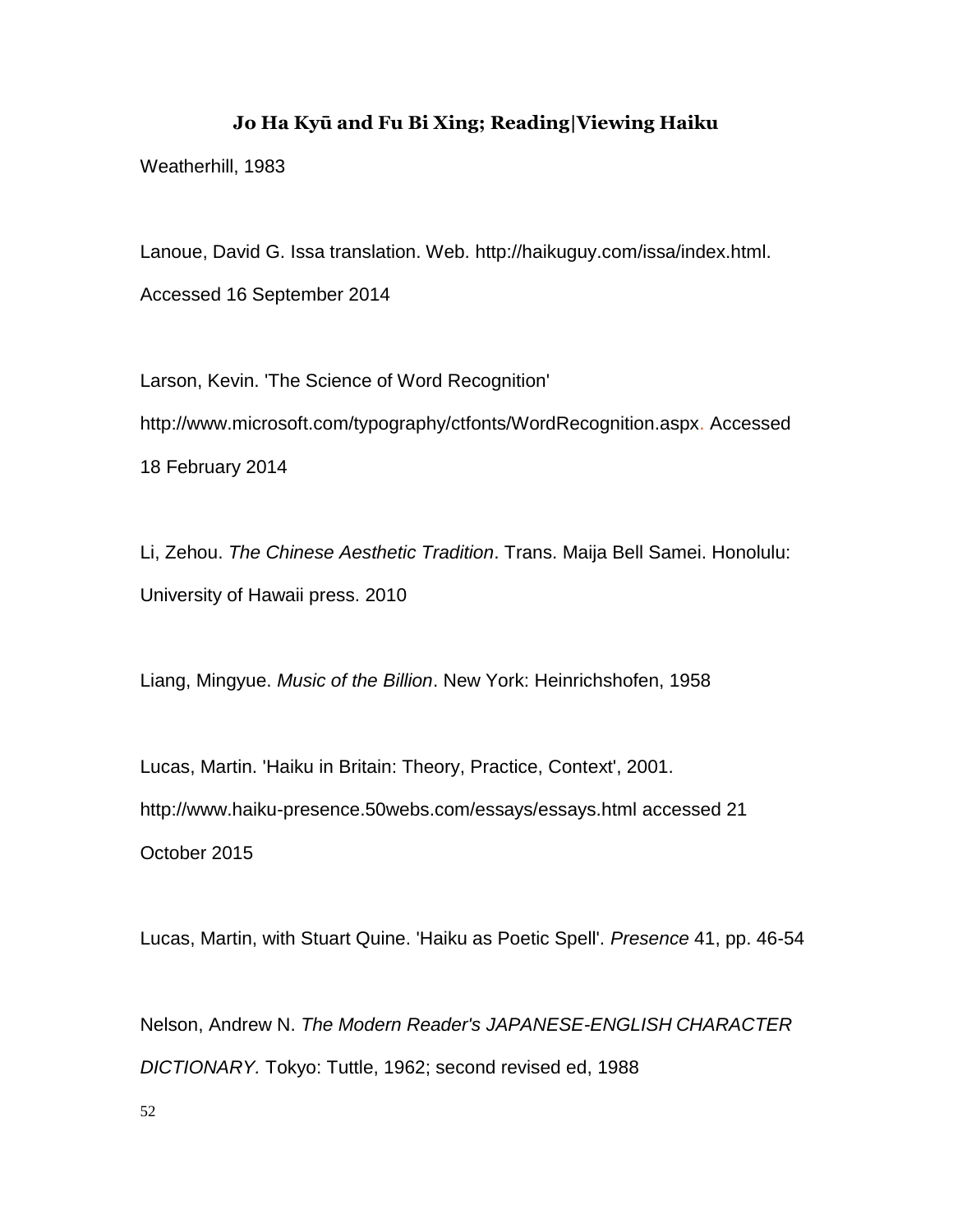Noguchi, Yone. *Selected English Writing of Yone Noguchi: An East-West Literary Assimilation*, ed. Yoshinobu Hakutani, 2 vols (London: Associated University Presses, 1992).

Nonin, Takashi. 'Getting further and further'. Web. [http://terebess.hu/english/haiku/taneda.html.](http://terebess.hu/english/haiku/taneda.html) Accessed 1 January 2014

Petrucci, Mario, 'Spatial Form'.

<http://www.mariopetrucci.com/spatialform.htm> accessed 21 October 2015

Picasso, Pablo. Quoted in [http://www.cleveland.com/arts/index.ssf/2012/12/the\\_cleveland\\_museum\\_of\\_art\\_](http://www.cleveland.com/arts/index.ssf/2012/12/the_cleveland_museum_of_art_pr.html) [pr.html.](http://www.cleveland.com/arts/index.ssf/2012/12/the_cleveland_museum_of_art_pr.html) Accessed 14 October 2015

Pollatsek, Alexander and Keith Rayner. 'Eye Movements and Lexical Access in Reading'. *Comprehension Processes in Reading*, ed. David A. Balota, Giovanni B. Flores d'Arcais, and Keith Rayner. Hillsdale, NJ: Lawrence Erlbaum. 1990, pp. 143-63

Richie, Donald. *Ozu*. Berkeley: University of California, 1974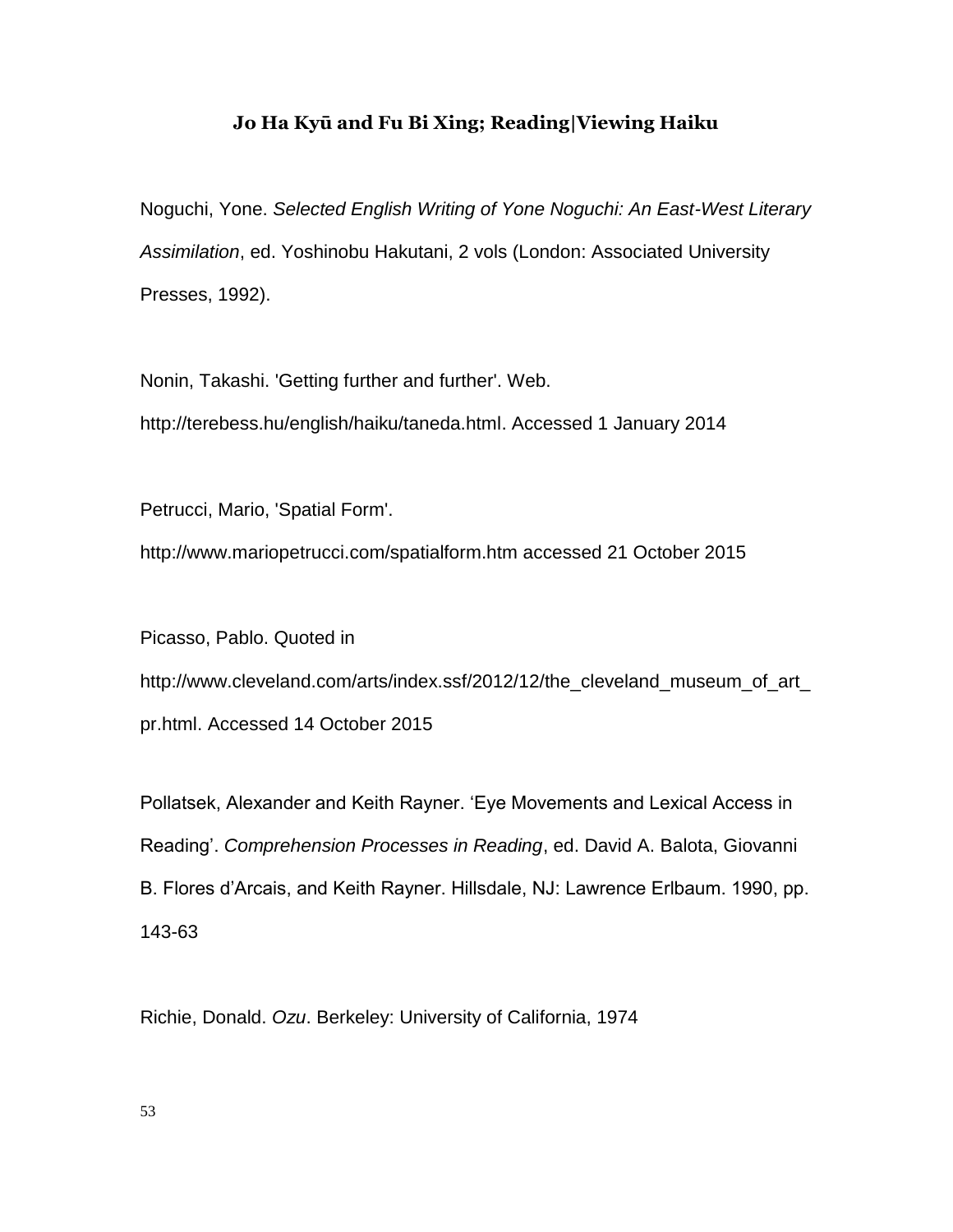Roberts, Andrew Michael, Jane Stabler, Martin H. Fischer and Lisa Otty. 'Space and Pattern in Linear and Postlinear Poetry: Empirical and Theoretical Approaches'. *European Journal of English Studies*, 17:1, 2013, 23-40

Ruskin, John. *The Stones of Venice.* London: George Allen, 1904

Shakuhacizen.com. Accessed 14 October 2015

Santōka haiku translations. Web. [http://terebess.hu/english/haiku/taneda.html.](http://terebess.hu/english/haiku/taneda.html) Accessed 17 September 2014

Schofield, Fred. 'quick through the brushwood'. *Wing Beats: British Birds in Haiku*. Ormskirk: Snapshot Press. 2008

Shinkei, in Esperanza Ramirez-Christensen, *Heart's Flower: The Life and Poetry of Shinkei.* Stanford: Stanford University Press, 1994

Shirane, Haruo. *Traces of Dreams: Landscape, Cultural Memory and the Poetry of Basho*, Stanford: Stanford University Press, 1998

Soyinka, Wole. 'Narcissus and other Pall Bearers: Morbidity as Ideology', Annual Lecture, Leeds University Centre of African Studies. 8 October 2015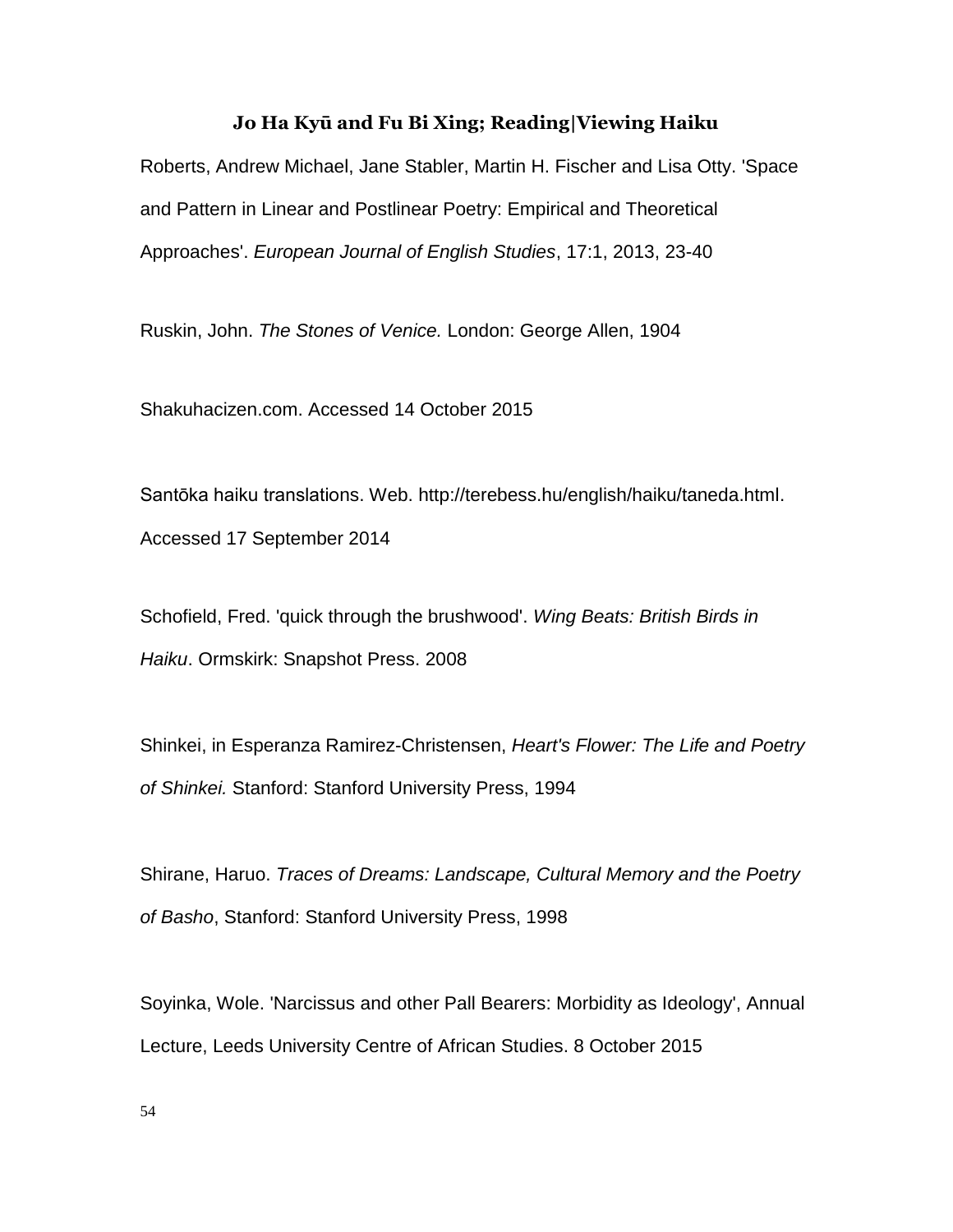Stevens, John. 'Going deeper'. Web.

[http://terebess.hu/english/haiku/taneda.html.](http://terebess.hu/english/haiku/taneda.html) Accessed 1 January 2014

Still, Clyfford. [http://www.tate.org.uk/art/artworks/still-1953-t01498/text-catalogue](http://www.tate.org.uk/art/artworks/still-1953-t01498/text-catalogue-entry)[entry](http://www.tate.org.uk/art/artworks/still-1953-t01498/text-catalogue-entry) accessed 14 October 2015]

Ueda, Makoto. *Matsuo Basho.* Tokyo: Kodansha International, 1982

Ueda, Makoto. 'Zeami and the art of the nō drama : imitation, yūgen, and sublimity'. *Japanese Aesthetics and Culture : A Reader*, ed. Nancy G Hume PUB

van den Heuvel , Cor.(ed.), *The Haiku Anthology: Haiku and Senryu in English,*  2ndedn. New York: Simon and Schuster, 1986

Watts, Alan W. 'Haiku'. *The World of Zen* ed. Nancy Wilson Ross*.* London: Collins, 1962, p.126)

*Wenxin diaolong zhu zi suo yin.* Chinese University of Hong Kong Institute for Chinese Studies Ancient Chinese Text Concordance Series. Hong Kong: Commercial Press, 2001